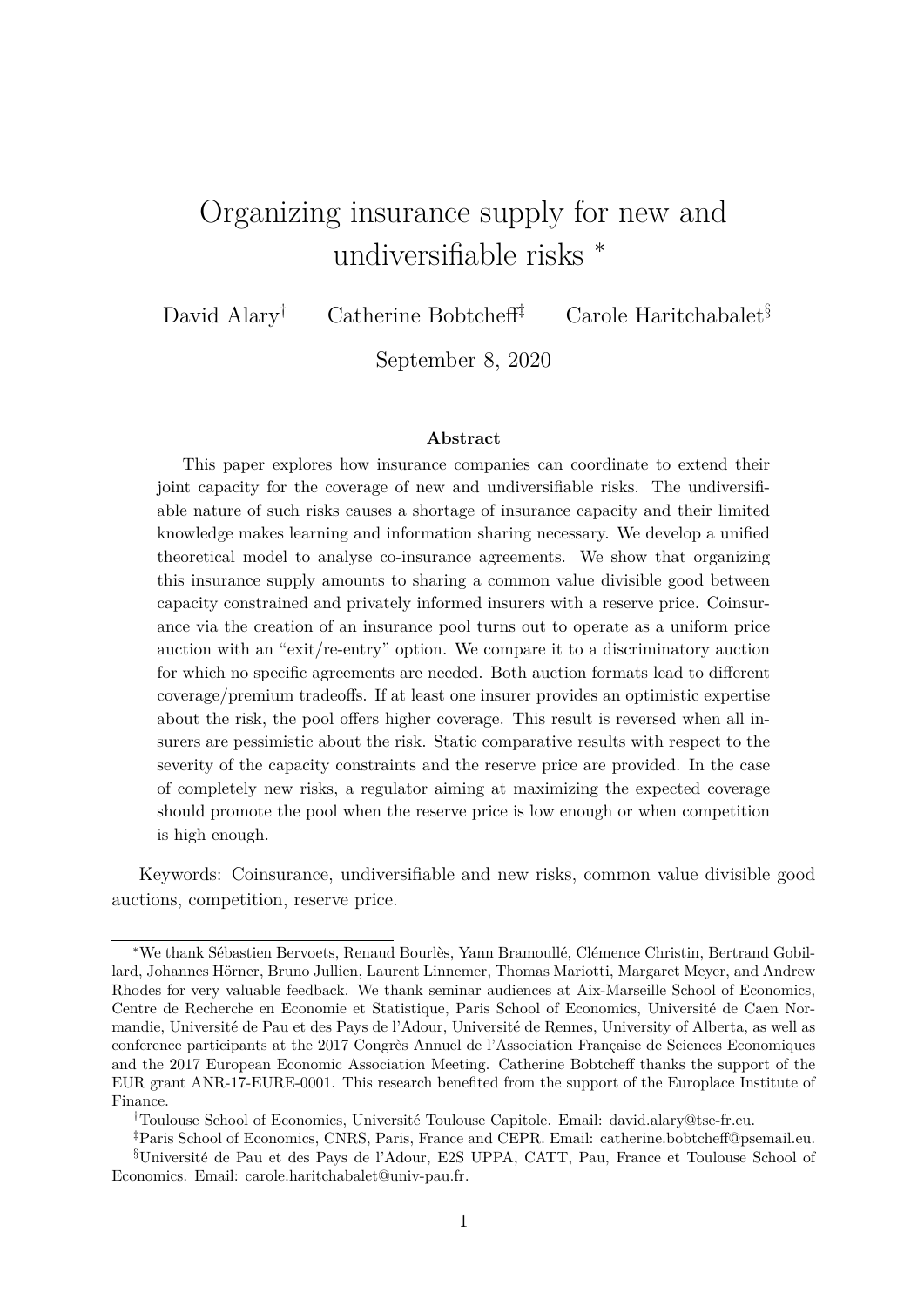JEL classification: D44, D82, G22.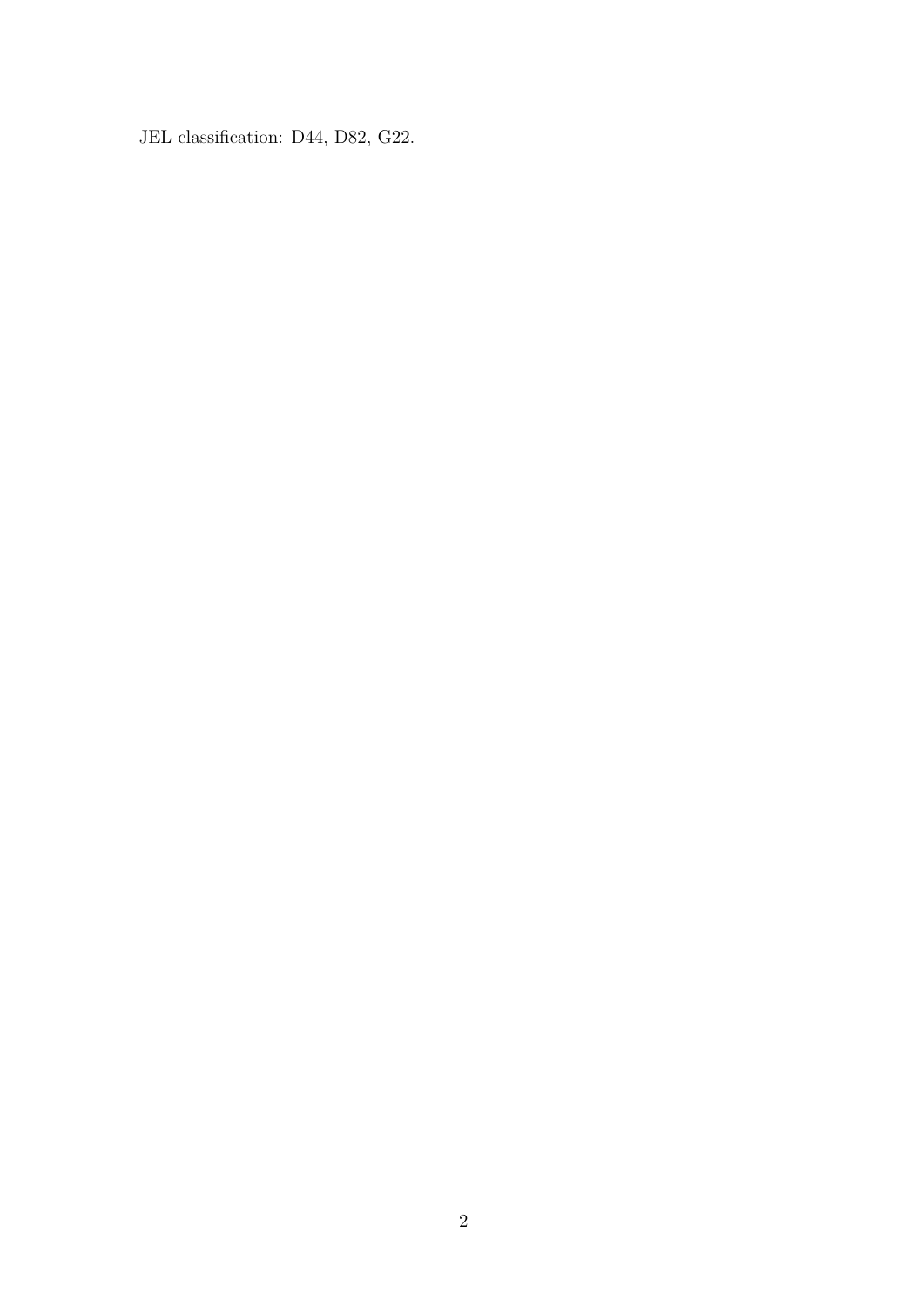## **1 Introduction**

Insurers often need to cooperate to cover certain large unconventional risks such as terrorism, nuclear power production, environmental protection or pandemic risks. Indeed, when the amounts of claims are very high, they exceed the financial capacity of insurers, equity and reinsurance included. In addition, the regulation of insurance companies requires a minimum level of capital and a target capital to absorb such risks (Solvability II in the European Union for instance): a single insurer can hardly fulfill this condition. Finally, these so-called unconventional risks are often poorly understood, the claim history being limited or even non-existent. All these characteristics explain the difficulty of their coverage by a standard insurance mechanism. This paper explores how insurance companies can coordinate to extend their joint capacity for the coverage of such risks.

One frequent practice in the insurance industry to achieve co-insurance is to set up cooperation between insurers. Such cooperations not only directly and significantly increases the financial capacity of participating insurers, but also allow to organize information sharing on the nature and intensity of the risks insured. The latter characteristic is crucial for the insurance of unknown and new risks since the sources of information are often dispersed, moving and heterogeneous. In the European Union, these cooperations were enhanced within the context of Article 5 of the the Insurance Block Exemption Regulation (IBER) of the European Commission. The IBER, that was established in 1992, authorized certain categories of agreements, decisions and concerted practices in the insurance sector "*to ensure the proper functioning of this sector and promote consumer interest*" 1 . In particular, Article 5 allows the practice of insurance companies to cooperate and jointly insure new risks, defined in the Regulation as "*risks which did not exists before, and for which insurance cover requires the development of an entirely new insurance product not involving an extension, improvement or replacement of an existing insurance product*" (European Commission [7]). Cooperations were formalized via the setting up of a pool, where a pool's leader takes most of the risk, and the remaining part of the risk is covered by follow insurers who are invited to cover that remainder. However, based on different commissioned studies (European Commission [8] and [9]), the European Commission took note on December 13, 2016 of the expiry of the IBER on March 31, 2017.

Indeed, the decision whether to maintain pools or not has been discussed for several years. This discussion was centered on the efficiency of such pools. What is the impact of this form of cooperation on the supply of insurance and on the pricing of insurance policies? To what extent is the performance of the insurance industry affected? Would

<sup>1</sup>Report from the commission to the European Parliament and the Council on the functioning of Commission Regulation (EU) No 267/2010 on the application of Article 101(3) of the Treaty on the functioning of the European Union to certain categories of agreements, decisions and concerted practices in the insurance sector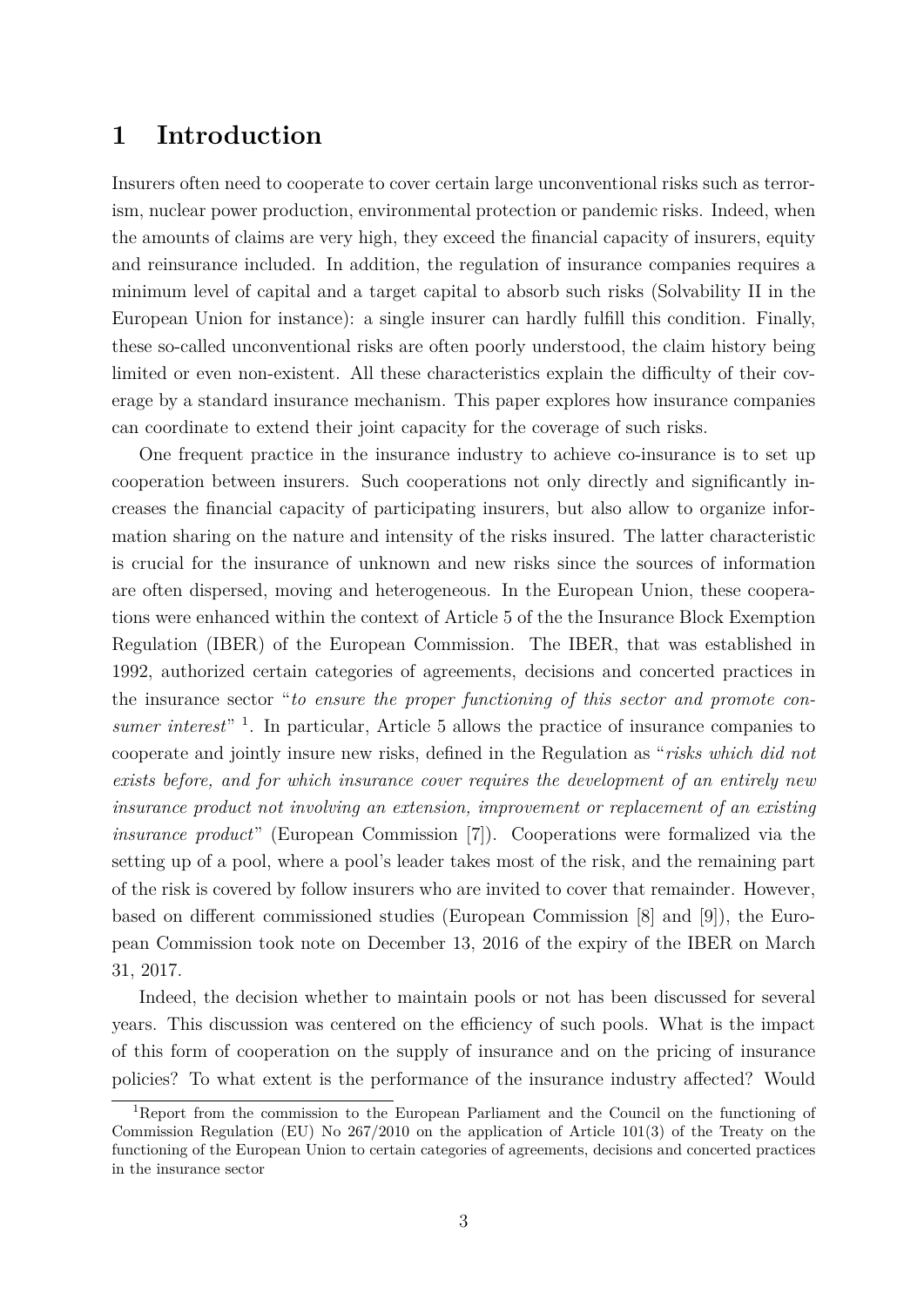we observe a decrease in insurance capacity and thus less coverage for new risks without pools? According to insurance companies and their associations,<sup>2</sup> pools may be the only solution to provide insurance. Also, they argue that pools enable insurance companies to share knowledge and experience about certain less frequently occurring risks, which should, according to them, benefit to both sides of the market. The European Commission decided not to renew the exemption for pools, as it fears that pools generate a restriction of competition. The new policy is to provide a case by case analysis on the principle of self-assessment. The objective of the paper is to provide a theoretical framework to analyze the efficiency of such pools and to provide alternative cooperation schemes.

We propose to develop a unified theoretical model using auction theory to analyze these pooling agreements. Our theoretical model builds on a simplified representation of insurers' interactions based on empirical findings of the Ernst and Young report [8]. This report provides a detailed description of the procedures leading to pool agreements in several European countries. Even if some country-specific differences exist, they share some common features. Pools are constituted within a two-round auction, which defines a leading insurer and following ones. The leader's selection process may combine the following factors: capacity, premium, insurer's expertise or reputation, terms and conditions of the offer. As Ernst and Young [8] note, "*the followers are usually invited to either accept or decline or take a share of the risk on the same terms and conditions as the lead insurer*". Based on this, we propose to study a simplified scenario where pools operate as a uniform price auction with an "exit/re-entry" option and in which a pool leader is selected on the basis of the more competitive bid premium.

Following the observations drawn up, we incorporate several key ingredients to our modelling strategy. First, the undiversifiable nature of the risks causes a shortage of insurance capacity. These capacity constraints may come either from legal solvency regulation constraints and capital requisites that are imposed to prevent from insurers' bankruptcy or from the characteristics of the risk itself ("*extraordinary large risks that occur in irregular intervals but may lead to very large damage claims*", European Commission [9], for instance). These capacity constraints imply that a single insurance company cannot insure such risks. Second, when contemplating insuring new risks whose knowledge is limited, insurers use their own expertise to evaluate them. Each insurer has its own learning on the occurrence probability of the risk. At the industry level, this creates informational asymmetries not only between insurers and insureds, but also between insurers. The contracts' terms will depend on insurers' beliefs on the probability of the risk, but also on the functioning rules of the coinsurance agreement. Third, we will deal with the most general case in which the insurance of such risk is not mandatory. Policyholders may remain

<sup>&</sup>lt;sup>2</sup>The Report from the commission to the European Parliament and the Council relates the results of a public consultation carried out from August to November 2014 and in December 2014 among pools, customers, intermediaries' federations brokers and mutual insurance associations.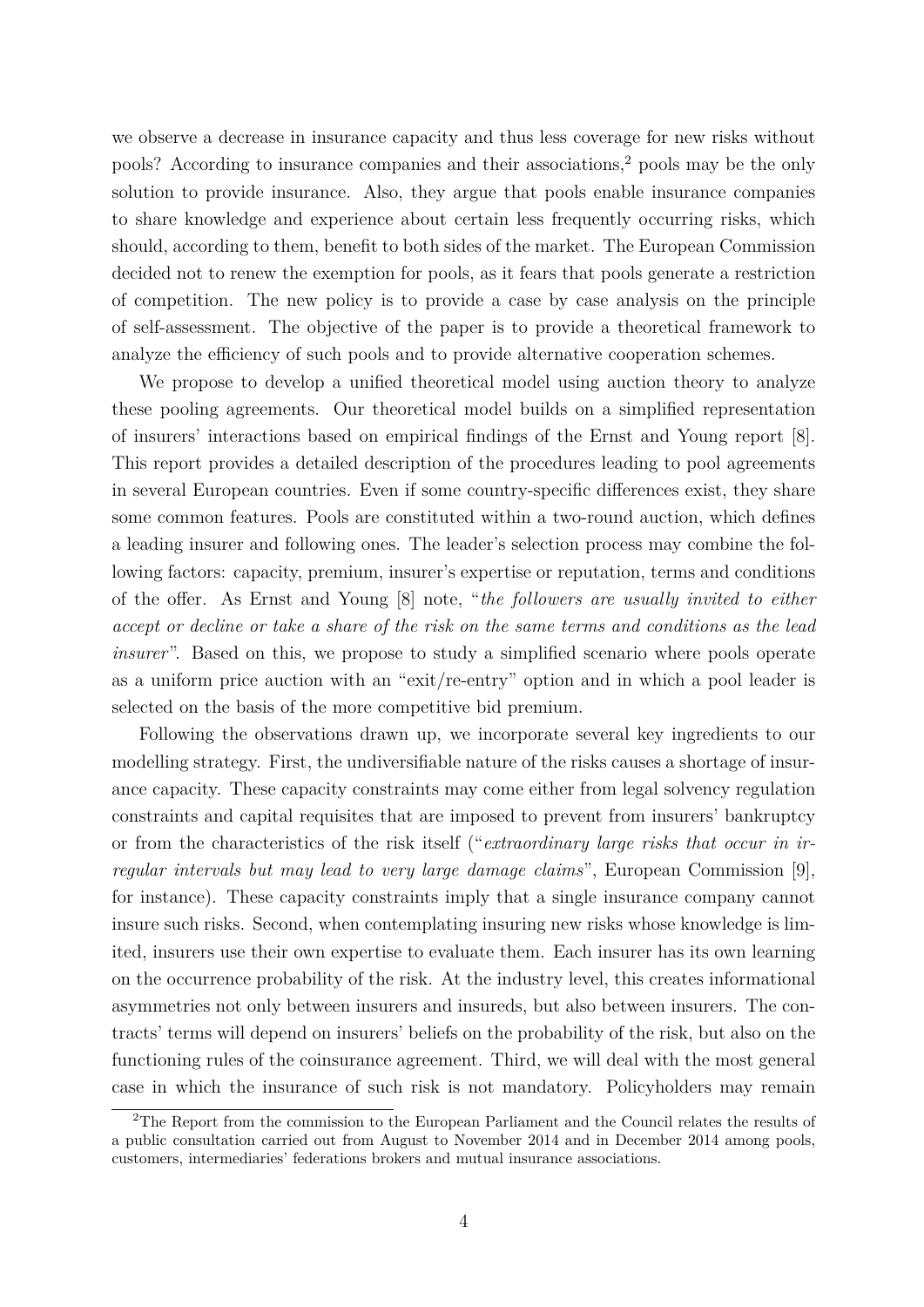uninsured or partially insured if insurance is too costly (see Kousky and Cooke [16] for instance). In terms of modelling, we will assume that insureds have a reserve price.

The game we consider is then a particular auction of a common value divisible good between capacity constrained agents who have private information in presence of a reserve price. We characterize the equilibrium risk premium of the pool and the resulting insurance capacity offered. We then compare the outcome of the pool to a discriminatory auction in which each insurer offers its own conditions (capacity and premium). We choose the discriminatory auction because it fits the situation where a broker meets each insurer individually so that no specific agreement between insurers is needed.This leads us to compare different auction pricing rules and to understand the role of the re-entry option. These auction formats are compared with respect to premiums and coverage, taking into account the impact of different markets and characteristics (intensity of competition and risk aversion via the reserve price). We then provide two kinds of results: some results directly help to the discussion of the European Commission and other complete the auction literature.

Let us first discuss the outcome of the pool. We determine the unique equilibrium in symmetric and strictly increasing bidding strategies. Conditional on bidding, the equilibrium strategy completely reveals the signal an insurer observed. The reserve price implies the existence of a maximum signal determining the participation to the first round of the auction. The equilibrium then exhibits both a complete market failure (no insurance) when both insurers have private pessimistic evaluations (above the threshold) and a partial market failure (partial insurance) when only one insurer is pessimistic about the risk. The re-entry option impacts these market failures in two ways: insurers refrain from bidding ex-ante (increasing the no-insurance region) but an insurer always has the possibility to re-enter the auction ex-post if he discovers that his opponent received a good signal (increasing the full insurance region). All these market failure regions are affected by the parameters of the model: intensity of the capacity constraints and reserve price. Increasing competition has two opposite effects on coverage: partial coverage is more likely but the proportion of uninsured risks decreased. A larger reserve price unambiguously increases insurance coverage: full coverage is more likely, and in case this latter is not achieved, partial coverage occurs more often when the reserve price increases.

Let us now turn to the discriminatory auction. We show that the equilibrium in symmetric and strictly increasing bidding strategies is semi-separating or separating and also involves some complete and partial market failure regions. The nature of the equilibrium and the maximum signal determining the participation depend on the parameters: intensity of competition or reserve price. The more intense the competition (weak capacity constraints), the smaller the biding regions. Similarly, the smaller the reserve price, the smaller the bidding region. Also, the bidding regions in the discriminatory auctions are always larger than in the pool : we say that the pool leads to more conservative bidding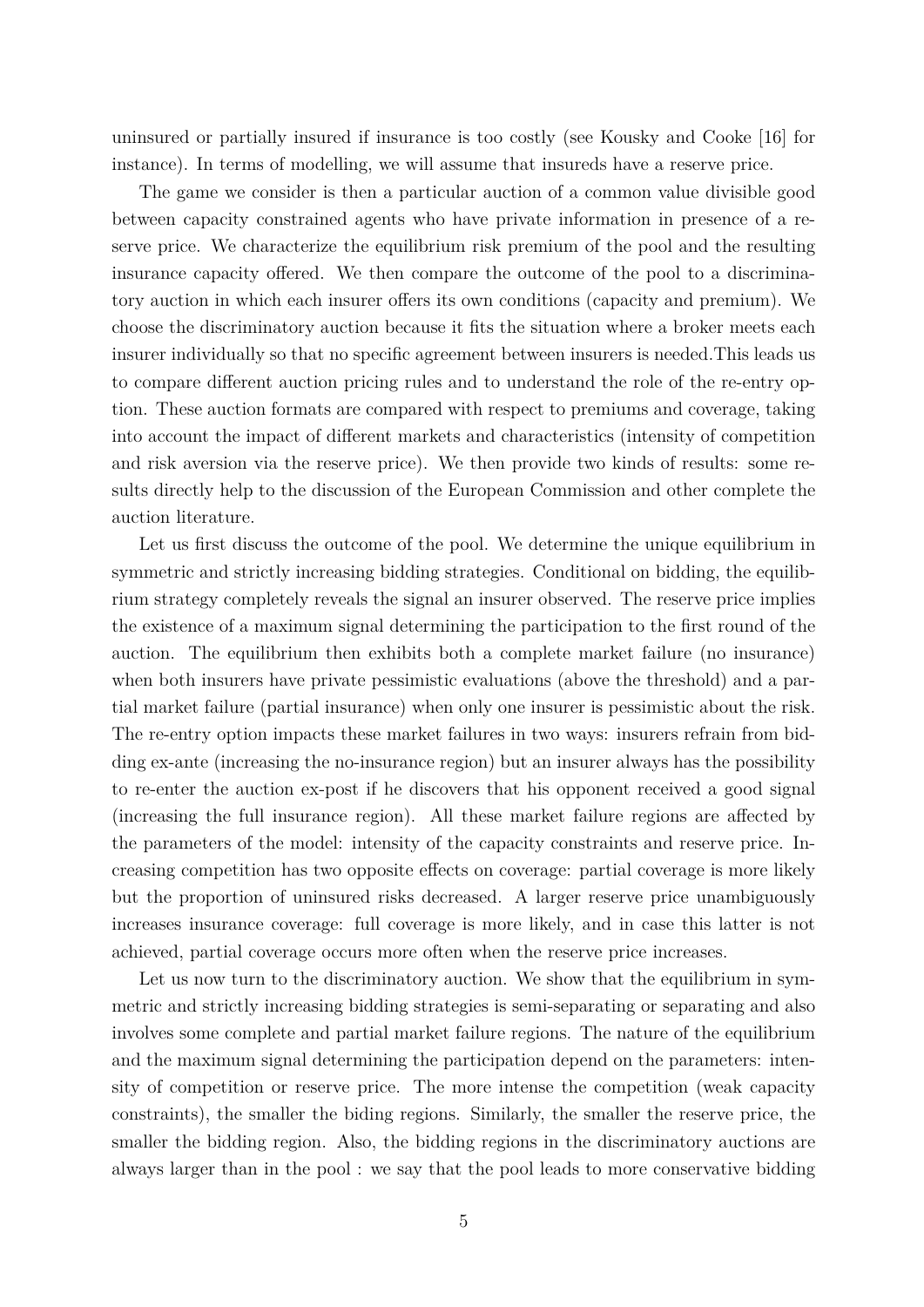strategies. However, the pool auction offers the possibility to re-enter : we may observe full insurance with the pool and partial insurance in the discriminatory auction when the leader is optimistic enough about the risk occurrence. The follower's position is essential to understand the efficiency of a given auction format. In the pool, the follower does not take any risk, but only enjoys relatively low profits (because of uniform pricing). On the contrary, in the discriminatory auction, the potential negative profit of the follower is counterbalanced by higher premiums. It must be noted that the comparison of the equilibrium bidding strategies differ from the comparison of the premiums. If pricing is uniform in the pool, the leader and the follower offers different premiums in the discriminatory auction, the follower's premium being larger. The difficult comparison of the equilibrium bidding strategies makes the comparison between the premiums quite involved.

Both auction formats then lead to different coverage/premium tradeoffs and the analysis shows that ex-ante there is no clear dominance of one auction format. When we compare these two auctions ex-post (for any possible realization of the two insurers' signals), we show that if at least one insurer provides an optimistic expertise about the risk, the pool offers higher coverage. At the opposite, if all insurers receive pessimistic information, the discriminatory auction offers a better coverage. If insurers agree about the ex-post evaluation of risk, the re-entry option has less scope so that the size of the bidding region is key to determine the insurance coverage. The discriminatory auction therefore offers more coverage. On the contrary, if insurers receive opposite evaluations, the exercise of the re-entry option allows to increase insurance coverage.

We provide some results about the ex-ante comparison of auctions for the case of new risks (insurers' signals are therefore independent). We show that a regulator aiming at maximizing the expected coverage should promote the pool when the reserve price is low enough or when competition is high enough. Indeed in these two cases, the bidding regions of the two auction formats converge to the same region. As a result, the re-entry option offered by the pool allows to increase coverage as the follower can re-enter ex-post.

**Contribution to the Literature.** This paper is related to two different parts of the literature: insurance of catastrophic and undiversifible risks and auction theory. On important concern of the literature on catastrophic risk consists in explaining the failure of the purchase of disaster insurance. Many reasons are evoked: behavioral biases (Kunreuther [17]), the role of solvency constraints (Kousky and Cooke [16]), the presence of default risk (Charpentier and Le Maux [5]). Louaas and Picard [19] highlight the intrinsic determinants of demand and supply in the insurance market for catastrophic risks. A model of the supply side is proposed that takes into account the default risk by introducing collateral. However, capacity constraints are not taken into account.

The insurance of large risks thanks to a co-insurance mechanism is relatively limited. The literature on undiversifiable risks has mainly focused on the risk sharing problem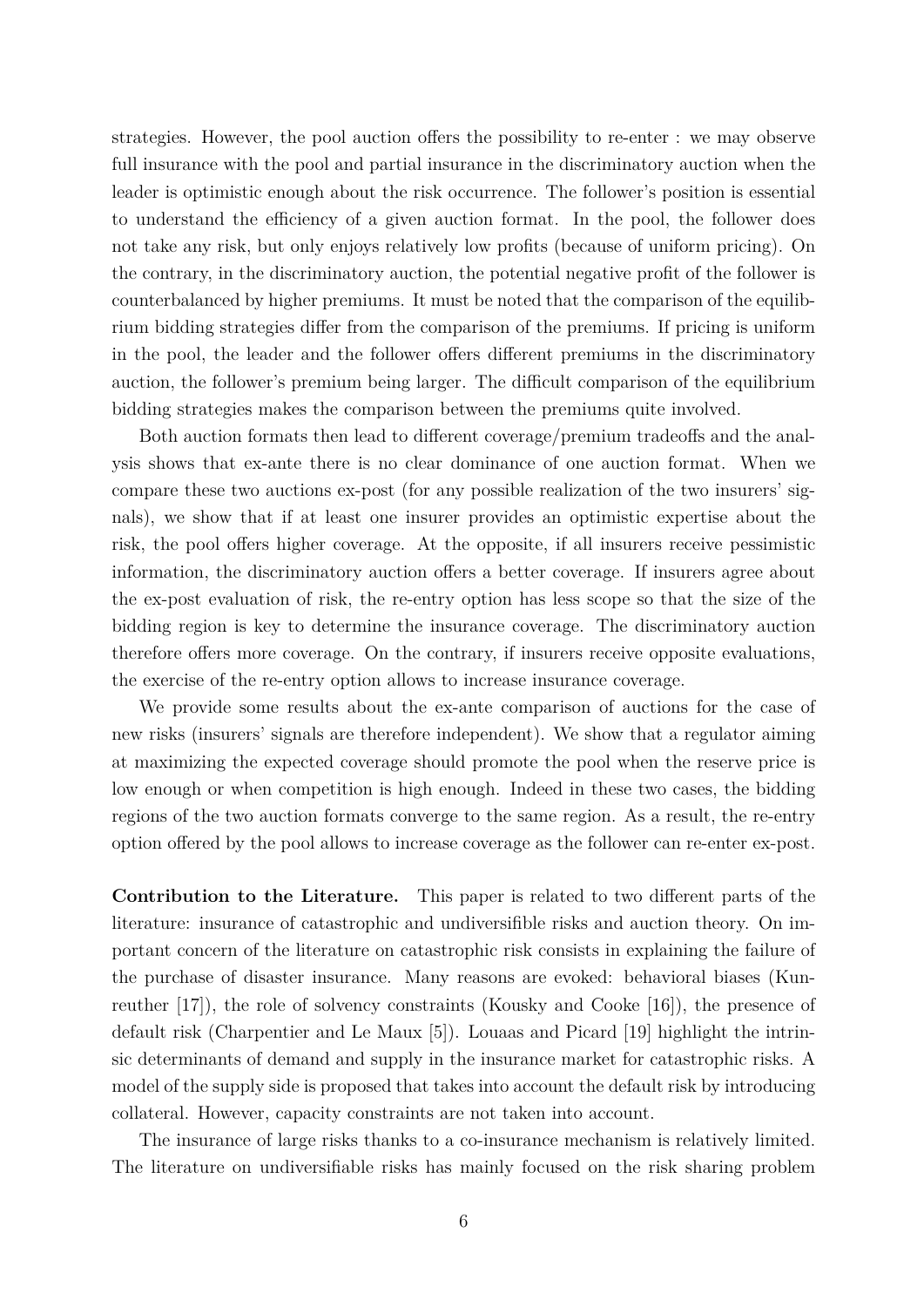between insurers and policyholders. This risk sharing problem is analyzed for instance in Doherty and Dionne [6] who introduce a new form of insurance contract called Decomposed Risk Transfer contract (DRT contract) defined by an insurance policy packaged with a residual claim on the insurance pool. They show that this contract increases policyholders welfare. They characterize the optimal coverage and the risk premium as a function of the cost of risk bearing derived from asset pricing models. Our setting builds on such a two dimensional contract (a risk premium and a coverage) but we do not discuss any risk sharing issue associated with the undiversifiable risk. We consider instead that because of the particular competition emerging from the pool, the pool risk premium (paid by the policyholders) may differ from the actuarial rate (paid by the insurer). Mahul and Write [20] examine catastrophic risk sharing arrangements within a pool when in presence of default risk from the consumers' perspective. Inderst [12] proposes a detailed description of coinsurance pools. However, the microeconomic analysis of the supply side of co-insurance mechanisms under solvency constraints is not treated to our knowledge.

The organization of insurance supply amounts to sharing a common value divisible good between capacity constrained agents who have private information in presence of a reserve price. The auction literature is abundant in this topic and incorporates some of these characteristics. In presence of reserve price and the existence of secondary markets for the goods being sold, Haile [11] analyzes a second price-price auction between two bidders with imperfect information about their valuations. A symmetric equilibrium exhibiting some pooling exists when the reserve price is sufficiently far below the maximum valuation. Jehiel and Moldovanu [13] analyze a more general setting by introducing positive or negative externalities in a standard second-price auction in presence of reserve price. They show that there must be some pooling at the reserve price in presence of positive externalities (as a resale opportunity for instance). Lizzeri and Persico [18] prove existence and uniqueness of equilibrium for a general class of two player bidding games in presence of a reserve price and interdependent values. In our paper, the divisibility of the good (the risk) makes the analysis quite different from these three papers, but we also prove the existence of a separating or semi-separating equilibrium in the discriminatory auction depending on reserve price. Moreover, we provide some comparative statics with respect to the strength of competition highlighting the role of the strength of the budget constraints on the equilibrium outcome. This allows to extend part of the results of Lizzeri and Persico [18] to the multi-unit auction setting in case of the discriminatory auction.

The analysis of the pool introduces the possibility for the follower to exit or to re-enter ex-post, after the first bidding round occurred. By analyzing such two round auction setting, we are part of the study of sequential auctions that has developed very quickly since the 2000's. Caillaud and Mezzetti  $|4|$  analyze sequential auctions in which bidders have correlated valuations for multiple units and where the seller can freely set the reserve price at the beginning of each auction. Haile [11] consider a two-stage model in which an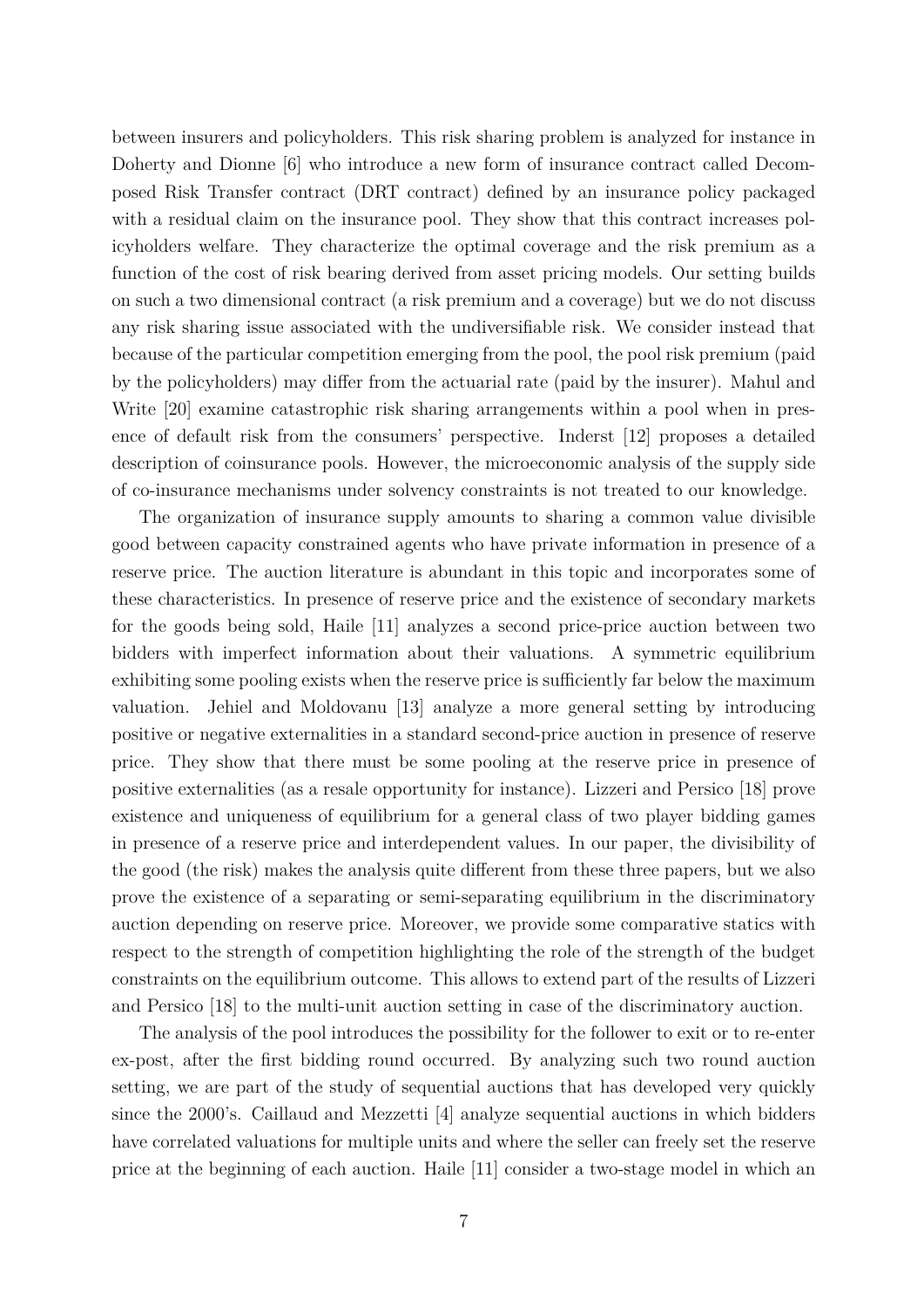auction in the first stage is followed by a resale auction, held by the first-stage winner. Our work is between these two settings because we consider a two round auction of a multi unit good. Moreover, the second round only concerns the follower. The originality of our approach is to provide a theoretical model a practice used in the insurance industry and to compare it to more standard auction settings.

The question of agreeing on a common coverage of a risk is akin to the one of exchanging Treasury debt and other divisible securities (where bonds are usually exchanged through a uniform auction or through a discriminatory auction). However, there is a need to develop a theoretical model. The rules of the pool are indeed specific to the insurance industry (the pool is constituted via a uniform price auction with an exit/re-entry option). Moreover, the nature of the good that is exchanged (reserve price and capacity constraints) differs from the nature of Treasury bonds. Finally, our objective slightly differs from the literature on Treasury auctions : if existing studies mainly compare the auctions with respect to revenues (as Back and Zender [2], Ausubel and Cramton [1] or Klemperer [15] for instance), we emphasize the ability of each auction to provide full insurance coverage.

The paper is organized as follows. We present the model in section 2. We then solve the equilibrium of the pool in section 3. In section 4, we introduce the discriminatory auction. Section 5 is devoted to the comparison between the two auction formats. All proofs are relegated to the appendix.

### **2 The model**

#### **2.1 Risk, insurers and contract**

There exists a *new* and *undiversifiable* risk in the economy. It is characterized by a loss of size *L* occurring with probability *p*. Insureds ask for an exogenous coverage  $\beta L$  where  $\beta \in [0,1]$  is the proportion of the risk that is covered. We assume that insureds have a reserve premium rate  $\overline{P}$  that can reflect the existence of an outside opportunity (either no insurance or the access to other means of sharing risk).<sup>3</sup>

Two identical risk neutral insurers, *i* and *j*, propose the coverage of this risk with linear contracts completely defined by the coverage  $\beta$  and the premium rate P.

As *undiversifiable* risks may affect a large number of victims at the same time, there exist solvency regulation and capital requisites for their coverage (see for instance Kousky and Cooke (2012)). As a consequence, insurers are capacity constrained. A single insurer cannot offer more than a proportion  $\overline{\beta}_i \leq \beta$  of the risk, with  $\overline{\beta}_i = \overline{\beta}_j = \overline{\beta}$ . We also assume that the market is too small to absorb the full capacity of the two insurers, i.e.  $\beta \leq 2\overline{\beta}$ .<sup>4</sup>

<sup>&</sup>lt;sup>3</sup>Appendix A provides microfoundations for this insurance demand.

<sup>&</sup>lt;sup>4</sup>Assuming sufficiently large capacities can avoid a monopoly outcome and allows to focus on the most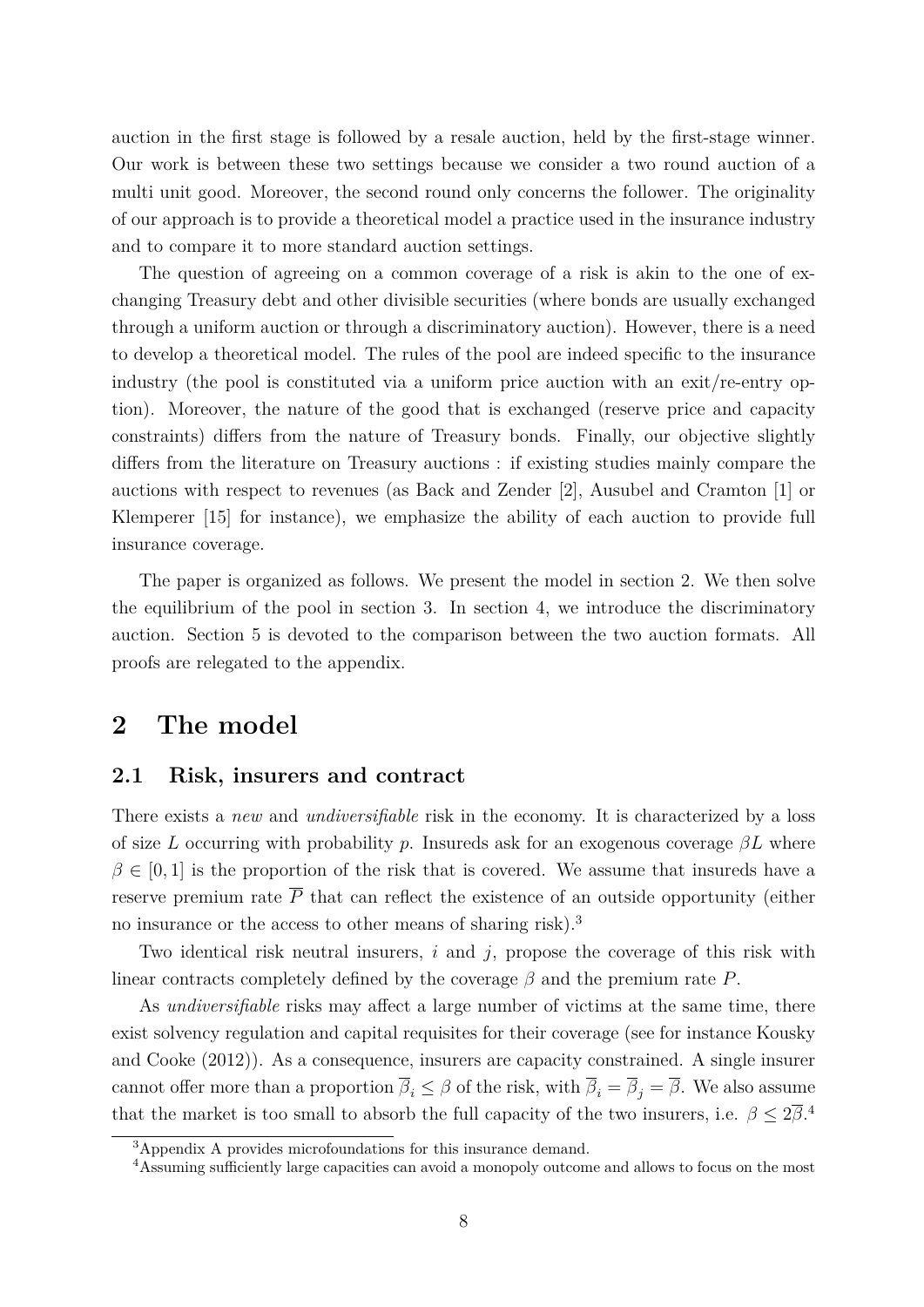Insurers *i* and *j* compete for the coverage of this risk by choosing the premium rate at which they provide insurance and the quantity they insure. The minimum risk premium that they are willing to accept for this coverage is the actuarial premium rate *p* so that insurers offer coverage if and only if  $p \leq P \leq \overline{P}$ . Insurers' net expected benefit of such a contract,  $\beta L (P - p)$ , is linear with respect to  $\beta$ . As a consequence, an insurer chooses to insure its maximum capacity *β*.

To measure the strength of competition on the insurance market, we define

$$
\kappa = \frac{2\overline{\beta} - \beta}{\overline{\beta}} \in [0, 1],\tag{1}
$$

which can be interpreted as the relative excess supply that varies as  $\bar{\beta}$  varies. When  $\kappa = 0$  $(\bar{\beta} = \beta/2)$ , the two insurance companies may sell their entire capacity so that there is no competition. On the contrary, when  $\kappa = 1$  ( $\bar{\beta} = \beta$ ), a unique insurer could satisfy the whole demand leading to intense competition.<sup>5</sup>

#### **2.2 Insurers' expertise**

As the risk is *new*, its occurrence probability *p* is not perfectly known by the insurers. However, they can use their expertise in the evaluation of risks to infer *p*. Therefore, we assume that insurers obtain a costless signal related to the true occurrence probability. Signal  $S_i$  (resp.  $S_j$ ) is the signal privately observed by insurer *i* (resp. *j*).

The actuarial premium is updated according to all events conveying valuable information about the signals. We assume that the actuarial premium rate can be expressed as a function of insurers' private information. It is identical for the two insurers and is a symmetric function of all insurers' signals.

$$
p(s_i, s_j) = p(s_j, s_i) \equiv \mathbb{E}[p|S_i = s_i, S_j = s_j].
$$
\n(2)

We impose the following regularity assumptions on the actuarial premium rate.

**Assumption 1** *The actuarial premium rate p satisfies the following properties.*

- (i) *Function p is twice continuously differentiable and strictly increasing in the two variables;*
- (ii)  $\mathbb{E}[p(S_i, 0)] < \overline{P} < \mathbb{E}[p(S_i, 1)].$

A high value of  $s_i$  or  $s_j$  signals a risk that is assumed to be more costly to insure and some risks cannot be insured. Indeed, Assumption 1(ii) means that if insurer *j* observes

interesting cases.

<sup>&</sup>lt;sup>5</sup>Note that equation (1) implies that the proportion of the total demand an insurer can satisfy by itself,  $\overline{\beta}/\beta$ , equals  $1/(2 - \kappa)$ .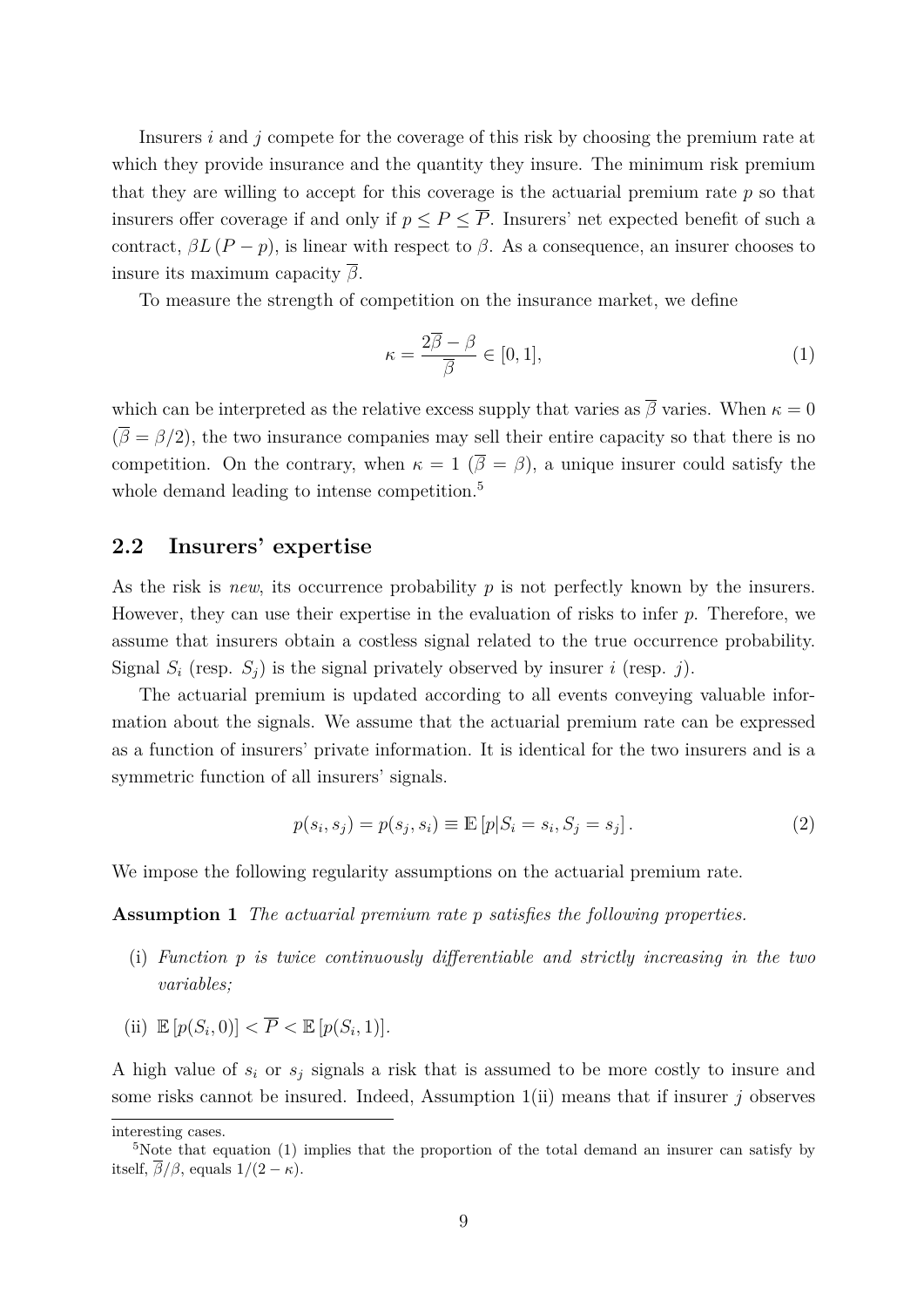the best (resp. worst) possible signal, covering the risk is always (resp. never) profitable for insurer *i*.

Signals  $S_i$  and  $S_j$  are distributed according to the same continuous distribution on the interval  $[0,1]$ . Let  $g(.|s)$  denote the (symmetric) probability distribution function of an insurer's signal conditional on the other insurer having observed signal *s*. We assume that the monotone likelihood ratio property (MLRP) is satisfied.

#### **Assumption 2**

$$
\forall s'_i > s_i \text{ and } s'_j > s_j, \frac{g(s'_i|s'_j)}{g(s'_i|s_j)} \ge \frac{g(s_i|s'_j)}{g(s_i|s_j)}.\tag{3}
$$

Let us also define signal  $\tilde{\sigma}$  as the maximal signal for which the two insurance companies accept to cover the risk in case they observe the same signal and function  $\alpha$  that can be interpreted as an isocost curve evaluated at the maximal premium  $\overline{P}$ <sup>6</sup>.

#### **Definition 1**

(i)  $\tilde{\sigma}$  *is implicitly defined by* 

$$
p\left(\tilde{\sigma},\tilde{\sigma}\right)=\overline{P}.\tag{4}
$$

(ii) *α is implicitly defined by*

$$
p(\alpha(x), x) = \overline{P} \,\,\forall x \in [0, 1].\tag{5}
$$

Given our assumptions, insurer *i*'s net expected benefit of providing one unit of coverage writes<sup>7</sup>

$$
P - \mathbb{E}\left[p(s_i, S_j)\right].\tag{6}
$$

#### **2.3 Insurers' syndication**

The organization of insurance supply amounts to the problem of sharing a common value divisible good between capacity constrained agents with a reserve price. The insurance industry has its own practices to provide coverage for undiversifiable risks under capacity constraints. As we described in the introduction, such arrangements are named co(re)insurance pools or co(re)insurance agreements.

The objective of this paper is to analyze different auction rules to constitute the syndicate, namely the pool (or the co(re)insurance agreements) and the more standard discriminatory auction. Each auction determines a game of incomplete information among the insurers: we look for a symmetric Bayesian Nash equilibrium that is increasing in the bidding strategies of each resulting game.

<sup>&</sup>lt;sup>6</sup>According to Assumption 1(ii),  $\alpha$  is a decreasing function. Moreover, the symmetry of  $\alpha$  with respect to its arguments implies that  $\alpha^{-1} = \alpha$ .

<sup>7</sup> In what follows, we normalize *L* to 1.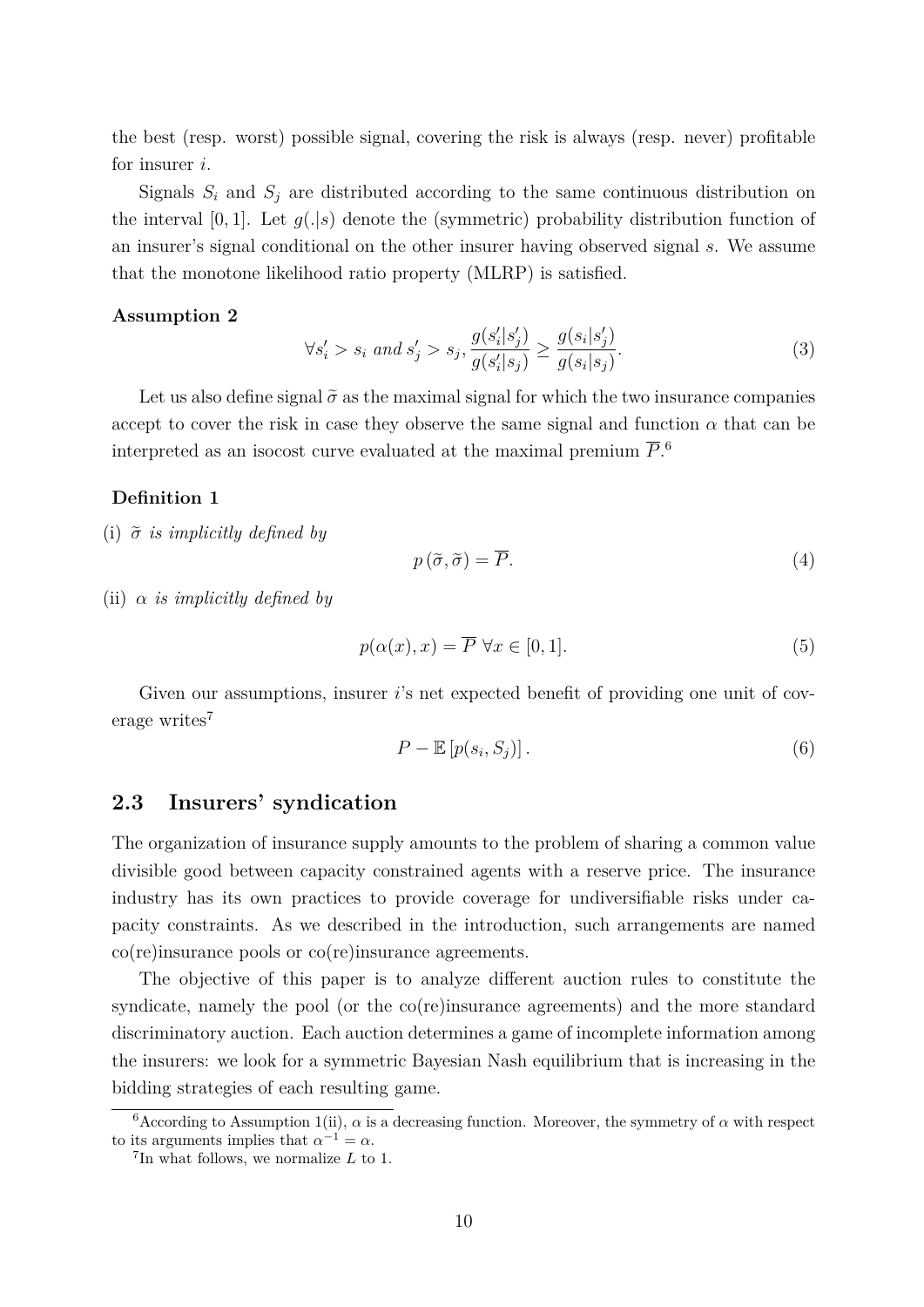## **3 Analysis of the pool**

#### **3.1 Description of the pool**

In this section, we model co(re)insurance pools and co(re)insurance agreements, a representative organization of the insurance sector that we will refer to as the *pool*. The European Commission with the help of Ernst and Young [8] provides a detailed description of the procedures leading to agreements in several European countries. Even if country-specific differences exist, they share common features that we decide to highlight. The pool premium is unique and equals the lowest bid among insurers. Ernst and Young [8] also notes that "*the followers are usually invited to either accept or decline or take a share of the risk on the same terms and conditions as the lead insurer*".

We summarize these features with the following rules. After insurers receive their private signals *s<sup>i</sup>* , a first price auction determines the pool risk premium. If at least one insurer submits a bid  $P_i \leq \overline{P}$ , the insurer that submitted the smallest premium is the pool leader and sells  $\overline{\beta}$  at rate  $P^P$ ; the other insurer is the follower and observes  $P^P$ . It decides whether it sells  $\beta - \overline{\beta}$  at price  $P^P$  or not. In this particular syndication, the follower has both an exit and a re-entry option. Indeed, the rules state that the follower can join or exit the pool whatever its initial choice to submit a bid ex-ante. A follower has the possibility to exit the pool after having observed  $P^P$ : in this case, the leader is still committed to serve its announced capacity and there is partial insurance. Also, if a player is too pessimistic to submit a bid ex-ante, it may still re-enter and participate ex-post if the leader's bid reveals a good risk.

#### **3.2 Separating equilibrium**

We look for an equilibrium in strictly increasing and symmetric bidding strategies characterized by a threshold  $\hat{\sigma}^P$ . When  $s_i \leq \hat{\sigma}^P$ , firm *i* bids according to a strictly increasing bidding strategy  $P^P(s_i)$  with  $P^P(\hat{\sigma}^P) = \overline{P}$ . When  $s_i > \hat{\sigma}^P$ , firm *i* is willing to participate only ex-post. In such a separating equilibrium, the bid an insurer submits unambiguously reveals the signal it observes. The profit per unit of coverage of firm *i* that observed a signal  $s_i$  and bids a premium  $P^P(s_i)$  reads

$$
\Pi^{P}(s_{i}) = \begin{cases}\n\frac{1}{2-\kappa} (1 - G(s_{i}|s_{i})) \mathbb{E}\left[P^{P}(s_{i}) - p(s_{i}, S_{j})|S_{j} > s_{i}\right] \\
+\frac{1-\kappa}{2-\kappa} G(s_{i}|s_{i}) \mathbb{E}\left[\left(P^{P}(S_{j}) - p(s_{i}, S_{j})\right)_{+} |S_{j} < s_{i}\right] & \text{for } s_{i} \leq \hat{\sigma}^{P} \\
\frac{1-\kappa}{2-\kappa} G\left(\hat{\sigma}^{P}|s_{i}\right) \mathbb{E}\left[\left(P^{P}(S_{j}) - p(s_{i}, S_{j})\right)_{+} |S_{j} < \hat{\sigma}^{P}\right] & \text{for } s_{i} > \hat{\sigma}^{P}\n\end{cases} (7a)
$$

When  $s_i \leq \hat{\sigma}^P$ , insurer *i* submits a bid ex-ante. The first term of equation (7a), *the*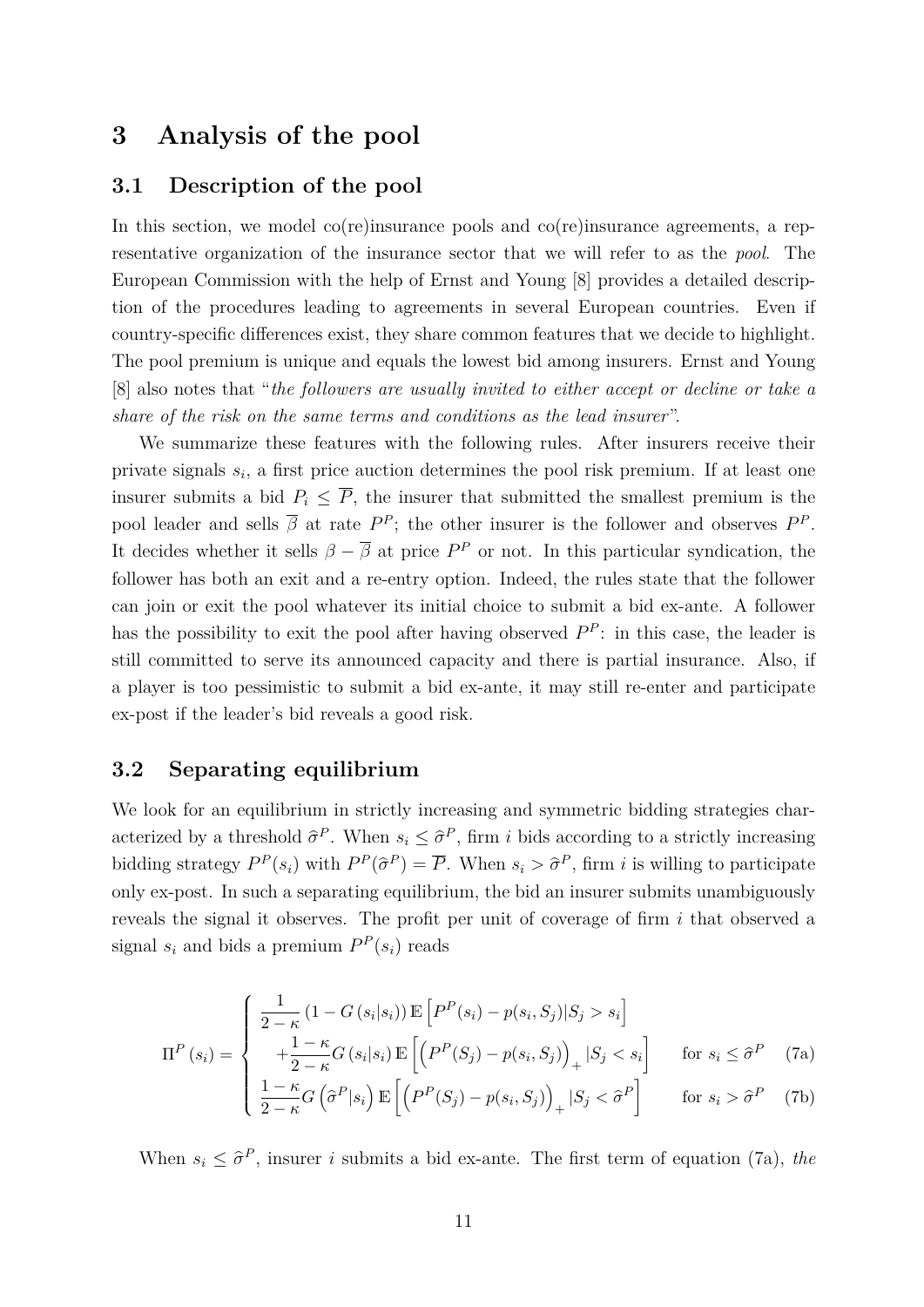*leader's value of firm i*, corresponds to the case where insurer *i* observes the lowest signal. This happens when  $S_j > s_i$ , an event of probability  $1 - G(s_i|s_i)$ . In such case, firm *i* proposes the lowest premium and becomes the pool leader, serving the proportion  $\frac{1}{2-\kappa}$  of the demand at its proposed rate  $P^P(s_i)$ .<sup>8</sup> The second term of equation (7a) corresponds to the case where insurer *i* observes the highest signal (this happens with probability  $G(s_i|s_i)$ . Firm *i* proposes the highest risk premium and becomes the pool follower, serving the proportion  $\frac{1-\kappa}{2-\kappa}$  of the demand at firm *j*'s price  $P^P(s_j)$ .<sup>9</sup> Note that if firm *i*'s payoff turns out to be negative, it can withdraw from the pool (hence the subscript " $+$ "). Therefore, this term is named *the exit option value of firm i*. Equation (7b) corresponds to the case where firm *i* observes a signal greater than  $\hat{\sigma}_P$  and therefore does not want to participate ex-ante whereas its opponent submits a bid smaller than  $\overline{P}$ . Firm *i* as the pool follower agrees to re-enter in case it is profitable. In such case, it serves the remaining proportion  $\frac{1-\kappa}{2-\kappa}$  of the demand at firm *j*'s proposed rate  $P^P(s_j)$ . We refer to this term as *the re-entry option value of firm i*. Submitting a bid in the pool does not commit to stay in the auction for the highest bidder. This feature is unusual in the auction literature. This implies a strong asymmetry between the leader and the follower.

The participation constraint requires that bidders with signals greater than  $\hat{\sigma}^P$  prefer not to bid to submitting the bid  $\overline{P}$ 

$$
\widehat{\sigma}^P = \inf \{ \sigma \in [0, 1] : (1 - G(\sigma | \sigma)) \mathbb{E} \left[ \overline{P} - p(\sigma, S_j) | S_j > \sigma \right] \le 0 \}. \tag{8}
$$

**Lemma 1** *The threshold*  $\hat{\sigma}^P$  *exists and is unique. Moreover,*  $\hat{\sigma}^P < \tilde{\sigma}$ *.* 

By continuity and with the results of Lemma 1,  $\hat{\sigma}^P$  is the unique root of the following equation

$$
\left(1 - G\left((\hat{\sigma}^P | (\hat{\sigma}^P)\right) \mathbb{E}\left[\overline{P} - p(\hat{\sigma}^P, S_j) | S_j > \hat{\sigma}^P\right] = 0\right) \tag{9}
$$

Given the specific rules of the pool (uniform pricing, options to exit and to re-enter), the follower profit is the same whatever the choice to participate to the auction ex-ante. At  $s_i = \hat{\sigma}^P$ , the exit option value exactly compensates the re-entry option value: an insurer is indifferent between entering as a follower ex-ante round or re-entering ex-post. Therefore, the threshold  $\hat{\sigma}^P$  only matters for the leader's strategy and is determined to guarantee that the unit maximum net expected benefit is non negative which refrains from bidding when signals are too high. Strategies adopted by insurers in the pool are therefore said to be *conservative*.

We look for an equilibrium strategy such that firm *i* has an incentive to submit a bid according to its true signal. This implies that the equilibrium bid  $P^P(s_i)$  satisfies the

<sup>&</sup>lt;sup>8</sup>Note that  $\frac{\beta}{\beta} = \frac{1}{2-\kappa}$ 

<sup>&</sup>lt;sup>9</sup>Note that  $\frac{\beta - \beta}{\beta} = \frac{1 - \kappa}{2 - \kappa}$ .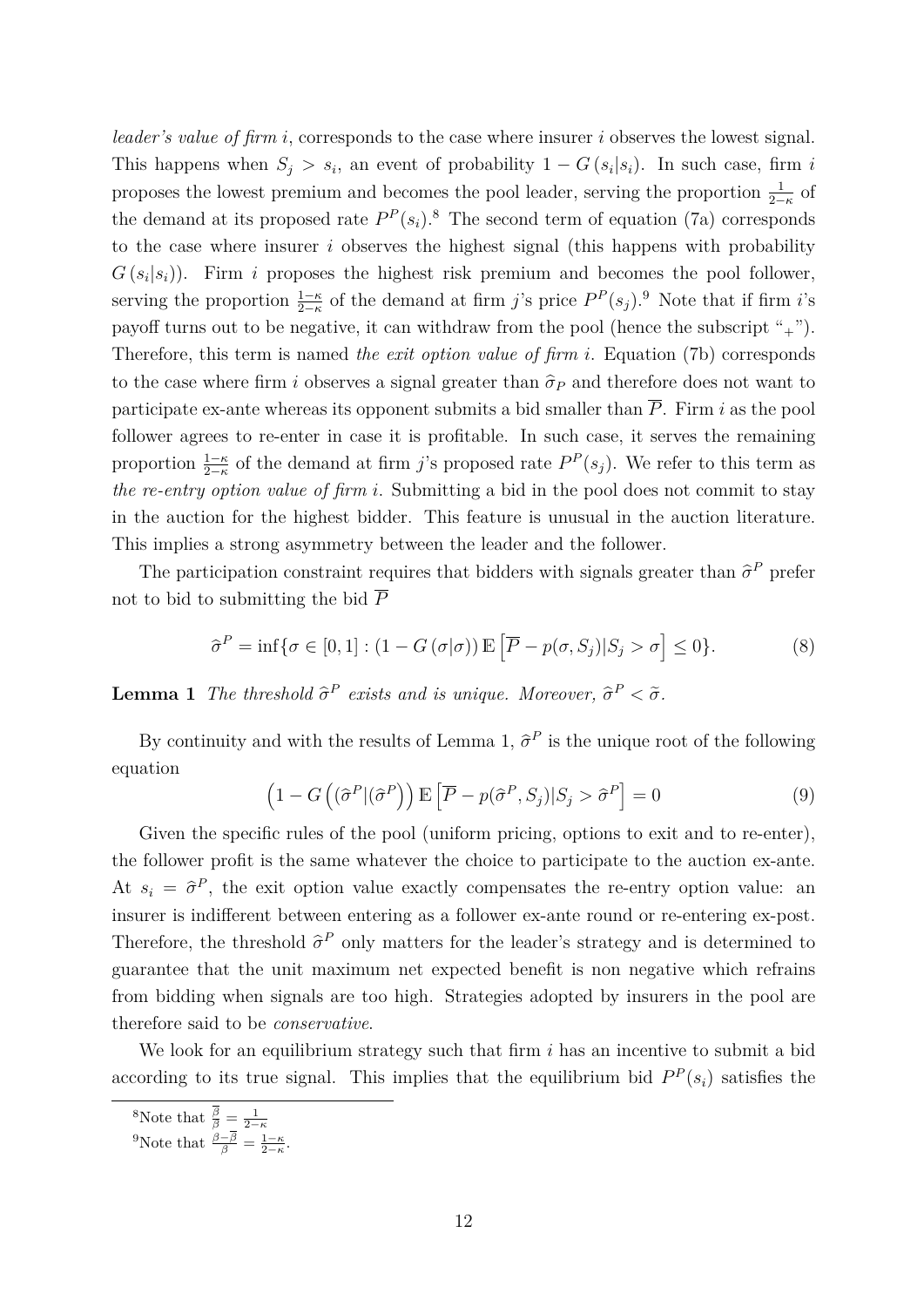following differential equation<sup>10</sup>

$$
P^{P'}(s_i) = \kappa \frac{g(s_i|s_i)}{1 - G(s_i|s_i)} \left( P^P(s_i) - p(s_i, s_i) \right), \ \ \forall s_i \leq \hat{\sigma}^P. \tag{10}
$$

The differential equation (10) is solved with the boundary condition that  $P^P(\hat{\sigma}^P) = \overline{P}$ . In order the bidding strategy to be strictly increasing, a necessary condition is that  $\hat{\sigma}^P \leq \tilde{\sigma}$ (it is satisfied, see Lemma 1). We then obtain the following equilibrium strategy.

**Proposition 1** *There exists a unique symmetric Nash equilibrium in strictly increasing equilibrium bidding strategies where*

$$
P^{P}(s) = \overline{P}(1 - L(\hat{\sigma}^{P}|s)) + \int_{s}^{\hat{\sigma}^{P}} p(x, x) dL(x|s) \ \forall \ s \le \hat{\sigma}^{P}
$$
 (11)

*with*

$$
L(x|s) = 1 - \exp\left(-\kappa \int_s^x \frac{g(\tau|\tau)}{1 - G(\tau|\tau)} d\tau\right)
$$
 (12)

*and*  $\hat{\sigma}^P$  *defined by equation (9).* 

The expression of the equilibrium bidding strategy is standard in the auction literature: the first term takes into account the reserve price whereas the upper bound in the integral of the second term reflects the exit/re-entry option.<sup>11</sup> As for the pool premium that is indeed paid by the policyholders, it depends on the signal of the two insurers. In Figure 1(a), insurer *i* turns out to be the leader when  $s_i \leq s_j$  in which case the pool premium corresponds to its bid. But when  $s_i > s_j$ , the premium corresponds to insurer *j*'s bid. When  $s_i > \hat{\sigma}^P$ , observe that insurer *i* decides to re-enter ex-post when  $P^P(s_j) > p(s_i, s_j)$ . Let us define function  $\bar{s}^P(s_i)$  for  $s_i \in [0, \hat{\sigma}^P]$  that takes value on  $[\hat{\sigma}^P, 1]$ .<sup>12</sup> It is implicitly defined by

$$
P^P(s_i) = p(s_i, \overline{s}^P(s_i)).
$$
\n(13)

Therefore, insurer *i* decides to re-enter ex-post if  $s_i < \bar{s}^P(s_j)$ . In Figure 1(b), insurer *i*'s opponent observes a signal higher than  $\hat{\sigma}^P$ , so that it is absent from the pool ex-ante and insurer *i* is always the pool leader.

One of the specificities of the pool is that insurance coverage can be full even if only one insurer submits a bid ex-ante (when the re-entry option value is exerted). Similarly, when the exit option value is exerted, insurance coverage can be partial even if the two insurers submit a bid ex-ante. The following lemma tells us that, under an additional assumption, an insurer that submits a bid ex-ante never wants to withdraw ex-post.

<sup>&</sup>lt;sup>10</sup>The details of the equilibrium analysis is in the Appendix, Section B.1.

<sup>&</sup>lt;sup>11</sup>Observe that  $x \mapsto L(x|s)$  is an increasing function with  $L(s|s) = 0$ .

<sup>&</sup>lt;sup>12</sup>This defines a function since  $p$  is increasing in each of its argument.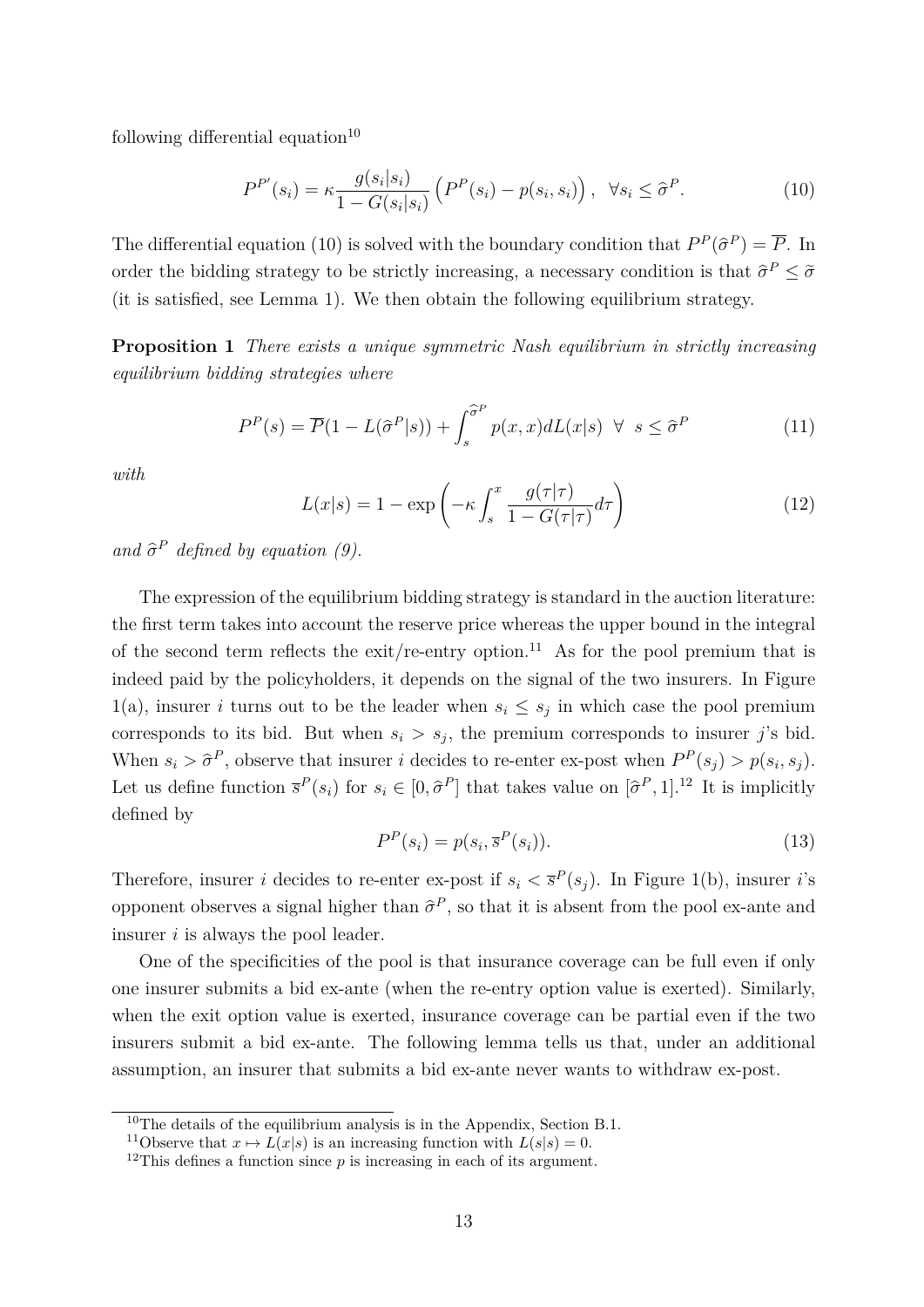

Figure 1: Insurer *i*'s premium for different insurer *j*'s signal values.

**Assumption 3** *Function p is supermodular,*

$$
\frac{\partial^2 p(s_i, s_j)}{\partial s_i \partial s_j} \ge 0, \forall (s_i, s_j) \in [0, 1]^2; \tag{14}
$$

Supermodularity implies that some form of positive correlation exists between the two signals values.<sup>13</sup>

**Lemma 2** *Under Assumption 3, an insurer that submits a bid ex-ante never wants to withdraw ex-post.*

$$
P^{P}(s_j) - p(s_i, s_j) > 0 \ \forall \ s_j < s_i \leq \hat{\sigma}^{P}.\tag{15}
$$

Lemma 2 implies that there will always be full coverage when the two insurers submit a bid ex-ante. Indeed, the specific rules applying to the follower makes the leader position less enviable. The tradeoff is between insuring a large capacity with the risk of ex-post negative profit and insuring a smaller capacity at no risk of loss. This refrains insurers from bidding for high signal values in the first round.

Figure 2 describes insurance coverage for all signals' values. The diagram is symmetric with respect to the 45 degree line and three possible cases appear: the "full coverage region", the "partial coverage region" and the "no coverage region". Let us describe them in case insurer *i* observes the smallest signal. There is full coverage when both insurers initially receive a signal smaller than  $\hat{\sigma}^P$ , but also when one insurer who decided not to submit a bid ex-ante decides to re-enter ex-post  $(s_i \leq \hat{\sigma}^P \text{ and } \hat{\sigma}^P \leq s_j \leq \bar{s}^P(s_i)$ , so that  $P^P(s_i) > p(s_i, s_j)$ . In the "partial coverage region", insurer *i* bids ex-ante and insurer *j* does not participate to the pool, so that only capacity  $\overline{\beta}$  is provided, leading to a partial market failure. Observe that in this region, the leader's payoff is negative because of the

 $13$ Note that this additional assumption is compatible with MLRP. Assume for instance that the true probability is a function of the two signals and a third continuous random variable *Y* with a pdf *f<sup>Y</sup>* distributed on an interval [a, b] and independent of the signals such that  $p = \psi(S_i, S_j, Y)$ . In this case  $p(s_i, s_j) = p(s_j, s_i) = \int_a^b \psi(s_i, s_j, y) f_Y(y) dy$ . Assumption 3 is satisfied if  $\int_a^b \frac{\partial^2}{\partial s_i \partial s_j}$  $\frac{\partial^2}{\partial s_i \partial s_j} \psi(s_i, s_j, y) f_Y(y) dy \geq 0.$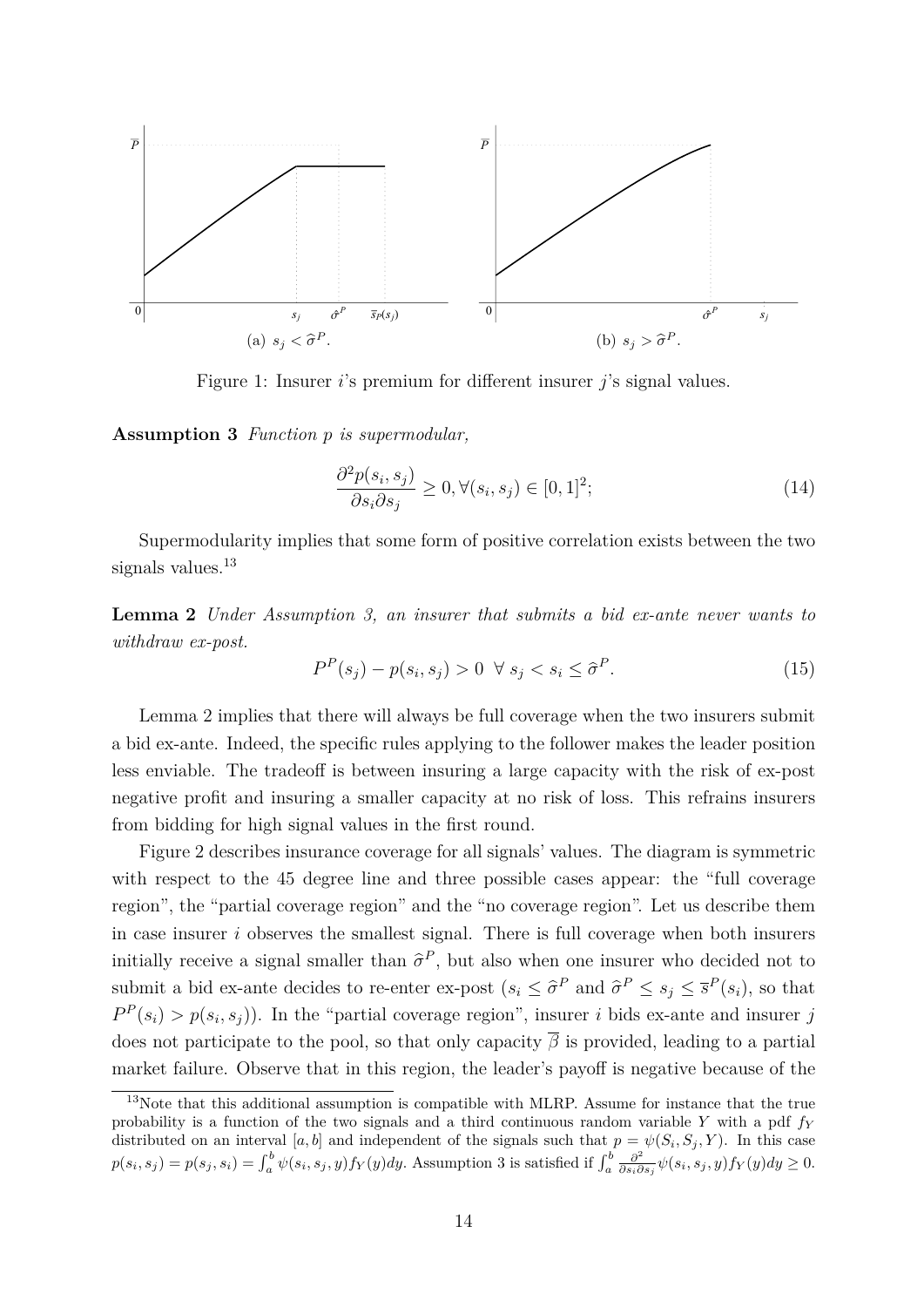

Figure 2: The different insurance coverages for all signals' values.

winner's curse. The boundary between the full coverage and the partial coverage regions is  $\left\{(s_i, s_j) \in [0, 1]^2 | P^P(s_i) = p(s_i, s_j) \right\}$  and corresponds to  $\bar{s}^P(s_i)$ : insurer j is indifferent between entering ex-post and never participating to the pool. According to Lemma 2, this boundary is greater than  $\hat{\sigma}^P$ . Note that  $\bar{s}_j^P(s_i)$  might be non-monotonic with respect to *s<sub>i</sub>*. In particular, as  $\frac{\partial^2 P^P(s_i)}{\partial s_i \partial \kappa} \geq 0$ , the higher *κ*, the steeper  $P^P(s_i)$ . Therefore, if  $s_i \mapsto P^P(s_i) - p(s_i, s_j)$  is a decreasing function of  $s_i$  when  $\kappa = 0$ , it might be a non monotonic function of  $s_i$  when  $\kappa$  is close to 1 as the Figure 2 illustrates. In the no coverage region, the two insurers observe a signal greater than  $\hat{\sigma}^P$ , none of them submits a bid and no trade occurs leading to a complete market failure.

#### **3.3 Equilibrium properties**

**Increasing competition.** Competition is captured by the parameter  $\kappa$  in our model. Remember that  $\kappa = \frac{2\beta - \beta}{\overline{\beta}}$  $\frac{\partial^2 \beta}{\partial \vec{\beta}}$ . Holding the insurance demand *β* fixed, an increase in *β* generates more competition and therefore an increase in  $\kappa$ . Interval  $[0, \hat{\sigma}^P]$ , that represents the region of the signal values for which insurers decide to submit a bid ex-ante, is independent of the strength of competition  $\kappa$  (see equation (9) defining  $\hat{\sigma}^P$ ). However, the value of  $\kappa$  modifies the equilibrium bid  $P^P$  which in turn affects the follower decision to enter or not ex-post.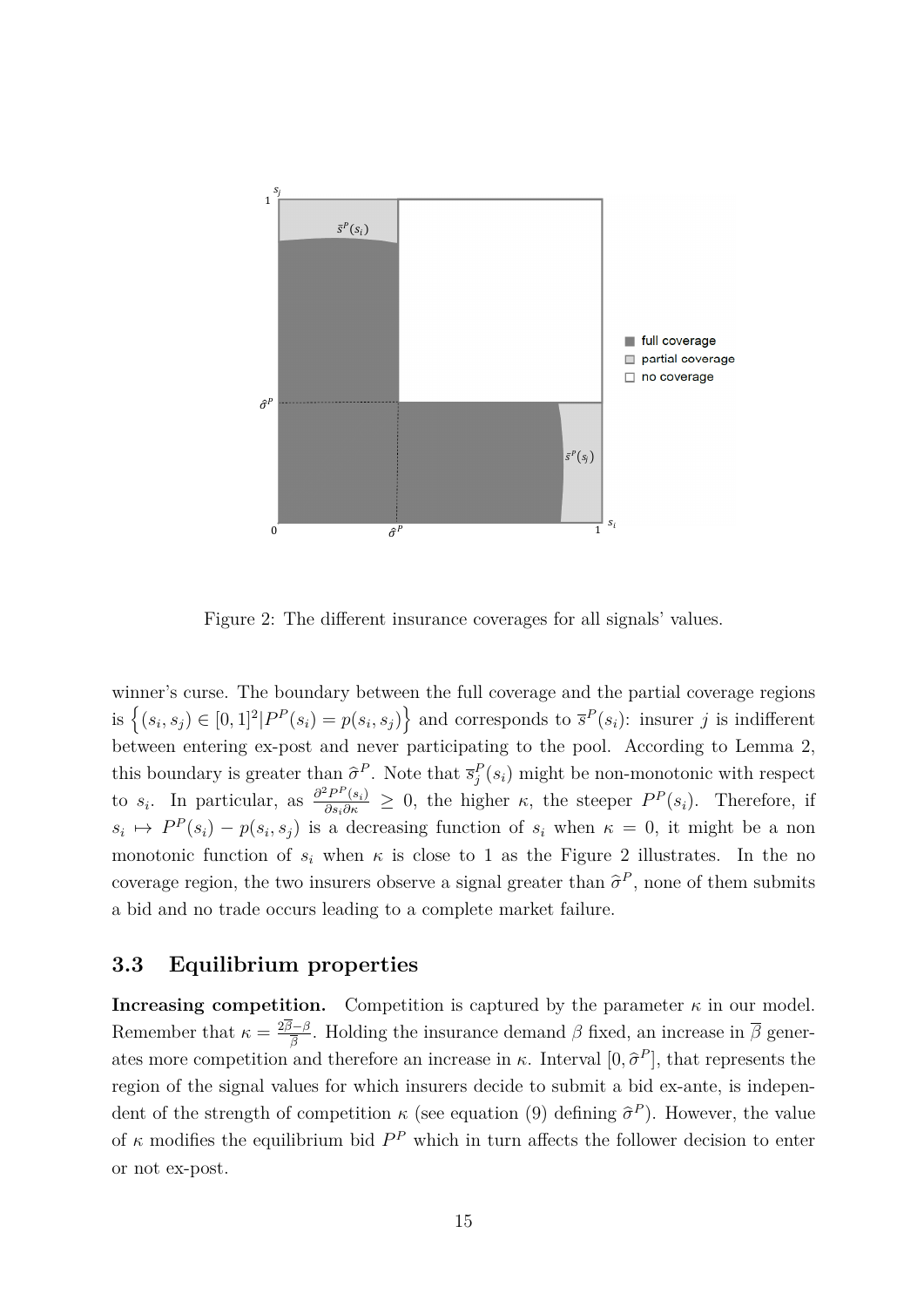**Proposition 2** When competition increases, the equilibrium bidding strategy  $P^P$  decreases *and the full coverage region decreases.*

The equilibrium bidding strategy is represented in Figure 3 for two values of *κ*. Competition unambiguously lowers premiums. When competition increases, the pool more often fails in offering complete coverage: partial market failure is more likely. However the proportion of the risk insured  $\left(\frac{\bar{\beta}}{\beta}\right) = \frac{1}{2}$  $\frac{1}{2-k}$ ) increases. Therefore, increasing competition has two opposite effects on coverage: partial coverage is more likely but the proportion of uninsured risk decreases.



Figure 3: The equilibrium bidding strategy  $P^P(s)$  for two values of  $\kappa$ .

Let us discuss these results in the context of the IBER. Note that the IBER imposes the existence of a limit for the market share of the pools' members (20% or 25%, see European Commission [7]). If this limit comes from the willingness of the European Commission to maintain a sufficiently high level of competition between pool members, our analysis highlights that such a limit generates low commercial premiums and a relatively high proportion of partial market failure. Indeed, even if  $\hat{\sigma}^P$  is independent of  $\kappa$ , remember that the boundary  $s^P$  decreases with  $\kappa$ . However, for a given insurance demand  $\beta$ , the proportion of uninsured risks decreases when *κ* increases.

**Modifying the reserve price.** According to the insurance demand model developed in Appendix A, an increase in the reserve price can be interpreted as an increase in insureds' risk aversion. It may also result from an increase in the risk.

**Proposition 3** *When the reserve price increases,*  $\hat{\sigma}^P$  *increases and the equilibrium bidding strategy*  $P^P$  *increases.* 

If a higher reserve price unambiguously increases the bidding regions, it has an ambiguous effect on the equilibrium bidding strategy. Indeed, on the one hand, for a given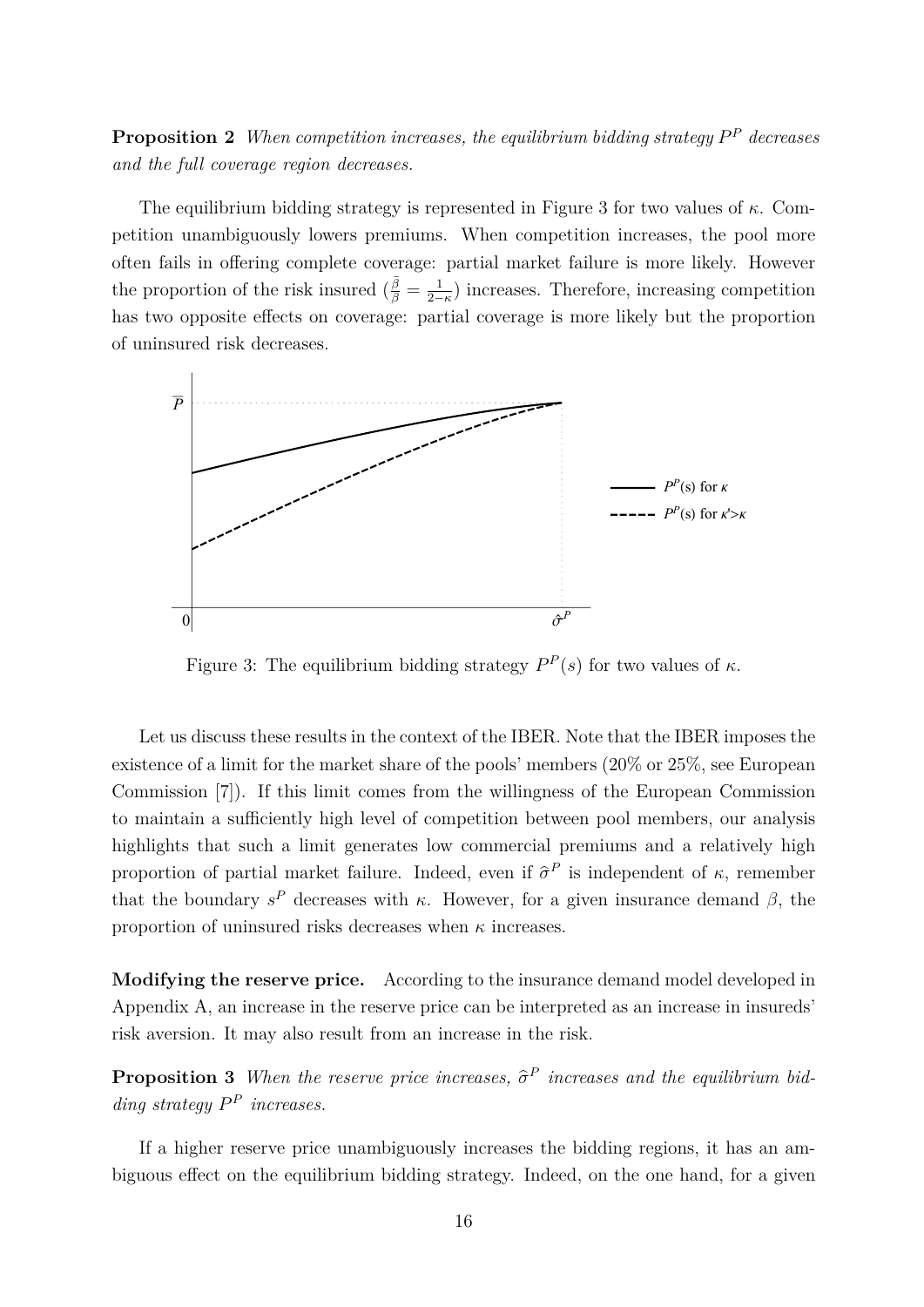bidding region, a greater reserve price tends to increase the premium (direct effect). But on the other hand, as bidding regions increase  $(\hat{\sigma}^P)$  increases with  $\overline{P}$ ) and because the equilibrium is in strictly increasing strategies, this tends to lowers the premiums for a given signal value (indirect effect). However, Proposition 3 shows that the direct effect always dominates so that the higher the reserve price and the higher the equilibrium bidding strategy as Figure 4 illustrates. As a result, a larger reserve price unambiguously increases insurance coverage. Not only is full coverage more likely, but in case it is not achieved, partial coverage is more likely, too.



Figure 4: The equilibrium bidding strategy  $P^P(s)$  for two values of  $\overline{P}$ .

In increase in the reserve price can be interpreted as an increase in the insureds' risk aversion. But it can also be viewed as a strengthening of the participation constraint for the insureds. In this case, making insurance mandatory (high reserve price) trivially increases insurance coverage, but increases premiums too.

## **4 A market alternative: a discriminatory auction**

As an alternative to the pool, we model an agreement between insurance companies with heterogenous premiums. This corresponds to the case where a broker collects all the information and leaves the insurer with the lowest signal in the syndicate's leadership. In this bidding process, each firm proposes a risk premium ex-ante according to the private signal it received. Unlike the pool, the leader and the follower (if any) sell insurance coverage at their announced premium. Typically, this corresponds to a discriminatory auction.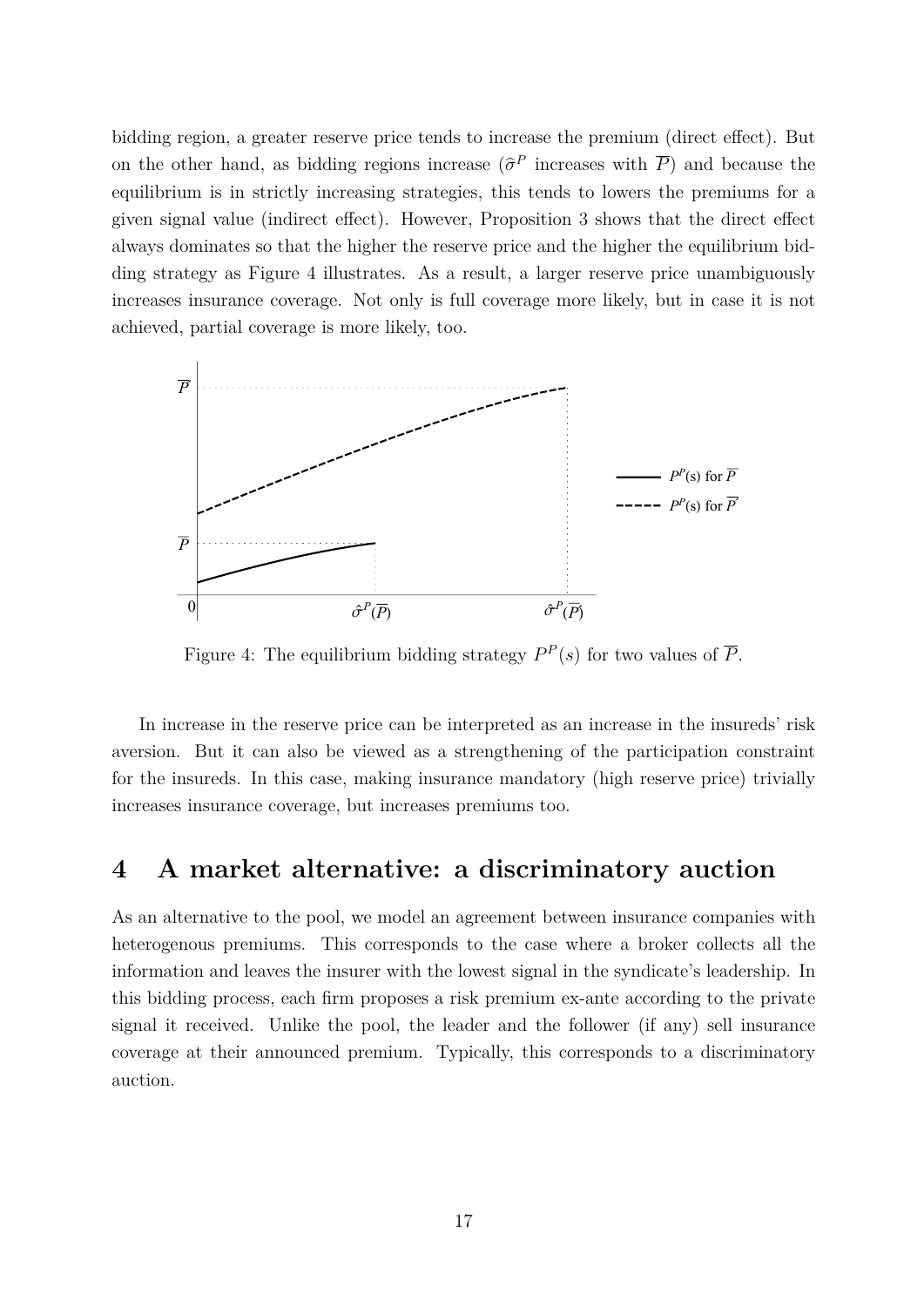#### **4.1 Equilibrium analysis**

**Separating equilibrium** We look for an equilibrium in strictly increasing and symmetric bidding strategies. Proceeding as for the pool, assume there exists a threshold  $\hat{\sigma}^D$ such that when  $s_i \leq \hat{\sigma}^D$ , firm *i* bids according to a strictly increasing bidding strategy  $P^D(s_i)$  with  $P^D(\hat{\sigma}^D) = \overline{P}$  and when  $s_i > \hat{\sigma}^D$ , firm *i* does not participate anymore. The profit per unit of coverage of firm *i* that observed a signal *s<sup>i</sup>* and bids a risk premium  $P<sup>D</sup>(s<sub>i</sub>)$  reads

$$
\Pi^{D}\left(s_{i}\right) = \begin{cases}\n\frac{1}{2-\kappa}\left(1-G\left(s_{i}|s_{i}\right)\right)\mathbb{E}\left[P^{D}(s_{i}) - p(s_{i}, S_{j})|S_{j} > s_{i}\right] \\
+\frac{1-\kappa}{2-\kappa}G\left(s_{i}|s_{i}\right)\mathbb{E}\left[P^{D}(s_{i}) - p(s_{i}, S_{j})|S_{j} < s_{i}\right] & \text{for } s_{i} \leq \hat{\sigma}^{D} \quad (16a) \\
0 & \text{for } s_{i} > \hat{\sigma}^{D}. \end{cases}
$$

As for the pool, the *leader's value* (first term of equation (16a)) correspond to the case where firm *i* proposes the smallest risk premium. Unlike the pool, the *follower's value* (second term of equation (16a)) now depends on the follower's premium and not on the leader's premium. It tends therefore to be greater than the follower's value in the pool.

Incentive compatibility requires that bidders with signals greater than  $\hat{\sigma}^D$  prefer not to bid to submitting the bid  $\overline{P}$ .

$$
\hat{\sigma}^{D} = \inf \{ \sigma \in [0, 1] : (1 - G(\sigma | \sigma)) \mathbb{E} \left[ \overline{P} - p(\sigma, S_{j}) | S_{j} > \sigma \right] \right. \n\left. + (1 - \kappa) G(\sigma | \sigma) \mathbb{E} \left[ \overline{P} - p(\sigma, S_{j}) | S_{j} < \sigma \right] \le 0 \}.
$$
\n(17)

Contrary to equation (9) that defined the pool threshold, the follower's payoff (the second term of equation (19)) matters. The leader's expected payoff is negative at the threshold making the winner's curse more intense. Indeed, an insurer bids until  $\hat{\sigma}^D$  in the expectation of being the follower rather than the leader. As a consequence,  $\hat{\sigma}^D$  may be larger than  $\tilde{\sigma}$  depending on the parameters of the model as the following lemma explains. The comparison between  $\hat{\sigma}^D$  and  $\tilde{\sigma}$  necessitates the introduction of a new vatiable  $\kappa^*$ .

#### **Definition 2**

$$
\kappa^* \left( \overline{P} \right) = \max \left( \frac{\mathbb{E} \left[ \overline{P} - p(\tilde{\sigma}, S_j) \right]}{G \left( \tilde{\sigma} | \tilde{\sigma} \right) \mathbb{E} \left[ \overline{P} - p(\tilde{\sigma}, S_j) | S_j < \tilde{\sigma} \right]}, 0 \right). \tag{18}
$$

**Lemma 3** *The threshold*  $\hat{\sigma}^D$  *exists on*  $[0, \tilde{\sigma}]$  *and is unique if and only if*  $\kappa \geq \kappa^* (\overline{P})$ *.*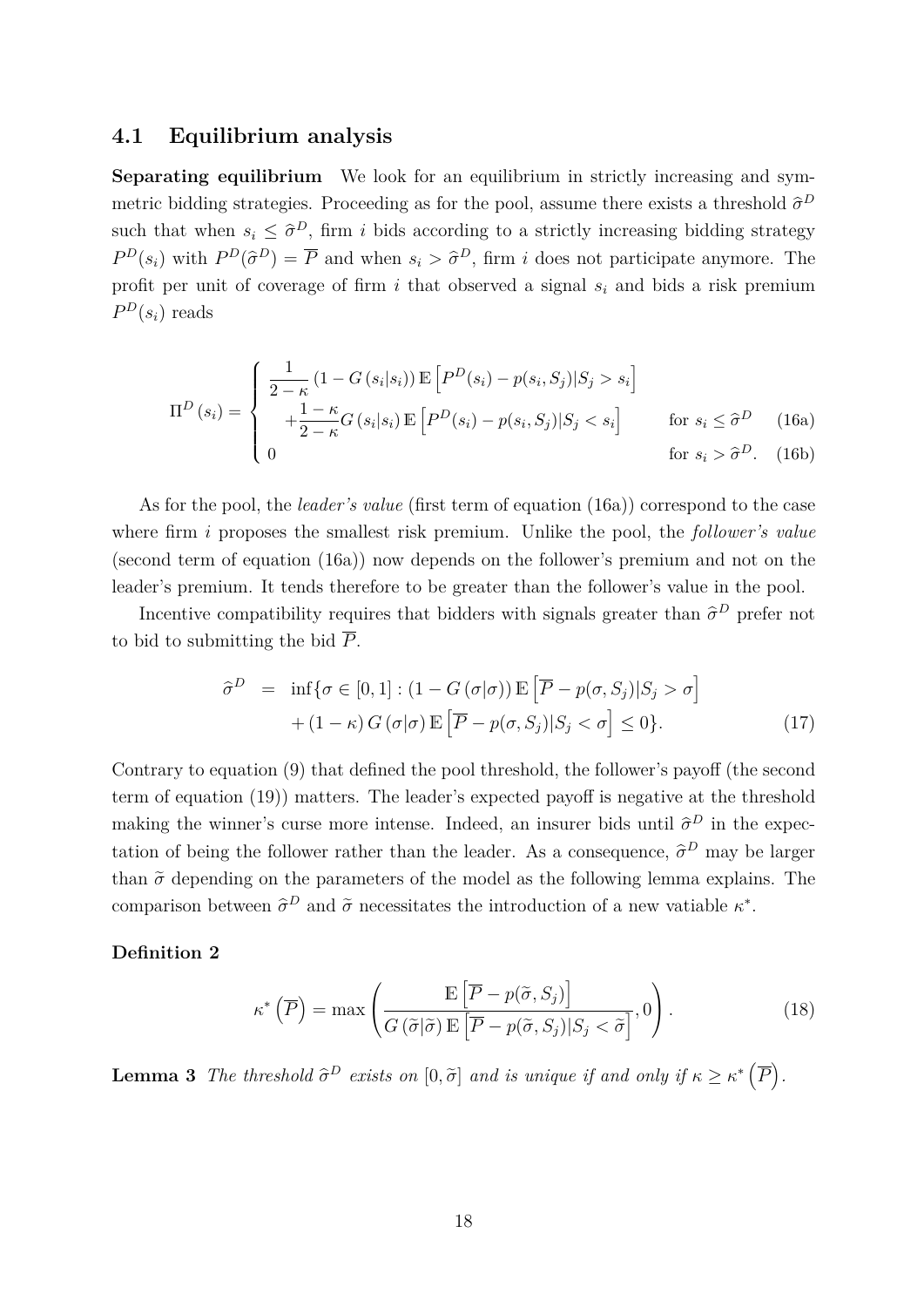When  $\kappa \geq \kappa^* \left( \overline{P} \right)$ ,  $\widehat{\sigma}^D$  is the unique root on  $[0, \widetilde{\sigma}]$  of equation

$$
\left(1 - G\left(\hat{\sigma}^D|\hat{\sigma}^D\right)\right) \mathbb{E}\left[\overline{P} - p(\hat{\sigma}^D, S_j)|S_j > \hat{\sigma}^D\right] \\
+ (1 - \kappa) G\left(\hat{\sigma}^D|\hat{\sigma}^D\right) \mathbb{E}\left[\overline{P} - p(\hat{\sigma}^D, S_j)|S_j < \hat{\sigma}^D\right] = 0.\n\tag{19}
$$

As for the pool, incentive compatibility constraints imply that the equilibrium bid  $P<sup>D</sup>(s<sub>i</sub>)$ satisfies the following differential equation solved with the boundary condition  $P^D(\hat{\sigma}^D)$  = *P*

$$
P^{D'}(s_i) = \frac{\kappa g(s_i|s_i)}{1 - \kappa G(s_i|s_i)} \left( P^D(s_i) - p(s_i, s_i) \right). \tag{20}
$$

It must be the case that  $\hat{\sigma}^D \leq \tilde{\sigma}$  in order the bidding strategy to be strictly increasing.

**Semi-separating equilibrium.** If  $\kappa < \kappa^*$   $(\overline{P})$ , there does not exist a threshold  $\widehat{\sigma}^D \leq \widetilde{\sigma}$ . Therefore, we must look for another equilibrium strategy that involves pooling for some values of the signal. More precisely, we look for an equilibrium in symmetric and increasing bidding strategy that is characterized by two thresholds  $\underline{\sigma}^D$  and  $\overline{\sigma}^D > \underline{\sigma}^D$  such that: *(i)* when  $s_i \in [0, \underline{\sigma}^D]$ , firm *i* bids according to a strictly increasing bidding strategy  $P^D(s_i)$ with  $P^D(\underline{\sigma}^D) = \overline{P}$ ; (ii) when  $s_i \in [\underline{\sigma}^D, \overline{\sigma}^D]$ , firm i bids  $\overline{P}$ ; and (iii) when  $s_i > \overline{\sigma}^D$ , firm i does not participate anymore. The equilibrium is thus separating when  $s_i \in [0, \underline{\sigma}^D]$  and it is pooling when  $s_i \in [\underline{\sigma}^D, \overline{\sigma}^D]$ . The profit per unit of coverage of firm *i* that received a signal  $s_i$  and proposes a risk premium  $P^D(s_i)$  is reads

$$
\Pi^{D}(s_{i}) = \begin{cases}\n\frac{1}{2-\kappa} (1 - G(s_{i}|s_{i})) \mathbb{E} \left[ P^{D}(s_{i}) - p(s_{i}, S_{j}) | S_{j} > s_{i} \right] \\
+\frac{1-\kappa}{2-\kappa} G(s_{i}|s_{i}) \mathbb{E} \left[ P^{D}(s_{i}) - p(s_{i}, S_{j}) | S_{j} < s_{i} \right] & \text{for } s_{i} \leq \underline{\sigma}^{D} \text{ (21a)} \\
\frac{1}{2-\kappa} \left( 1 - G\left(\overline{\sigma}^{D}|s_{i}\right) \right) \mathbb{E} \left[ \overline{P} - p(s_{i}, S_{j}) | S_{j} > \overline{\sigma}^{D} \right] & \text{for } \underline{\sigma}^{D} < s_{i} \leq \overline{\sigma}^{D} \\
+\frac{1}{2} \left( G\left(\overline{\sigma}^{D}|s_{i}\right) - G\left(\underline{\sigma}^{D}|s_{i}\right) \right) \mathbb{E} \left[ \overline{P} - p(s_{i}, S_{j}) | \underline{\sigma}^{D} < S_{j} < \overline{\sigma}^{D} \right] & \text{for } \underline{\sigma}^{D} < s_{i} \leq \overline{\sigma}^{D} \\
\end{cases}
$$

$$
\begin{cases}\n+\frac{1}{2}\left(G\left(\overline{\sigma}^D|s_i\right) - G\left(\underline{\sigma}^D|s_i\right)\right) \mathbb{E}\left[\overline{P} - p(s_i, S_j)|\underline{\sigma}^D < S_j < \overline{\sigma}^D\right] & \text{for } \underline{\sigma}^D < s_i \leq \overline{\sigma}^D \\
+\frac{1-\kappa}{2-\kappa}G\left(\underline{\sigma}^D|s_i\right) \mathbb{E}\left[\overline{P} - p(s_i, S_j)|S_j < \underline{\sigma}^D\right] & \text{(21b)} \\
0 & \text{for } s_i > \overline{\sigma}^D.\text{(21c)}\n\end{cases}
$$

$$
\begin{cases} 0 & \text{for } s_i > \overline{\sigma}^D. \text{ (21c)} \end{cases}
$$

Contrary to (16), there is a new intermediate case where firm *i* bids  $\overline{P}$  (equation (21b)). The first term corresponds to the *leader's value*, the last to the *follower's value*. As for the second term, it corresponds to the case where the two firms bid  $\overline{P}$  so that they equally share the market. Incentive compatibility requires that insurers with signal in  $[\underline{\sigma}^D, \overline{\sigma}^D]$  prefer submitting  $\overline{P}$  to not participating and to submitting any lower bid. Moreover, insurers with signals greater than  $\bar{\sigma}^D$  prefer not to bid to submitting the bid  $\overline{P}$ . The two thresholds are thus defined by the following system.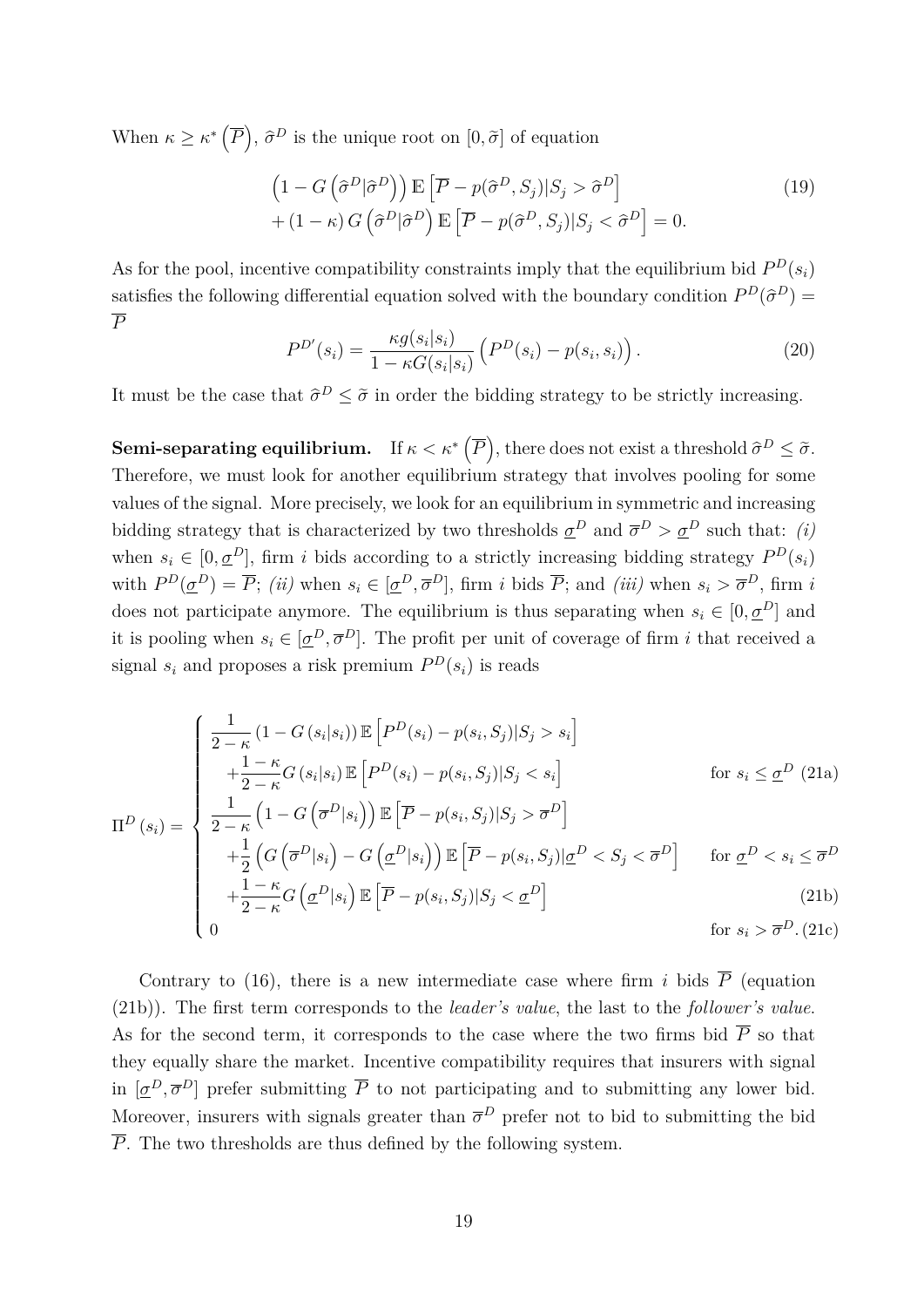$$
\begin{cases}\n\left(G\left(\overline{\sigma}^D|\underline{\sigma}^D\right) - G\left(\underline{\sigma}^D|\underline{\sigma}^D\right)\right) \mathbb{E}\left[\overline{P} - p(\underline{\sigma}^D, S_j)|\underline{\sigma}^D < S_j < \overline{\sigma}^D\right] = 0 & (22a) \\
\left(1 - G\left(\overline{\sigma}^D|\overline{\sigma}^D\right)\right) \mathbb{E}\left[\overline{P} - p(\overline{\sigma}^D, S_j)|S_j > \overline{\sigma}^D\right] \\
+\left(1 - \frac{\kappa}{2}\right) \left(G\left(\overline{\sigma}^D|\overline{\sigma}^D\right) - G\left(\underline{\sigma}^D|\overline{\sigma}^D\right)\right) \mathbb{E}\left[\overline{P} - p(\overline{\sigma}^D, S_j)|\underline{\sigma}^D < S_j < \overline{\sigma}^D\right] \\
+(1 - \kappa) G\left(\underline{\sigma}^D|\overline{\sigma}^D\right) \mathbb{E}\left[\overline{P} - p(\overline{\sigma}^D, S_j)|S_j < \underline{\sigma}^D\right] = 0. & (22b)\n\end{cases}
$$

It must also be checked that an insurer bidding  $\overline{P}$  when it observes a signal comprised between  $\underline{\sigma}^D$  and  $\overline{\sigma}^D$  does not have an incentive to underprice. This comes down to checking that  $14$ 

$$
\left(G\left(\overline{\sigma}^D|s_i\right) - G\left(\underline{\sigma}^D|s_i\right)\right) \mathbb{E}\left[\overline{P} - p(s_i, S_j)|\underline{\sigma}^D < S_j < \overline{\sigma}^D\right] \leq 0 \ \ \forall s_i \in [\underline{\sigma}^D, \overline{\sigma}^D].
$$

When the separating equilibrium exists  $(\kappa \geq \kappa^* \left( \overline{P} \right))$ , the system  $((22a)-(22b))$  has a unique solution  $\underline{\sigma}^D = \overline{\sigma}^D = \hat{\sigma}^D$  involving no pooling region. We can then state the following proposition that characterizes the equilibrium strategy.<sup>15</sup>

**Proposition 4** If  $\kappa \geq \kappa^* (\overline{P})$ , the unique equilibrium in increasing strategy is the sepa*rating equilibrium.*

*If*  $\kappa < \kappa^*(\overline{P})$ , the unique equilibrium in increasing strategy is the semi-separating *equilibrium. In this case, the following ranking holds*

$$
\alpha(\overline{\sigma}^D) \leq \underline{\sigma}^D < \widetilde{\sigma} < \alpha(\underline{\sigma}^D) \leq \overline{\sigma}^D \leq \widehat{\sigma}^D.
$$

**Corollary 1** *In the separating equilibrium, the strictly increasing bidding equilibrium strategies read*

$$
P^{D}(s) = \overline{P}(1 - K(\hat{\sigma}^{D}|s)) + \int_{s}^{\hat{\sigma}^{D}} p(x, x) dK(x|s) \quad \forall s \le \hat{\sigma}^{D}.
$$
 (23)

*with*  $\hat{\sigma}^D$  *defined by equation (19).* 

*In the semi-separating equilibrium, the increasing bidding equilibrium strategies read*

$$
P^{D}(s) = \begin{cases} \overline{P}(1 - K(\underline{\sigma}^{D}|s)) + \int_{s}^{\underline{\sigma}^{D}} p(x, x) dK(x|s) & \text{for } s \leq \underline{\sigma}^{D} \\ \overline{P} & \text{for } \underline{\sigma}^{D} < s \leq \overline{\sigma}^{D}. \end{cases} \tag{24a}
$$

*with*  $\underline{\sigma}^D$  *and*  $\overline{\sigma}^D$  *defined by equations (22a) and (22b).* 

 $14$ This is checked in the proof of Lemma 4.

<sup>&</sup>lt;sup>15</sup>The complete characterization of the equilibrium is presented in Appendix B.2.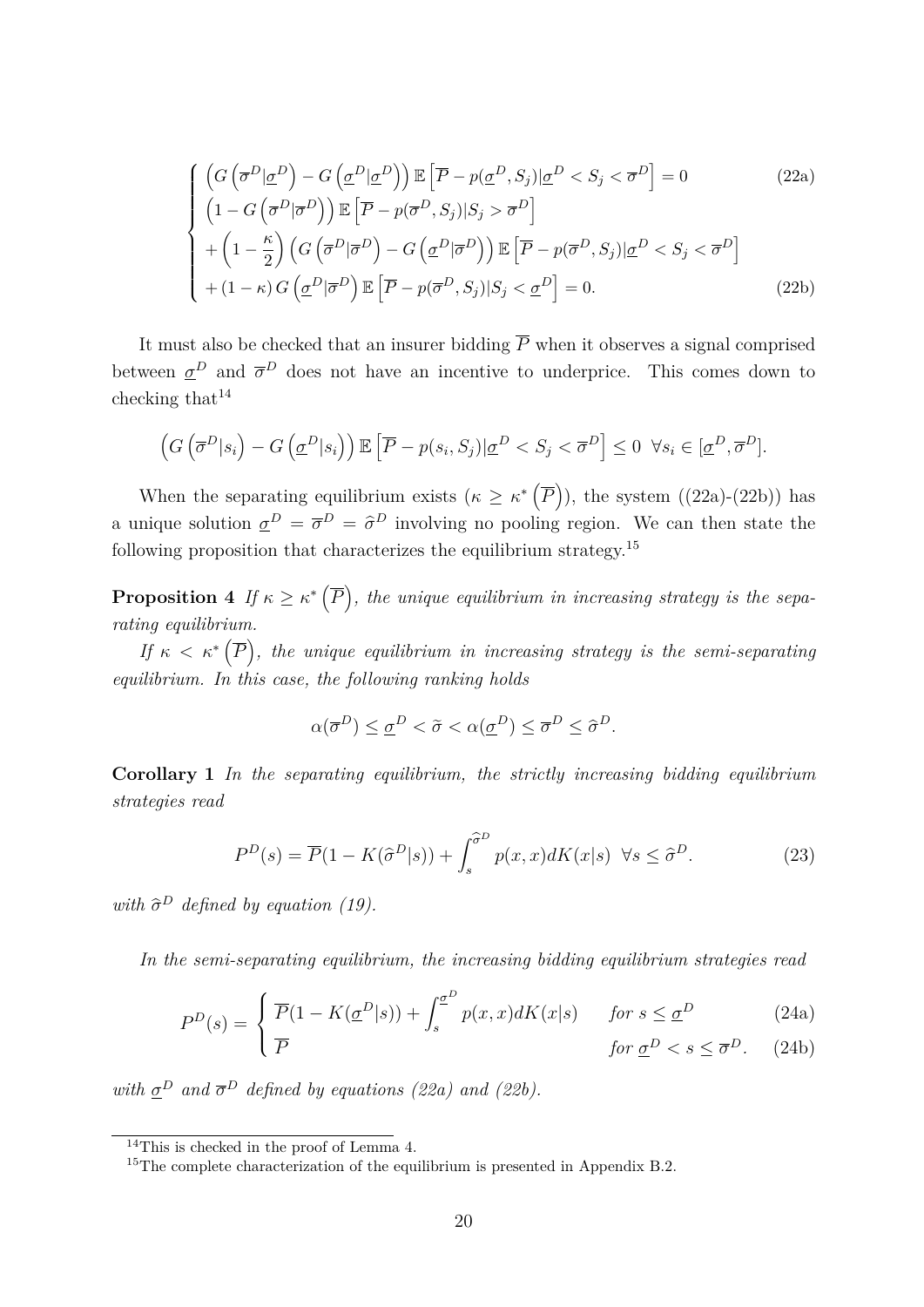*Function K equals*

$$
K(x|s) = 1 - \exp\left(-\int_s^x \frac{\kappa g(\tau|\tau)}{1 - \kappa G(\tau|\tau)} d\tau\right). \tag{25}
$$

Note that this results complements the literature on auction. We prove the existence of a separating or a semi-separating equilibrium depending on the reserve price or the competition level in a common value auction with affiliated values.

#### **4.2 Equilibrium properties**

This section provides a comparative static analysis of the discriminatory auction equilibrium where we emphasize the role of competition and of the reserve price.

**Increasing competition.** The characterization of the equilibrium already highlighted the role of competition on the nature of equilibrium that emerges. Therefore, contrary to the pool, the region in which insurance companies submit bids now depends on the competition strength.

**Lemma 4** *The following comparative static results hold for the different thresholds:*



$$
\frac{\partial \widehat{\sigma}^D}{\partial \kappa} \le 0, \ \frac{\partial \underline{\sigma}^D}{\partial \kappa} \ge 0 \ and \ \frac{\partial \overline{\sigma}^D}{\partial \kappa} \le 0.
$$

Figure 5: The different thresholds as a function of *κ*.

In Figure 5, we retrieve the results of Proposition 4 that the equilibrium is separating when  $\kappa \geq \kappa^*$  ( $\overline{P}$ ) and semi-separating when  $\kappa < \kappa^*$  ( $\overline{P}$ ). The more intense the competition, the smaller the bidding regions. The perspective of a tougher competition makes insurers more prudent when bidding. Note that when the equilibrium is semi-separating,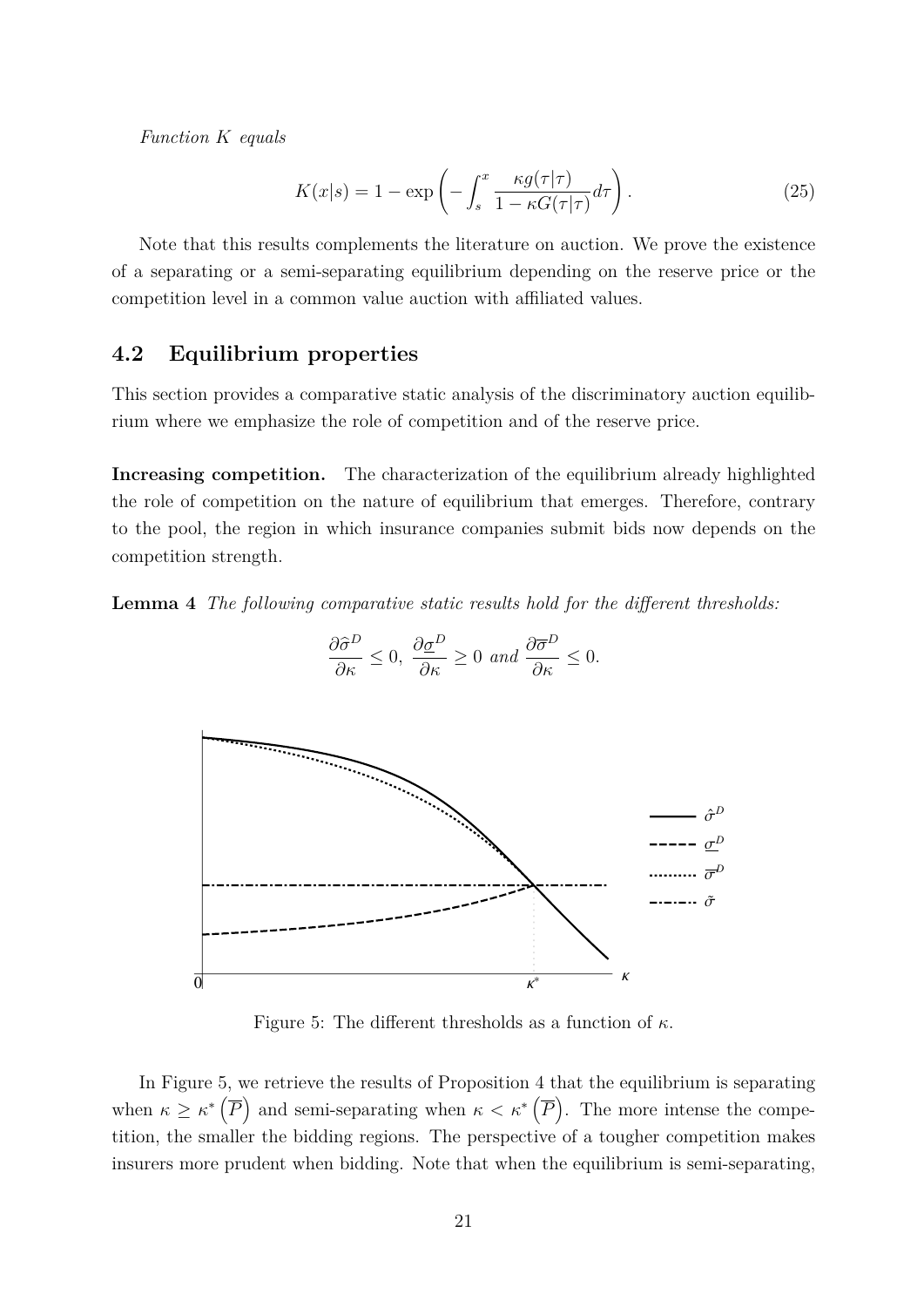$\overline{\sigma}^D$  decreases with *κ* and  $\underline{\sigma}^D$  increases with *κ*. This implies that the reserve premium rate  $\overline{P}$  is reached for higher signal's values and that the region for which insurers bid  $\overline{P}$ shrinks.

The results on the bidding regions are closely related to the way the bidding strategies evolve with respect to  $\kappa$ . Holding the bidding regions constant, an increase in competition has the direct effect of reducing the bidding strategies. However, as we just saw, an increase in  $\kappa$  also affects the bidding regions introducing an indirect effect.<sup>16</sup> When  $\kappa < \kappa^*$   $(\overline{P})$ , as  $\underline{\sigma}^D$  increases,  $\overline{P}$  is reached for higher signals' values so that the direct and the indirect effect go in the same direction, implying that bidding strategies decrease with competition. On the contrary, when  $\kappa \geq \kappa \left(\overline{P}\right)^{*}$ ,  $\widehat{\sigma}^{D}$  decreases: the indirect effect therefore tends to increase bidding strategy and the total effect is ambiguous.

**Modifying the reserve price.** Observe first that, in the general case, it is not straightforward to determine whether the equilibrium is separating or semi-separating when the reserve price increases. Indeed, the dependance of  $\kappa^*(\overline{P})$  with respect to  $\overline{P}$  is difficult to analyze. This is in part due to the dependence of  $\tilde{\sigma}$  with respect to  $\overline{P}$  that intervenes both directly (through  $p(S,\tilde{\sigma})$ ) and indirectly (through affiliation and the distribution function) in the definition of  $\kappa^*(\overline{P})$ .

As for the comparative static of the thresholds with respect to the reserve price, the following result holds.

**Lemma 5** *It holds that*

$$
\frac{\partial \hat{\sigma}^D}{\partial \overline{P}} \ge 0 \ and \ \frac{\partial \overline{\sigma}^D}{\partial \overline{P}} \ge 0.
$$

As for the pool, a higher reserve price unambiguously increases the bidding regions. There is more surplus to extract from the insureds so that insurance companies continue to bid even if they are less optimistic about the risk occurrence. However, the comparative statics of the bidding strategy does not lead to direct results.

An illustration is provided in Figure 6. In this example, the equilibrium is separating if and only if the reserve price is smaller than some threshold  $\overline{P}^*(\kappa)$ . For a large reserve price, there is more surplus to extract from the insureds so that insurance companies can afford bidding less aggressively. Therefore, the equilibrium is semi-separating.

$$
-\frac{\partial \min(\hat{\sigma}^D, \underline{\sigma}^D)}{\partial \kappa} \left( \overline{P} - p(\min(\hat{\sigma}^D, \underline{\sigma}^D), \min(\hat{\sigma}^D, \underline{\sigma}^D)) \right) \left. \frac{dK(x|s)}{dx} \right|_{x = \min(\hat{\sigma}^D, \underline{\sigma}^D)}.
$$
 (26)

<sup>16</sup>This indirect effect writes: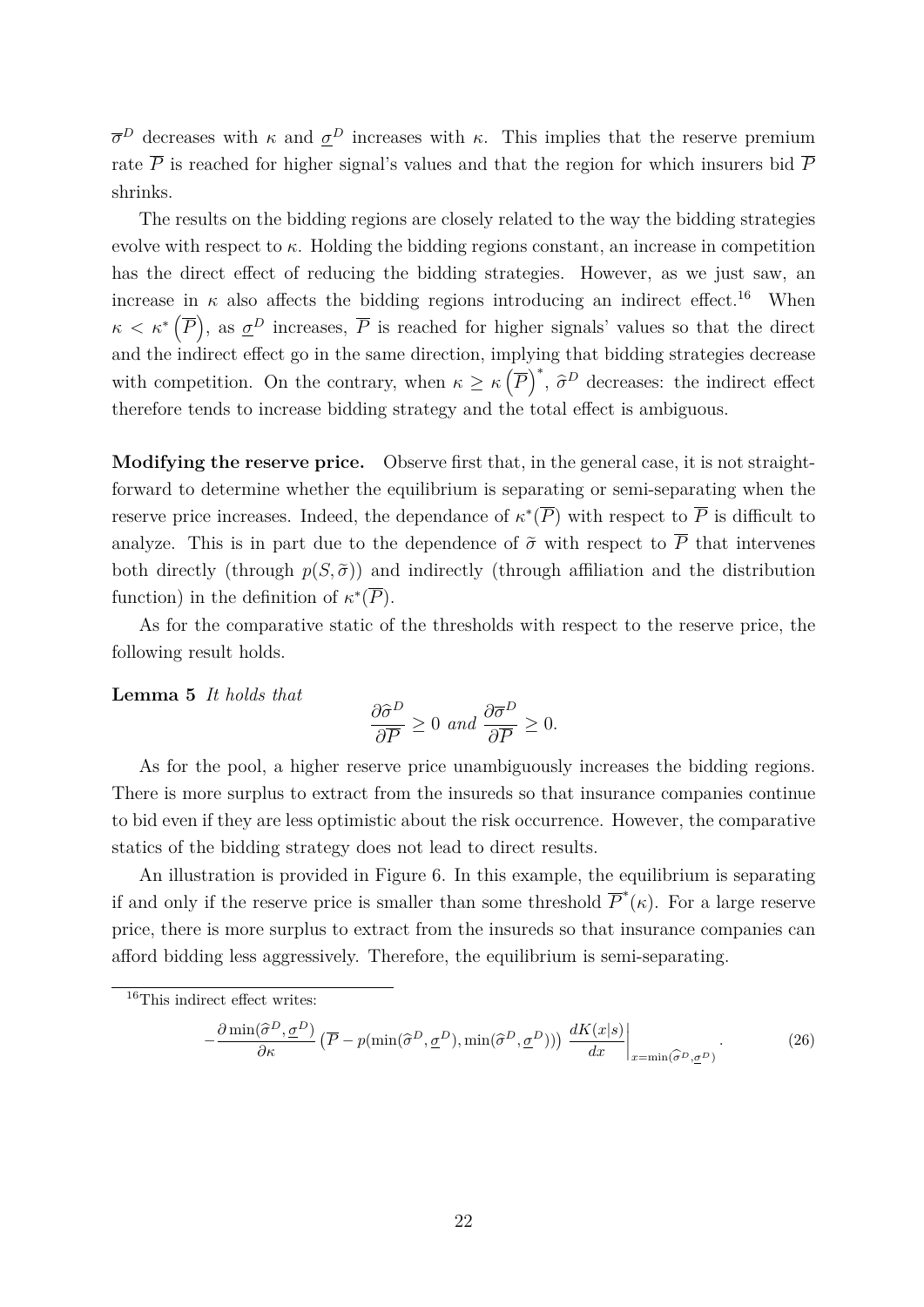

Figure 6: The different thresholds as a function of  $\overline{P}$ .

## **5 Which auction for the coverage of these risks?**

We evaluate the efficiency of the pool with respect to two dimensions: premiums' levels and coverage.

#### **5.1 Pool vs discriminatory auction**

Both auctions deal with different risk/return tradeoff for the follower. The follower's position is essential to understand the efficiency of a given auction format. In the pool, the follower does not take any risk, but only enjoys relatively low profits (because of uniform pricing), whereas in the discriminatory auction the potential negative profit of the follower is counterbalanced by higher premiums.

**Lemma 6** *It holds that*

$$
\widehat{\sigma}^P \le \min\left(\widehat{\sigma}^D, \underline{\sigma}^D\right).
$$

A direct consequence of this lemma is that the discriminatory auction offers a positive coverage (partial or full) of the risk whereas the pool offers no coverage when the leader signal is between  $\hat{\sigma}^P$  and  $\hat{\sigma}^D$ . However, in order to be able to compare coverage when the leader's signal is smaller than  $\hat{\sigma}^P$ , it is necessary to compare the boundary between the full coverage region and the partial coverage region of the pool to  $\hat{\sigma}^D$ . To do that, a comparison of the premiums in the two settings is necessary. Unfortunately, this very general setting does not allow us to have a clear result.

**Proposition 5** *The bidding strategies in the pool and in the discriminatory auction cross at most one.*

*- Either*  $P^D(s) < P^P(s)$  *for all*  $s \in [0, \hat{\sigma}^P]$ *,*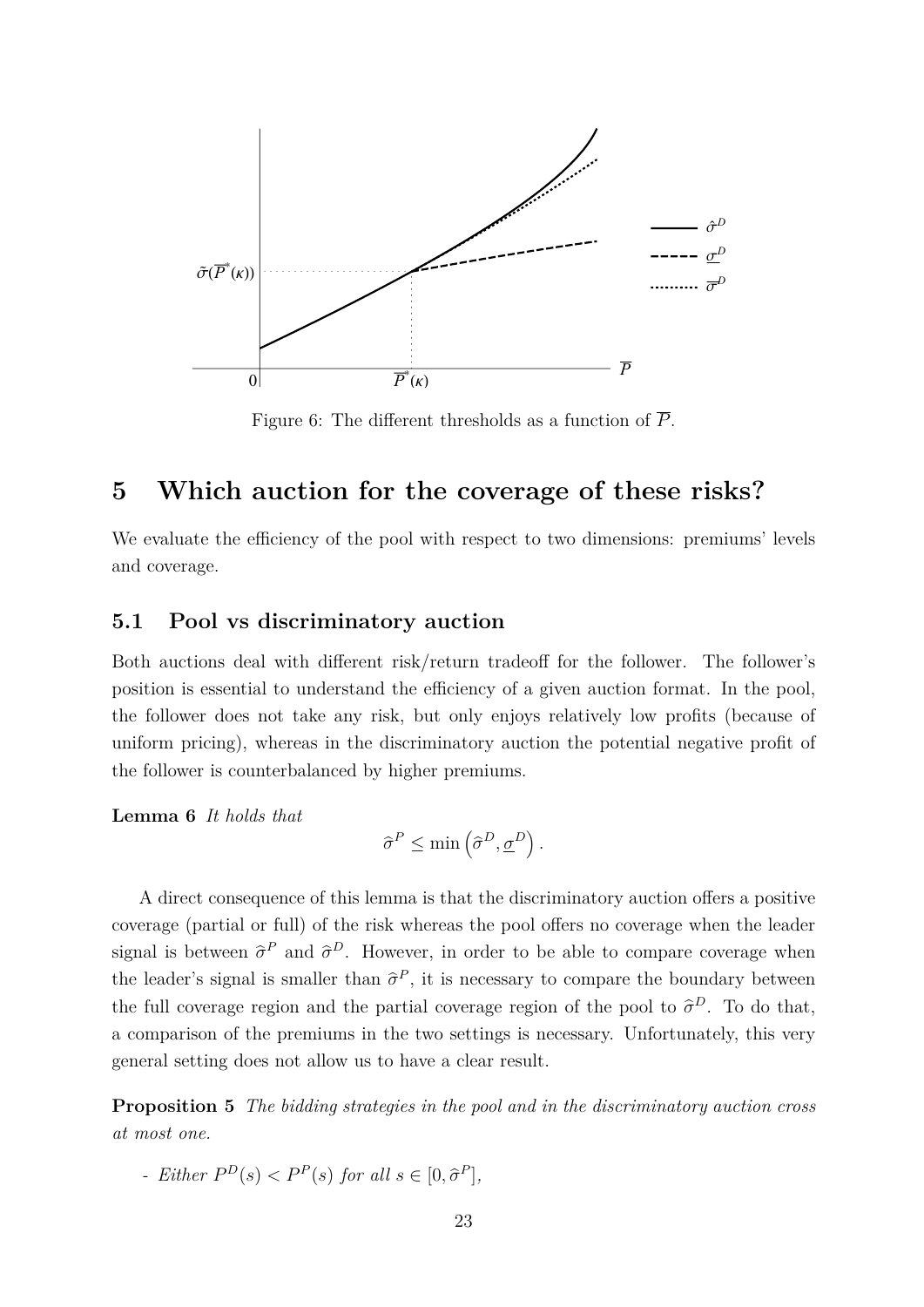- Or,  $P^P(s) < P^D(s)$  and then  $P^P(s) > P^D(s)$ , when s increases from 0 to  $\hat{\sigma}^P$ .

*When the leader's signal*  $s \leq \hat{\sigma}^P$  *is such that*  $P^D(s) < P^P(s)$ *, the pool always offer more coverage than the discriminatory auction.*

The classic tradeoff between quantity and price is highlighted as being the one driving the differences between the two organizations. Observe that there are only two regions of the signals values for which the coverage in the two organizations differs.

- When the leader's signal belongs to  $[\hat{\sigma}^P, \min(\hat{\sigma}^D, \underline{\sigma}^D)]$ , no coverage is offered in the pool whereas either full of partial coverage is offered in the discriminatory auction (depending on the follower's signal);
- When the leader's signal is smaller than  $\hat{\sigma}^P$ , the follower's signal determines whether coverage is partial or full. When the boundary  $\bar{s}^P$  is larger than  $\sigma^D$ , the pool offers full coverage whereas only partial coverage is offered in the discriminatory auction. The reverse holds when  $\bar{s}^P$  is smaller than  $\sigma^D$ . We show in the proof of Lemma 5, that when  $P^D(s) < P^P(s)$  then  $\bar{s}^P$  is larger than  $\sigma^D$ . However, in the general comparing the boundary  $\bar{s}^P$  to  $\hat{\sigma}^D$  is difficult and  $\bar{s}^P$  may cross  $\hat{\sigma}^D$ .

As a consequence, when one of the insurance companies is optimistic about the risk (the leader's signal is smaller than  $\sigma^P$ ) and  $P^D(s) < P^P(s)$ , the pool tends to offer more coverage at a larger price. However, if the forecasts about the risk occurrence are rather pessimistic (when the most optimistic insurance company is already quite pessimistic, that is when the leader's signal belongs to  $\left[\hat{\sigma}^P, \min\left(\hat{\sigma}^D, \underline{\sigma}^D\right)\right)$ , only the discriminatory auction allows to offer a positive coverage (partial or full coverage).

However, as it has already been highlighted, the comparison of the equilibrium bidding strategies differ from the comparison of the premiums. If pricing is uniform in the pool, the leader and the follower offers different premiums in the discriminatory auction, the follower's premium being larger. The difficult comparison of the equilibrium bidding strategies makes the comparison between the premiums even more tricky.

This analysis shows that ex-ante there is no clear dominance of one auction format. However, we can highlight two messages depending on the realization of the signals. If insurers agree about the ex-post evaluation of risk  $(s_i \text{ close to } s_j)$ , the re-entry option has less scope so that the size of the bidding region is key to determine the insurance coverage. The discriminatory auction therefore offers more coverage. On the contrary, if insurers receive opposite evaluations, the exercise of the re-entry option allows to increase insurance coverage.

As Proposition 5 underlines, the generality of our model makes the comparison of the two organizations quite involved (the fact that the bidding strategies cross or not depends on the comparison of  $P^P(0)$  with  $P^D(0)$  which involves all the parameters of the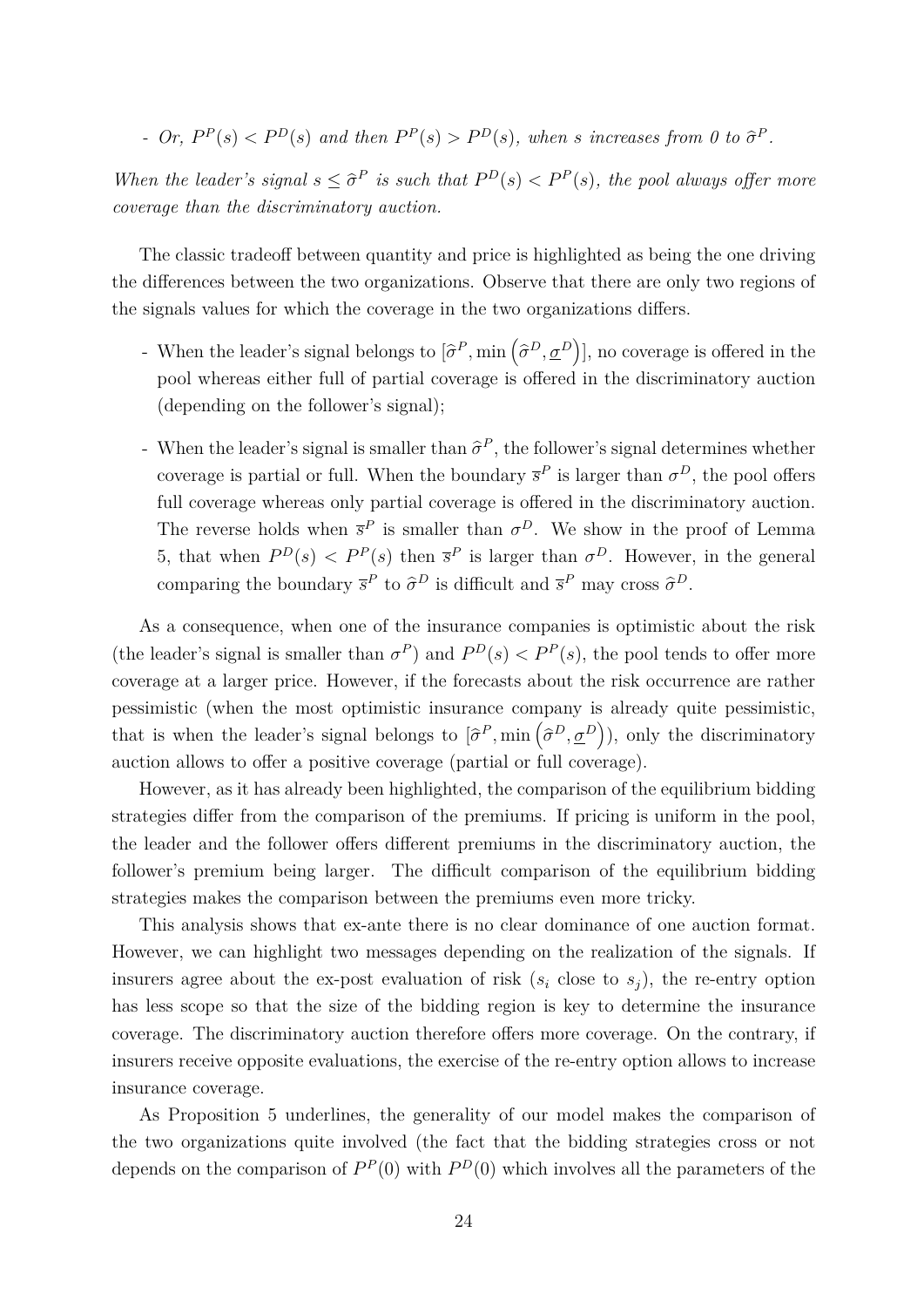model). Therefore, as an illustration, we propose to solve explicitly an example in the next subsection.

#### **5.2 The case of independent signals and linear premium rate**

We consider the case in which the two insurance companies receive independent signals that are distributed according to a uniform distribution on [0*,* 1]. this corresponds to the case where the risk is new so that each insurer gathers together its own information on the occurrence probability. The cost function is moreover assumed to be linear in the two signals

$$
p(s_i, s_j) = \frac{s_i + s_j}{2}.
$$

In this case, Assumption 1(ii) implies that  $\overline{P} \in [1/4, 3/4]$ . Note also that  $\tilde{\sigma} = \overline{P}$ . All the computations are detailed in the Appendix D. In particular, we do not detail here the equilibrium strategies that are explicitly computed in the Appendix. In this illustration, we restrict ourselves to the case where the separating equilibrium exists in the discriminatory auction. This implies that we restrict  $\kappa$  to be greater than  $\kappa^*(\overline{P}) =$  $\max\left(\frac{2\overline{P}-1}{\overline{P}^2}\right)$  $(\overline{P}^{-1}, 0)$ . Observe that when  $\overline{P} \in [1/4, 1/2]$ , the equilibrium is separating for any value of  $\kappa$   $(\kappa^*(\overline{P}) = 0)$ .

**Proposition 6** If  $\kappa \geq \kappa^*(\overline{P})$ , there exists a unique  $\overline{P}$  such that

\n- $$
if \overline{P} < \hat{\overline{P}}, P^P(s) > P^D(s), \forall s \in [0, \hat{\sigma}^P]
$$
\n- $if \overline{P} \geq \hat{\overline{P}}, P^P(s) < P^D(s)$  and then  $P^P(s) > P^D(s)$ , when  $s$  increases from  $0$  to  $\hat{\sigma}^P$ .
\n

When the reserve price is low, the pool offers higher premiums and higher coverage than the discriminatory auction. All these results are ex-post as they depend on the signals' realization. This example allows us to have a look at an ex-ante analysis. To do that, we compute both the expected profit and the expected coverage in the two organizations for all parameters' values (whether the equilibrium in the discriminatory auction is separating or semi-separating). While their expression is given is the Appendix, we provide a comparison of both of them in Figures 7 and 8.

Remember the basic tradeoff highlighted in the previous subsection. Depending on the parameters' values (when the reserve price is low enough), the pool provides more coverage at a higher premium when at least one insurer is optimistic about the risk occurrence probability. But it does not offer any coverage when the two insurers provide a pessimistic estimation of the risk occurrence probability. According to Figure 7, for a given  $\kappa$ , the pool generates a larger expected profit if and only if the reserve price is smaller than a threshold. Indeed, when the reserve price is large, insurers taking part to the discriminatory auction can extract higher rents from the insureds, in part because the follower has a larger risk premium than the leader.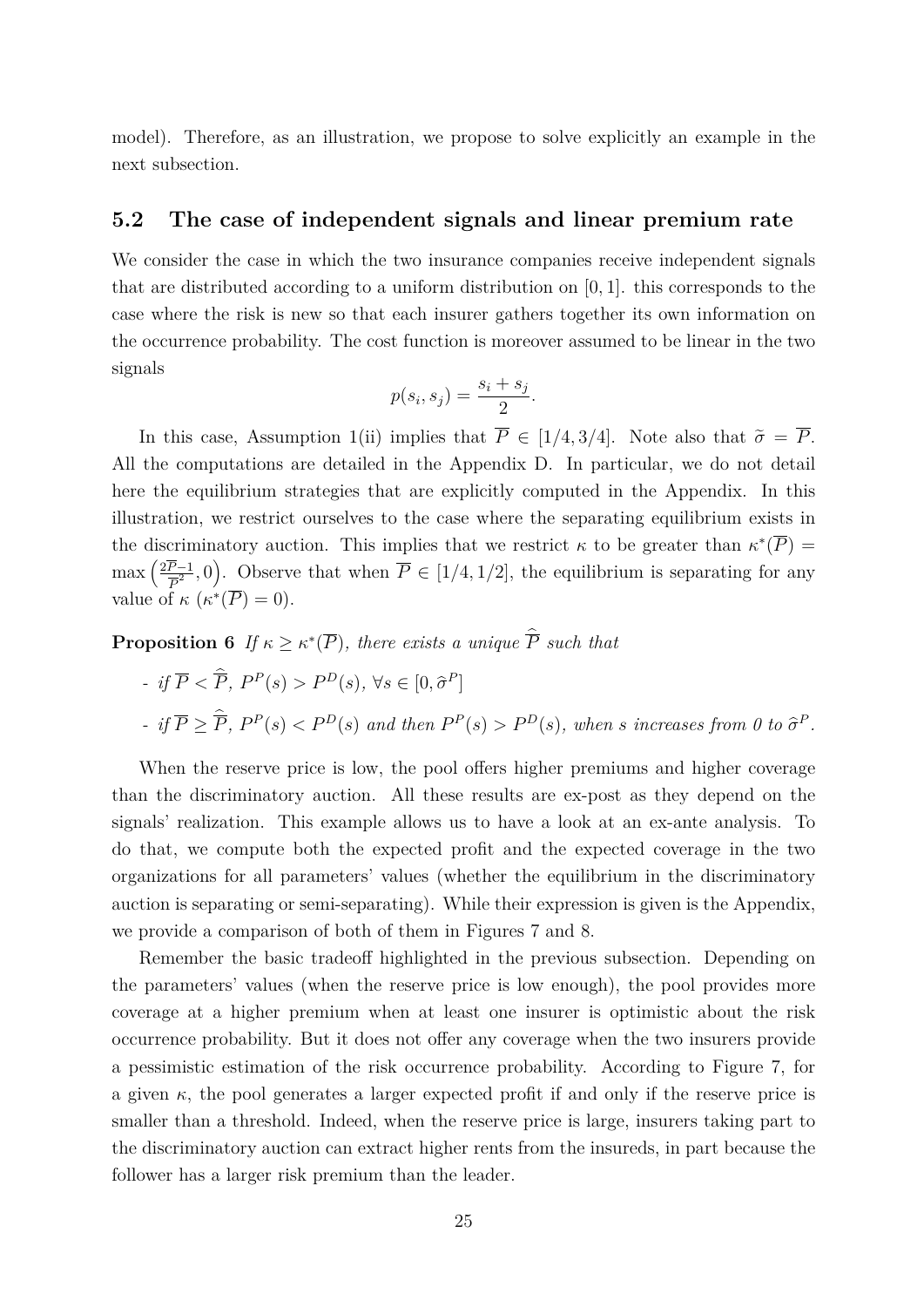

Figure 7: Comparison of the expected profits.

Another criteria that might be of interest for a regulator concerns the expected coverage generated by each of the organization.



Figure 8: Comparison of the expected coverage.

As expected, we observe in Figure 8 that the expected coverage is larger in the pool when the reserve price is low. However, for a given competition level, when the reserve price increases, observe that the expected coverage becomes larger in the discriminatory auction. As a matter of fact, the region of signals values such that insurance coverage is only provided with the discriminatory auction  $(\min(\hat{\sigma}^D, \overline{\sigma}^D) - \hat{\sigma}^P)$  increases when  $\overline{P}$ increases. On the contrary, for a given  $\overline{P}$  high enough, when competition increases, the discriminatory auction offers a smaller expected coverage. Indeed, as  $\kappa$  increases,  $\hat{\sigma}^D$ and  $\bar{\sigma}^D$  decreases so that the region in which only the discriminatory auction provides coverage  $(\min(\hat{\sigma}^D, \overline{\sigma}^D) - \hat{\sigma}^P)$  decreases.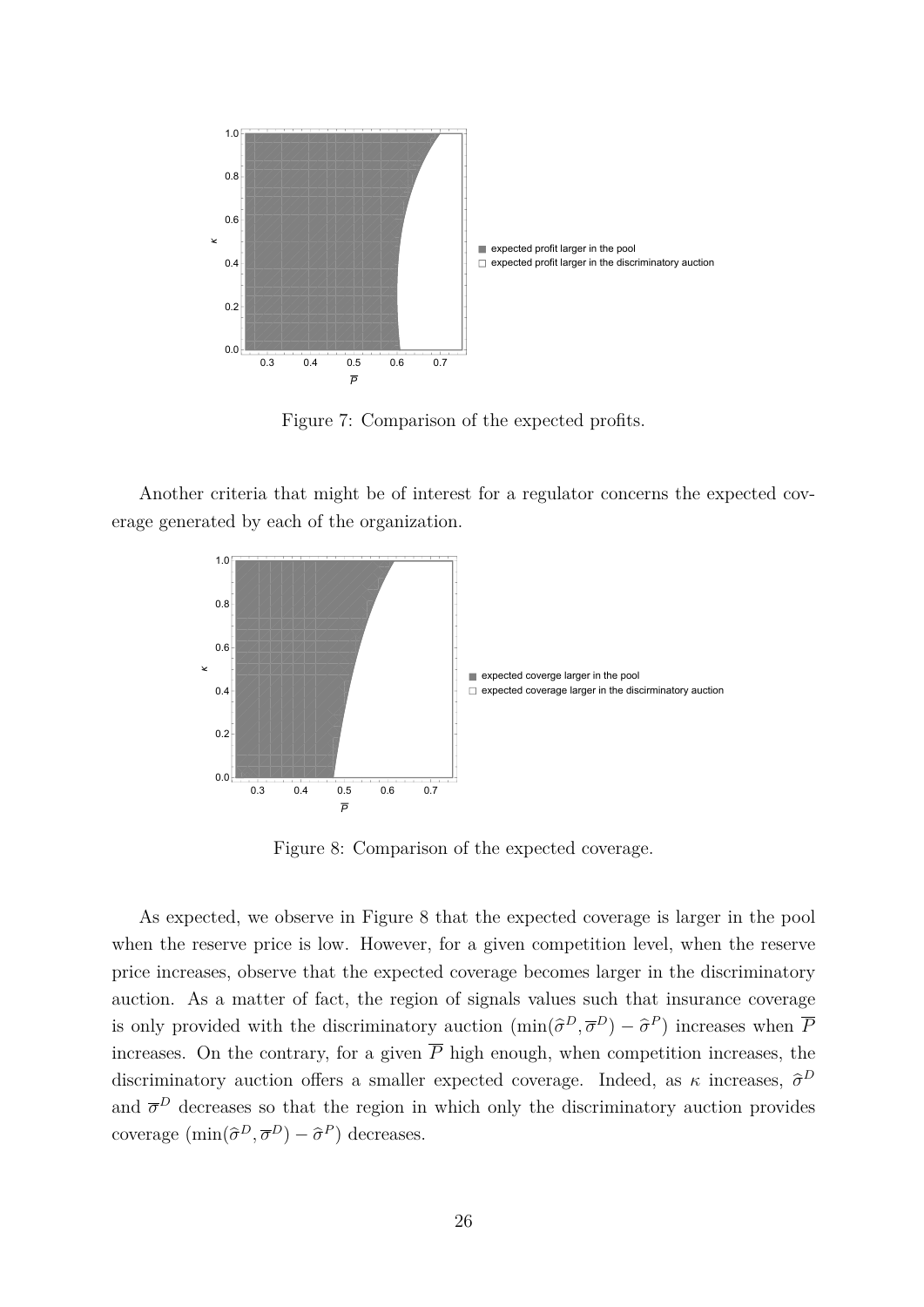#### **5.3 Conclusion**

In this paper, we investigate how insurance companies can coordinate to extend their joint capacity for the coverage of large new risks. We consider that organizing such insurance supply amounts to auction a common value divisible good between capacity constrained insurers where insurers have private information. Two auctions formats, a uniform price auction with a exit/re-entry option (the pool) and a discriminatory auction, are compared with respect to premiums and their ability to offer full and partial coverage.

We show that both auction formats lead to different coverage/premium tradeoffs. Our findings may not entirely negate the existence of pools to cover large unconventional risk categories in the insurance sector. If insurers agree about the ex-post evaluation of risk, the discriminatory auction offers more coverage. On the contrary, if insurers receive opposite evaluations, the exercise of the re-entry option allows the pool to increase insurance coverage. We also provide some results about the ex-ante comparison of the two auctions for the case of new risks (independent insurers' signals). We show that a regulator aiming at maximizing the expected coverage should promote the pool when the reserve price is low enough or when competition is high enough.

Two major differences exist between the two settings. The follower pricing rule (uniform versus heterogenous pricing) and the re-entry option. When re-entry is possible, an insurer takes less risks in its bidding strategy since submitting a bid is not a necessary condition to participate to the auction anymore. Therefore, an insurer reduces the risk of being a leader despite a high signal by reducing the bidding region. Introducing the re-entry option in the discriminatory auction then leads to more conservative strategies. Also, being a follower in the first round leads to higher premiums than re-entering in the second round and being a follower at the leader's premium. Therefore, the re-entry option is less valuable under heterogenous pricing. As a consequence, insurers take advantage of the first round by enlarging the bidding region, compared to the pool. The presence of re-entry option in an auction then yields to more complete market failure but reduces the partial market failure. In the discriminatory auction, re-entry raises premium since re-entering followers benefit from the leader's revenue. When re-entry is possible, the comparison between heterogenous and uniform pricing relies on the same forces than the ones described in Lemma 5. Re-entry also increases premium in the uniform auction. The presence of re-entry option yields to higher premiums both with heterogenous and uniform pricing.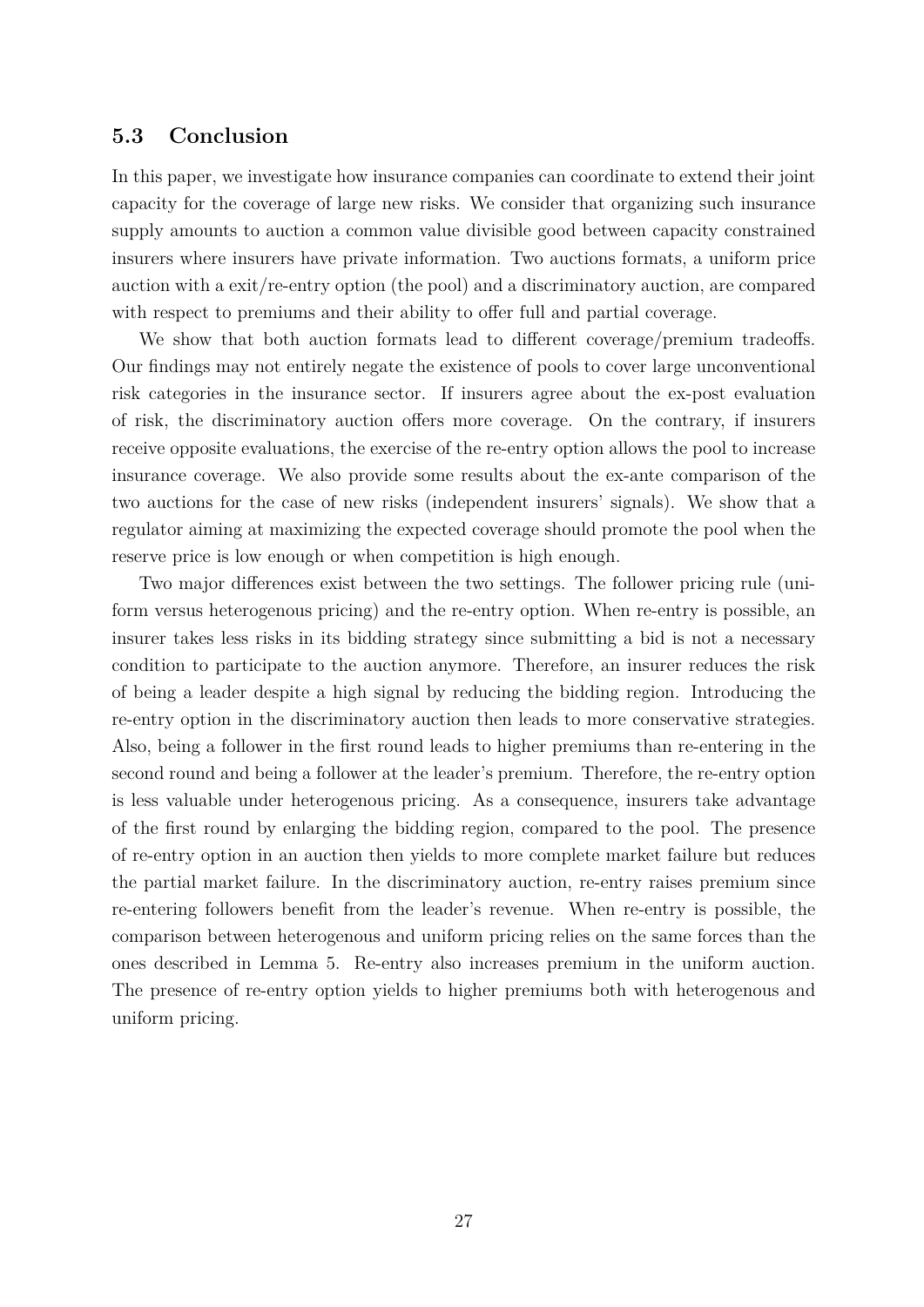## **A Insurance demand**

In this section, we model the demand side. Assume a risk averse agent faces the risk described in the model. The expected utility with the contract described in the model writes

$$
V(P, p; \beta) = pu(w - L + \beta L - \beta LP) + (1 - p)u(w - \beta LP)
$$

where *u* denotes the increasing and concave utility function and *w* the agent's initial wealth.  $\beta L$  is the indemnity paid by insurers in case of loss and  $\beta L P$  is the insurance premium paid for this coverage. Let  $\overline{P}$  be the maximum premium that the agent is willing to pay for this coverage. At  $\overline{P}$ , he is indifferent between insuring or not  $V(\overline{P}, p; \beta) =$  $V(0, p; 0)$ .

## **B Determination of the equilibria**

#### **B.1 Equilibrium analysis in the pool**

We look for an equilibrium strategy such that firm *i* has an incentive to submit a bid according to its true signal. The per unit of demand profit of firm *i* that observed a signal  $s_i$  and bids a risk premium  $P^P(b)$  reads

$$
\Pi^{P}(b,s_{i}) = \begin{cases}\n\frac{1}{2-\kappa} (1 - G(b|s_{i})) \mathbb{E}\left[P^{P}(b) - p(s_{i}, S_{j})|S_{j} > b\right] \\
+\frac{1-\kappa}{2-\kappa} G(b|s_{i}) \mathbb{E}\left[\left(P^{P}(S_{j}) - p(s_{i}, S_{j})\right)_{+} |S_{j} < b\right] & \text{for } b \leq \hat{\sigma}^{P} \\
\frac{1-\kappa}{2-\kappa} G(\hat{\sigma}^{P}|s_{i}) \mathbb{E}\left[\left(P^{P}(S_{j}) - p(s_{i}, S_{j})\right)_{+} |S_{j} < \hat{\sigma}^{P}\right] & \text{for } b > \hat{\sigma}^{P}.\n\end{cases}
$$

Therefore, in order the incentive compatibility constraint to be satisfied, the risk premium satisfies  $\forall s_i \leq \hat{\sigma}^F$ 

$$
\frac{\partial \Pi^P(b, s_i)}{\partial b}|_{b=s_i} = 0, \forall s_i \leq \hat{\sigma}^P.
$$

As a consequence, the equilibrium bid  $P^P(s_i)$  satisfies the following differential equation

$$
P^{P'}(s_i) = \kappa \frac{g(s_i|s_i)}{1 - G(s_i|s_i)} \left( P^P(s_i) - p(s_i, s_i) \right), \forall s_i \leq \hat{\sigma}^P.
$$

It is solved with the boundary condition that  $P^P(\hat{\sigma}^P) = \overline{P}$ . Using the method of the parameters' variation, we obtain that

$$
P^{P}(s) = \overline{P}(1 - L(\hat{\sigma}^{P}|s)) + \int_{s}^{\hat{\sigma}^{P}} p(x, x) dL(x|s) \ \forall \ s \leq \hat{\sigma}^{P}
$$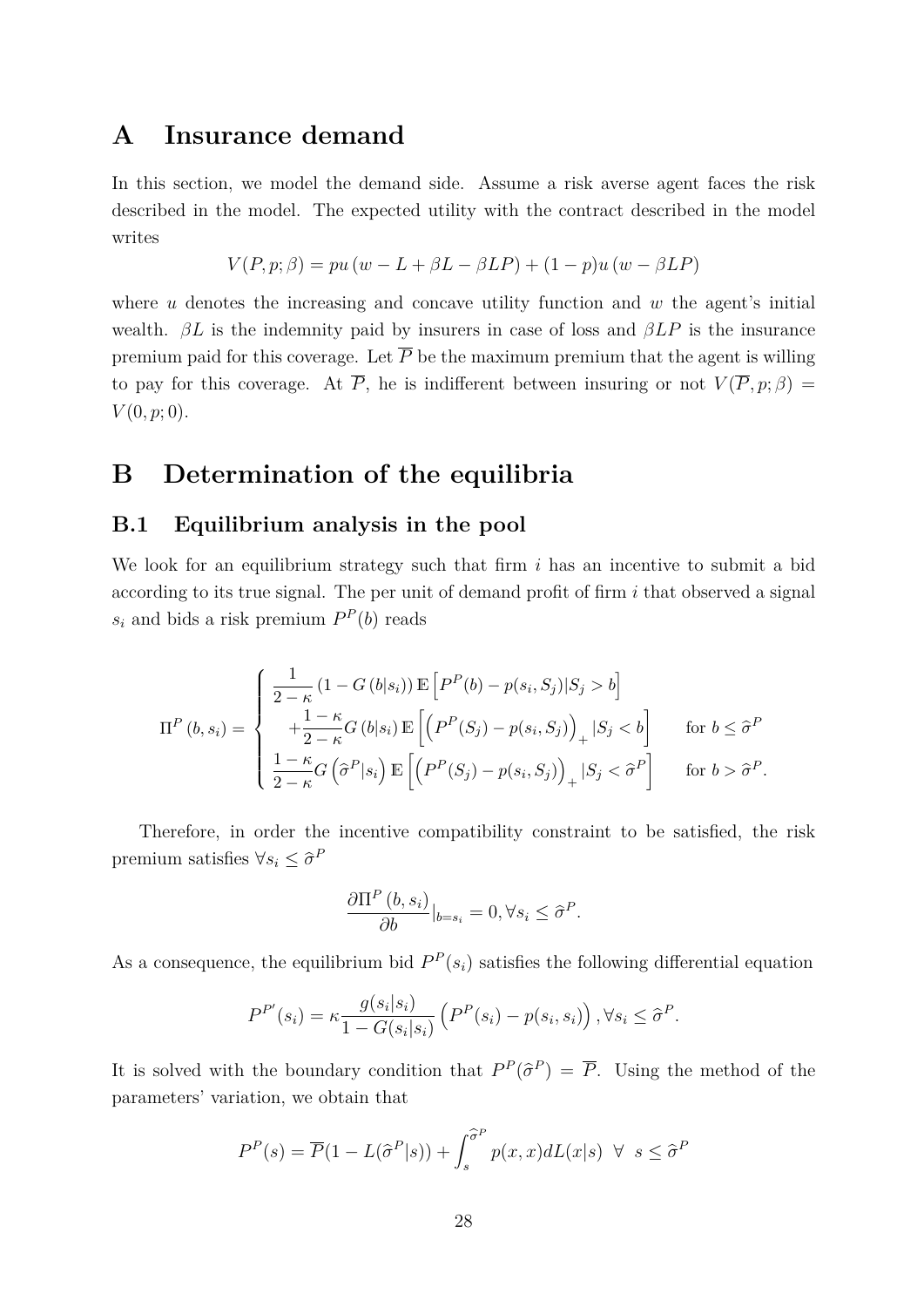with

$$
L(x|s) = 1 - \exp\left(-\kappa \int_s^x \frac{g(\tau|\tau)}{1 - G(\tau|\tau)} d\tau\right).
$$

#### **B.2 Equilibrium analysis in the discriminatory auction**

**First case:**  $\kappa \geq \kappa^*$ . We look for an equilibrium strategy such that firm *i* has an incentive to submit a bid according to its true signal. Therefore, at equilibrium, the risk premium satisfies  $\forall s_i \leq \hat{\sigma}^D$ 

$$
\frac{\partial \Pi^D(b, s_i)}{\partial b}|_{b=s_i} = 0, \forall s_i \leq \hat{\sigma}^D
$$

so that the equilibrium bid  $P^D(s_i)$  satisfies the following differential equation

$$
P^{D'}(s_i) = \frac{\kappa g(s_i|s_i)}{1 - \kappa G(s_i|s_i)} \left( P^D(s_i) - p(s_i, s_i) \right), \forall s_i \leq \hat{\sigma}^D.
$$

It is solved with the boundary condition that  $P^D(\hat{\sigma}^D) = \overline{P}$ . Using the method of the parameters' variation, we obtain that

$$
P^{D}(s) = \overline{P}(1 - K(\hat{\sigma}^{D}|s)) + \int_{s}^{\hat{\sigma}^{D}} p(x, x) dK(x|s) \ \forall \ s \le \hat{\sigma}^{D}
$$

with

$$
K(x|s) = 1 - \exp\left(-\int_s^x \frac{\kappa g(\tau|\tau)}{1 - \kappa G(\tau|\tau)} d\tau\right).
$$

**Second case:**  $\kappa < \kappa^*$ . We look for an equilibrium strategy such that firm *i* has an incentive to submit a bid according to its true signal. Therefore, at equilibrium, the risk premium satisfies  $\forall s_i \leq \underline{\sigma}^D$ 

$$
\frac{\partial \Pi^D(b, s_i)}{\partial b}|_{b=s_i} = 0, \forall s_i \leq \underline{\sigma}^D
$$

so that the equilibrium bid  $P^D(s_i)$  satisfies the following differential equation

$$
P^{D'}(s_i) = \frac{\kappa g(s_i|s_i)}{1 - \kappa G(s_i|s_i)} \left( P^D(s_i) - p(s_i, s_i) \right), \forall s_i \leq \underline{\sigma}^P.
$$

It is solved with the boundary condition that  $P^D(\underline{\sigma}^D) = \overline{P}$ . Using the method of the parameters' variation, we obtain that

$$
P^{D}(s) = \overline{P}(1 - K(\underline{\sigma}^{D}|s)) + \int_{s}^{\underline{\sigma}^{D}} p(x, x) dK(x|s) \ \forall \ s \leq \underline{\sigma}^{D}
$$

with

$$
K(x|s) = 1 - \exp\left(-\int_s^x \frac{\kappa g(\tau|\tau)}{1 - \kappa G(\tau|\tau)} d\tau\right).
$$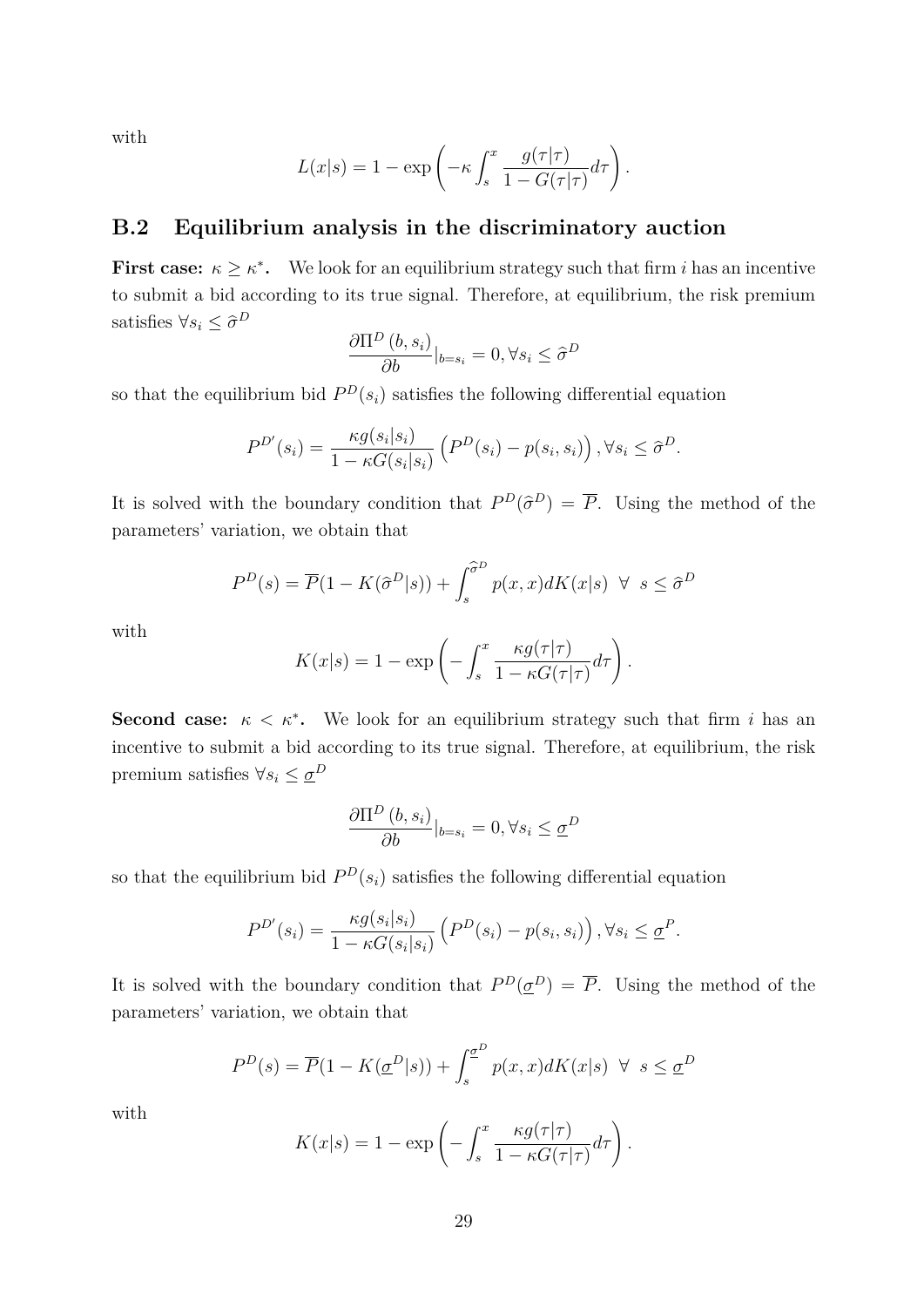When  $s \in [\underline{\sigma}^D, \overline{\sigma}^D], P^D(s) = \overline{P}.$ 

## **C Proofs**

### **C.1 Proof of Lemma 1**

We first prove that  $\hat{\sigma}^P < \tilde{\sigma}$ . Assume by contradiction that  $\hat{\sigma}^P \geq \tilde{\sigma}$ . Then,

$$
(1 - G(\hat{\sigma}^P | \hat{\sigma}^P)) \mathbb{E} [\overline{P} - p(\hat{\sigma}^P, S_j) | S_j > \hat{\sigma}^P] = \int_{\hat{\sigma}^P}^1 (\overline{P} - p(\hat{\sigma}^P, s_j)) g(s_j | \hat{\sigma}^P) ds_j
$$
  
<  $(\overline{P} - p(\hat{\sigma}^P, \hat{\sigma}^P)) (1 - G(\hat{\sigma}^P | \hat{\sigma}^P))$   
 $\leq 0$ 

where the first inequality comes from the fact that  $p$  is strictly increasing in each of its argument, and the second from the fact that  $\hat{\sigma}^P$  is assumed to be greater than or equal to  $\tilde{\sigma}$ . This contradicts the definition of  $\hat{\sigma}^P$  (see Equation (9)).

We introduce functions  $\psi$  and  $\mathcal L$  defined by

$$
\psi(x) \equiv (1 - G(x|x)) \mathbb{E}\left[\overline{P} - p(x, S_j)|S_j > x\right] \tag{28}
$$

$$
\mathcal{L}(s|x) \equiv \frac{1}{g(s|x)} \frac{dg(s|x)}{dx}.
$$
\n(29)

We have  $\hat{\sigma}^P$  defined by  $\psi(\hat{\sigma}^P) = 0$ . Function  $s \mapsto \mathcal{L}(s|x)$  is increasing according to Assumption 2. Let us prove that  $\psi$  has a unique zero. To do so, we are going to prove that if a zero exists it must be the case that  $\psi'$  evaluated at this point is negative.

$$
\psi'(x) = -(\overline{P} - p(x, x)) g(x|x) - \int_x^1 p_1(x, s_j) g(s_j|x) ds_j
$$

$$
+ \int_x^1 (\overline{P} - p(x, s_j)) \mathcal{L}(s_j|x) g(s_j|x) ds_j.
$$

The first term is negative (since  $\hat{\sigma}^P < \tilde{\sigma}$ ) and the second term is also negative since *p* is increasing in each of its argument. Let us focus on the third one

$$
\int_{x}^{1} (\overline{P} - p(x, s_{j})) \mathcal{L}(s_{j}|x) g(s_{j}|x) ds_{j} = \int_{x}^{\alpha(x)} (\overline{P} - p(x, s_{j})) \mathcal{L}(s_{j}|x) g(s_{j}|x) ds_{j}
$$
  
\n
$$
+ \int_{\alpha(x)}^{1} (\overline{P} - p(x, s_{j})) \mathcal{L}(s_{j}|x) g(s_{j}|x) ds_{j}
$$
  
\n
$$
\leq \mathcal{L}(\alpha(x)|x) \int_{x}^{\alpha(x)} (\overline{P} - p(x, s_{j})) g(s_{j}|x) ds_{j}
$$
  
\n
$$
+ \mathcal{L}(\alpha(x)|x) \int_{\alpha(x)}^{1} (\overline{P} - p(x, s_{j})) g(s_{j}|x) ds_{j}
$$
  
\n
$$
= \mathcal{L}(\alpha(x)|x) \psi(x)
$$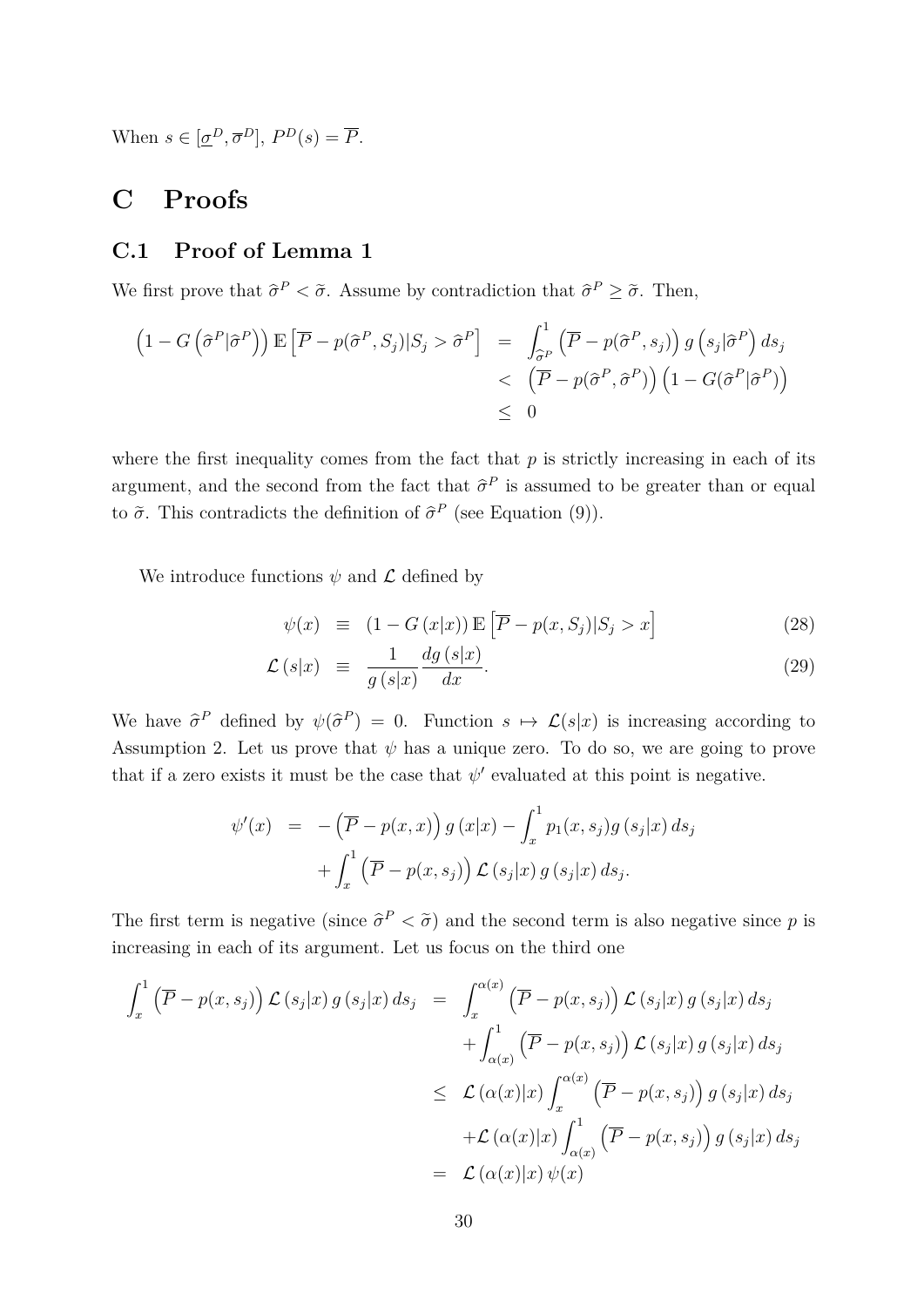where the inequality comes for the fact that  $\mathcal L$  is increasing in *s* and that  $\overline P-p(x,s_j) > 0$ if and only if  $s_j < \alpha(x)$ . Therefore, the derivative of function  $\psi$  is negative when  $\psi$ equals zero, and the zero of function  $\psi$ , if it exists is unique. Assumption 1(i) implies that  $\psi(0) > 0$ . Moreover  $\psi(1) = 0$ . As a consequence,  $\psi$  is positive and then negative as *x* increases and  $\hat{\sigma}^P$  always exists and is unique.

#### **C.2 Proof of Proposition 1**

See Subsection B.1.

#### **C.3 Proof of Lemma 2**

We have that  $s_i \mapsto P^P(s_j) - p(s_i, s_j)$  is a decreasing function. We prove the result by showing that  $P^P(s_j) - p(\hat{\sigma}^P, s_j) > 0, \forall s_j \leq \hat{\sigma}^P$ .

$$
P^{P}(s_{j}) - p(\hat{\sigma}^{P}, s_{j}) = \overline{P} \left( 1 - L(\hat{\sigma}^{P}|s_{j}) \right) + \int_{s_{j}}^{\hat{\sigma}^{P}} p(x, x) dL(x|s_{j}) - p(\hat{\sigma}^{P}, s_{j})
$$
  
\n
$$
= \overline{P} \left( 1 - L(\hat{\sigma}^{P}|s_{j}) \right) + L(\hat{\sigma}^{P}|s_{j}) \int_{s_{j}}^{\hat{\sigma}^{P}} p(x, x) \frac{dL(x|s_{j})}{L(\hat{\sigma}^{P}|s_{j})} - p(\hat{\sigma}^{P}, s_{j})
$$
  
\n
$$
\geq \overline{P} \left( 1 - L(\hat{\sigma}^{P}|s_{j}) \right) + L(\hat{\sigma}^{P}|s_{j}) p(\hat{\sigma}^{P}, s_{j}) - p(\hat{\sigma}^{P}, s_{j})
$$
  
\n
$$
= (\overline{P} - p(\hat{\sigma}^{P}, s_{j})) (1 - L(\hat{\sigma}^{P}|s_{j}))
$$
  
\n
$$
> 0
$$

where the first inequality holds if  $\int_{s_i}^{\widehat{\sigma}^F}$  $\int_{s_j}^{\widehat{\sigma}^P} p(x,x) \frac{dL(x|s_j)}{L(\widehat{\sigma}^P|s_j)}$  $\frac{dL(x|s_j)}{L(\widehat{\sigma}^P|s_j)} \ge p\left(\widehat{\sigma}^P, s_j\right)$  and the second inequality holds since  $s_j \leq \hat{\sigma}^P < \tilde{\sigma}$ .

The remaining of the proof consists in proving that  $\int_{s_i}^{\hat{\sigma}^F}$  $\sum_{s_j}^{\widehat{\sigma}^P} p(x, x) \frac{dL(x|s_j)}{L(\widehat{\sigma}^P|s_j)}$  $\frac{dL(x|s_j)}{L(\hat{\sigma}^P|s_j)} \geq p\left(\hat{\sigma}^P, s_j\right),$  $\forall s_j \leq \hat{\sigma}^P$ . As *p* is symmetric and supermodular (Assumption 1(iv)), it holds that  $p(\hat{\sigma}^P, \hat{\sigma}^P) + p(s_j, s_j) \ge 2p(\hat{\sigma}^P, s_j)$  so that it is sufficient to prove that

$$
\int_{s_j}^{\widehat{\sigma}^P} p(x,x) \frac{dL(x|s_j)}{L(\widehat{\sigma}^P|s_j)} \ge \frac{p(s_j,s_j) + p(\widehat{\sigma}^P, \widehat{\sigma}^P)}{2} \forall s_j \le \widehat{\sigma}^P. \tag{30}
$$

An integration by part implies that

$$
\int_{s_j}^{\widehat{\sigma}^P} p(x,x) \frac{dL(x|s_j)}{L(\widehat{\sigma}^P|s_j)} = p\left(\widehat{\sigma}^P, \widehat{\sigma}^P\right) - \int_{s_j}^{\widehat{\sigma}^P} \frac{d}{dx} p(x,x) \frac{L(x|s_j)}{L(\widehat{\sigma}^P|s_j)} dx.
$$

Therefore, inequality (30) reads

$$
p(\hat{\sigma}^P, \hat{\sigma}^P) - p(s_j, s_j) - 2 \int_{s_j}^{\hat{\sigma}^P} \frac{d}{dx} p(x, x) \frac{L(x|s_j)}{L(\hat{\sigma}^P|s_j)} dx \ge 0 \ \forall s_j \le \hat{\sigma}^P.
$$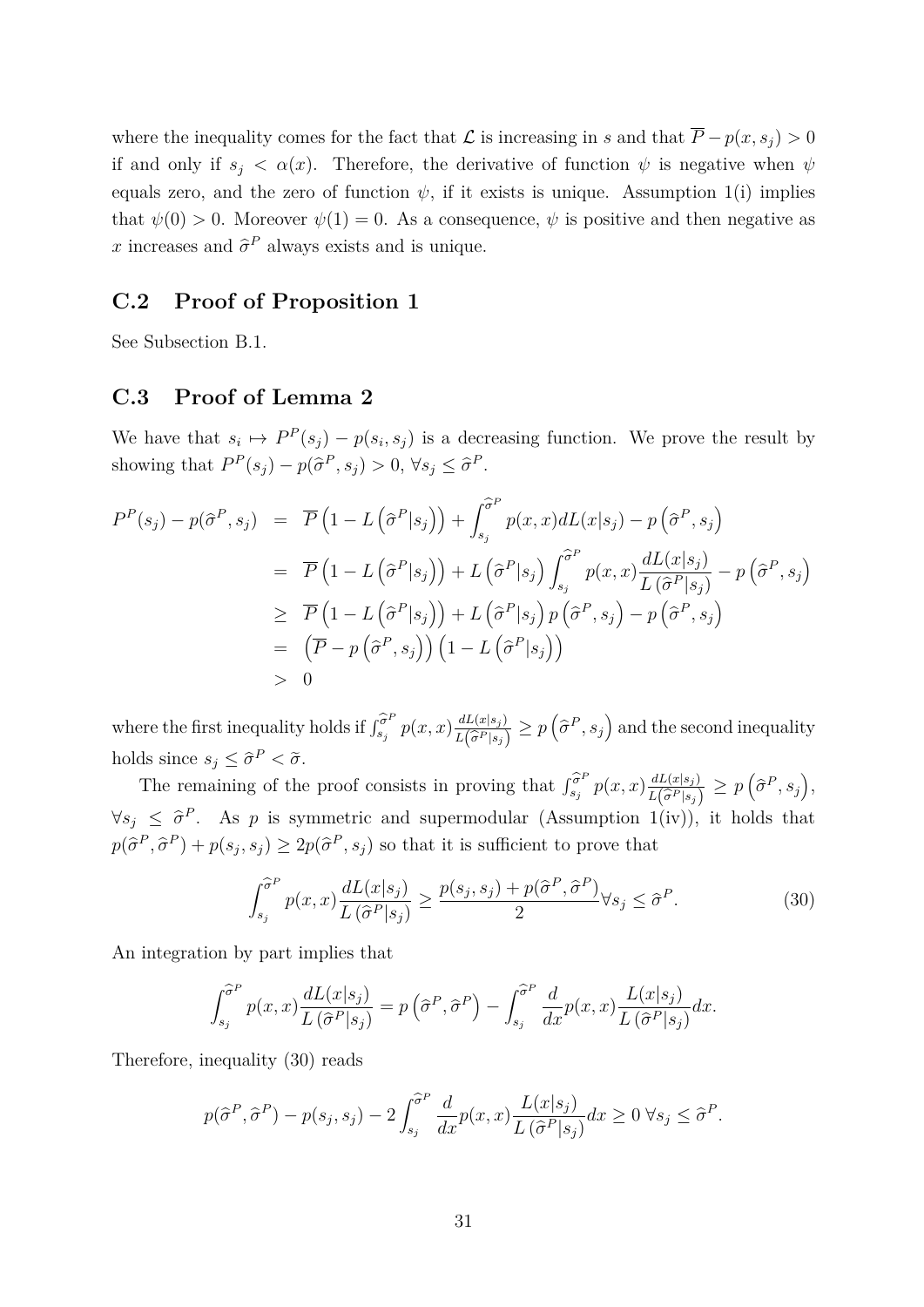The derivative of function

$$
s_j \mapsto p(\hat{\sigma}^P, \hat{\sigma}^P) - p(s_j, s_j) - 2 \int_{s_j}^{\hat{\sigma}^P} \frac{d}{dx} p(x, x) \frac{L(x|s_j)}{L(\hat{\sigma}^P|s_j)} dx
$$

equals

$$
-\frac{d}{dx}p(x,x)|_{x=s_j}-2\int_{s_j}^{\widehat{\sigma}^P}\frac{d}{dx}p(x,x)\frac{L_2(x|s_j)L(\widehat{\sigma}^P|s_j)-L(x|s_j)L_2(\widehat{\sigma}^P|s_j)}{(L(\widehat{\sigma}^P|s_j))^2}dx<0
$$

since  $L(s_j|s_j) = 0$  and since  $x \mapsto \frac{L_2(x|s)}{L(x|s)}$  is decreasing. Moreover, as

$$
p(\hat{\sigma}^P, \hat{\sigma}^P) - p(s_j, s_j) - 2 \int_{s_j}^{\hat{\sigma}^P} \frac{d}{dx} p(x, x) \frac{L(x|s_j)}{L(\hat{\sigma}^P|s_j)} dx = 0
$$

when  $s_j = \hat{\sigma}^P$  it follows that

$$
p(\hat{\sigma}^P, \hat{\sigma}^P) - p(s_j, s_j) - 2 \int_{s_j}^{\hat{\sigma}^P} \frac{d}{dx} p(x, x) \frac{L(x|s_j)}{L(\hat{\sigma}^P|s_j)} dx \ge 0 \ \forall s_j \le \hat{\sigma}^P
$$

and the result is proved.

#### **C.4 Proof of Proposition 2**

Observe first that  $L(x|s)$  is increasing in  $\kappa$ . Remember that

$$
P^{P}(s) = \overline{P}(1 - L(\hat{\sigma}^{P}|s)) + \int_{s}^{\hat{\sigma}^{P}} p(x, x) dL(x|s).
$$

As  $\hat{\sigma}^P$  is independent from  $\kappa$ ,  $L(\hat{\sigma}^P|s)$  is increasing in  $\kappa$  as we just underlined. This also implies that  $\int_{s}^{\widehat{\sigma}^F}$  $\int_s^{\sigma} p(x, x) dL(x|s)$  is increasing in *κ* because, for  $\kappa' > \kappa$  function  $L_\kappa$  first order stochastic dominates  $L_{\kappa'}$ .<sup>17</sup>

The boundary between regions the full coverage region and the partial coverage region is defined by  $\left\{(s_i, s_j) \in [0, 1]^2 | P^P(s_i) = p(s_i, s_j)\right\}$ . For a given  $s_j$ , if  $\kappa$  increases, in order the equality  $P^P(s_i) = p(s_i, s_j)$  to hold it must be the case that  $s_i$  decreases, so that the full coverage region shrinks. As a consequence, the partial coverage region expands.  $\Box$ 

### **C.5 Proof of Proposition 3**

From the definition of  $\hat{\sigma}^P$  (equation (9)), we obtain that

$$
\frac{\partial \hat{\sigma}^P}{\partial \overline{P}} = -\frac{1 - G\left(\hat{\sigma}^P | \hat{\sigma}^P\right)}{\psi'(\hat{\sigma}^P)}.
$$

<sup>&</sup>lt;sup>17</sup>The subscript " $\kappa$ " indicates the parameter value,  $\kappa$ .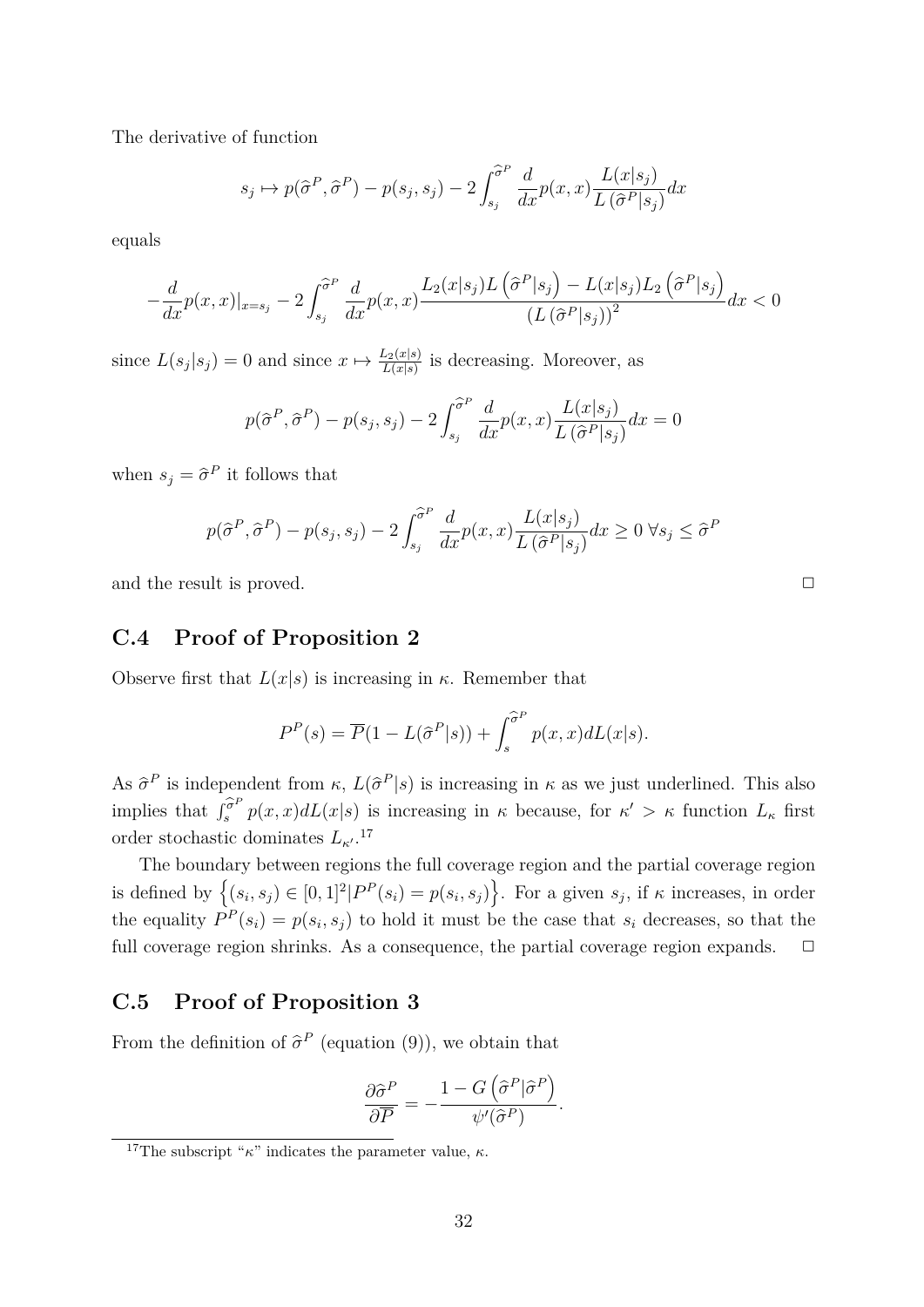The denominator being negative,  $\frac{\partial \hat{\sigma}^{\text{P}}}{\partial \overline{P}}$  $\frac{\partial \sigma^F}{\partial \overline{P}} > 0.$ 

As for the equilibrium bidding strategy, observe that

$$
\frac{\partial P^P(s)}{\partial \overline{P}} = 1 - L\left(\hat{\sigma}^P|s\right) - L_1\left(\hat{\sigma}^P|s\right)\frac{\hat{\sigma}^P}{\partial \overline{P}}\left(\overline{P} - p\left(\hat{\sigma}^P,\hat{\sigma}^P\right)\right).
$$

The first term is positive and corresponds to the direct effect, whereas the second term is negative and corresponds to the indirect effect. It is therefore necessary to compute all the terms together. Observing that

$$
L_1\left(\widehat{\sigma}^P|s\right) = \kappa \frac{g\left(\widehat{\sigma}^P|\widehat{\sigma}^P\right)}{1 - G\left(\widehat{\sigma}^P|\widehat{\sigma}^P\right)} \left(1 - L\left(\widehat{\sigma}^P|s\right)\right),\,
$$

we have that

$$
\frac{\partial P^P(s)}{\partial \overline{P}} = \left(1 - L\left(\widehat{\sigma}^P|s\right)\right) \left(1 - \frac{\widehat{\sigma}^P}{\partial \overline{P}}\left(\overline{P} - p\left(\widehat{\sigma}^P, \widehat{\sigma}^P\right)\right) \kappa \frac{g\left(\widehat{\sigma}^P|\widehat{\sigma}^P\right)}{1 - G\left(\widehat{\sigma}^P|\widehat{\sigma}^P\right)}\right).
$$

The term in the parenthesis equals

$$
\frac{\psi'(\widehat{\sigma}^P) + \left(\overline{P} - p\left(\widehat{\sigma}^P, \widehat{\sigma}^P\right)\right) \kappa g\left(\widehat{\sigma}^P|\widehat{\sigma}^P\right)}{\psi'(\widehat{\sigma}^P)}
$$

Observe that

$$
\psi'(\hat{\sigma}^P) + (\overline{P} - p(\hat{\sigma}^P, \hat{\sigma}^P)) \kappa g(\hat{\sigma}^P | \hat{\sigma}^P) = -(1 - \kappa) (\overline{P} - p(\hat{\sigma}^P, \hat{\sigma}^P)) g(\hat{\sigma}^P | \hat{\sigma}^P)
$$

$$
- \int_{\hat{\sigma}^P}^1 p_1(\hat{\sigma}^P, s) g(s | \hat{\sigma}^P) ds
$$

$$
+ \int_{\hat{\sigma}^P}^1 (\overline{P} - p(\hat{\sigma}^P, s)) g_2(s | \hat{\sigma}^P) ds
$$

In the proof of Lemma 1, we have shown that each term of this expression is negative. As  $\psi'(\hat{\sigma}^P)$  is negative, it follows that  $P^P(s)$  is an increasing function of  $\overline{P}$ .

#### **C.6 Proof of Lemma 3**

Introduce functions  $\phi$  and  $\theta$  defined by

$$
\phi(x) \equiv G(x|x) \mathbb{E}\left[\overline{P} - p(x, S)|S < x\right] \tag{31}
$$

$$
\theta(x) \equiv \psi(x) + (1 - \kappa)\phi(x) \tag{32}
$$

where  $\psi$  is defined by Equation (28) in the proof of Lemma 1.  $\hat{\sigma}^D$  (Equation (19)) is defined by  $\theta(\hat{\sigma}^D) = 0$ . Observe that the only possibility for Equation (19) to be satisfied is that  $\phi(\hat{\sigma}^D) > 0$  and  $\psi(\hat{\sigma}^D) < 0$ .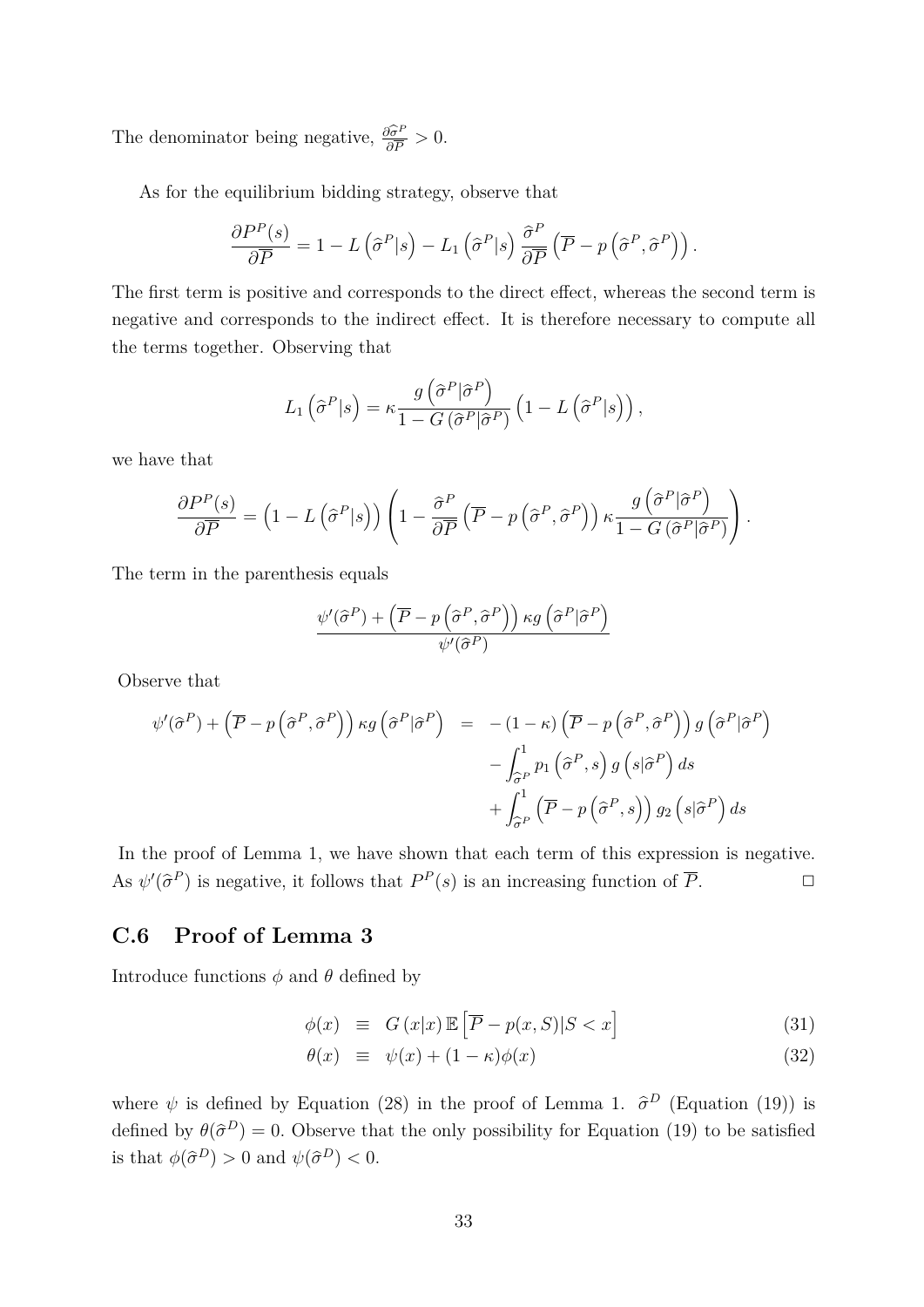Introduce in addition functions  $\Phi$  and  $\Psi$  defined by

$$
\Phi(x) \equiv \mathbb{E}\left[\overline{P} - p(x, S)|S < x\right] \tag{33}
$$

$$
\Psi(x) \equiv \mathbb{E}\left[\overline{P} - p(x, S)|S > x\right] \tag{34}
$$

so that  $\theta(x) = (1 - G(x|x)) \Psi(x) + (1 - \kappa) G(x|x) \Phi(x)$ .  $\Phi$  and  $\Psi$  are decreasing functions (Milgrom and Weber (1982)).

**Step 1.** Assume first that  $\kappa \geq \kappa^*$ . We show that a unique threshold  $\hat{\sigma}^D \in [0, \tilde{\sigma}]$  exists. Observe that  $\theta(0) > 0$  and that  $\theta(\tilde{\sigma}) \leq 0$  when  $\kappa \geq \kappa^*$ . Therefore, function  $\theta$  has at least one zero. Therefore,  $\hat{\sigma}^D$  exists. As in the proof of Lemma 1, we are going to prove that the derivative of  $\theta$  is negative at  $\hat{\sigma}^D$ .

$$
\theta'(\hat{\sigma}^D) = (1 - \kappa)G(\hat{\sigma}^D|\hat{\sigma}^D)\Phi'(\hat{\sigma}^D) + (1 - G(x|x))\Psi'(\hat{\sigma}^D) + \frac{dG(x|x)}{dx}\bigg|_{x = \hat{\sigma}^D} \left( (1 - \kappa)\Phi(\hat{\sigma}^D) - \Psi(\hat{\sigma}^D) \right)
$$

The first two terms are negative. Since  $\phi(\hat{\sigma}^D) > 0$  and  $\psi(\hat{\sigma}^D) < 0$ , it follows that  $(1 - \kappa)\Phi(\hat{\sigma}^D) - \Psi(\hat{\sigma}^D) \geq 0$ . Therefore, if  $\frac{dG(x|x)}{dx}|_{x = \hat{\sigma}^D} < 0$ ,  $\theta'(\hat{\sigma}^D) \leq 0$ . To complete this part of the proof, we must treat the case where  $\frac{dG(x|x)}{dx}|_{x=\widehat{\sigma}^D} > 0$ . To do that, we have to detail the expressions of  $\phi'(x)$  and  $\psi'(x)$ .

$$
\theta'(x) = \psi'(x) + (1 - \kappa)\phi'(x)
$$
  
\n
$$
= -(\overline{P} - p(x, x)) g(x|x) - \int_x^1 p_1(x, s_j) g(s_j|x) ds_j
$$
  
\n
$$
+ \int_x^1 (\overline{P} - p(x, s_j)) g_2(s_j|x) ds_j + (1 - \kappa) (\overline{P} - p(x, x)) g(x|x)
$$
  
\n
$$
- (1 - \kappa) \int_0^x p_1(x, s_j) g(s_j|x) ds_j + (1 - \kappa) \int_0^x (\overline{P} - p(x, s_j)) g_2(s_j|x) ds_j
$$
  
\n
$$
= - \int_x^1 p_1(x, s_j) g(s_j|x) ds_j - (1 - \kappa) \int_0^x p_1(x, s_j) g(s_j|x) ds_j - \kappa (\overline{P} - p(x, x)) g(x|x)
$$
  
\n
$$
+ \int_x^1 (\overline{P} - p(x, s_j)) g_2(s_j|x) ds_j + (1 - \kappa) \int_0^x (\overline{P} - p(x, s_j)) g_2(s_j|x) ds_j.
$$

An integration by part of the last two terms imply that

$$
\theta'(x) = -\int_x^1 p_1(x, s_j) g(s_j|x) ds_j - (1 - \kappa) \int_0^x p_1(x, s_j) g(s_j|x) ds_j - \kappa (\overline{P} - p(x, x)) g(x|x) + \int_x^1 p_2(x, s_j) G_2(s_j|x) ds_j + (1 - \kappa) \int_0^x p_2(x, s_j) G_2(s_j|x) ds_j - \kappa (\overline{P} - p(x, x)) \frac{dG(x|x)}{dx}.
$$

The first five terms are negative (remember that affiliation implies that  $G_2 < 0$ ). As for the last term, it is negative when evaluated at  $x = \hat{\sigma}^D$  since  $\hat{\sigma}^D < \tilde{\sigma}$  and  $\frac{dG(x|x)}{dx}|_{x=\hat{\sigma}^D} > 0$ . When  $\theta$  equals zero, its derivative is negative meaning that  $\hat{\sigma}_D$  is unique.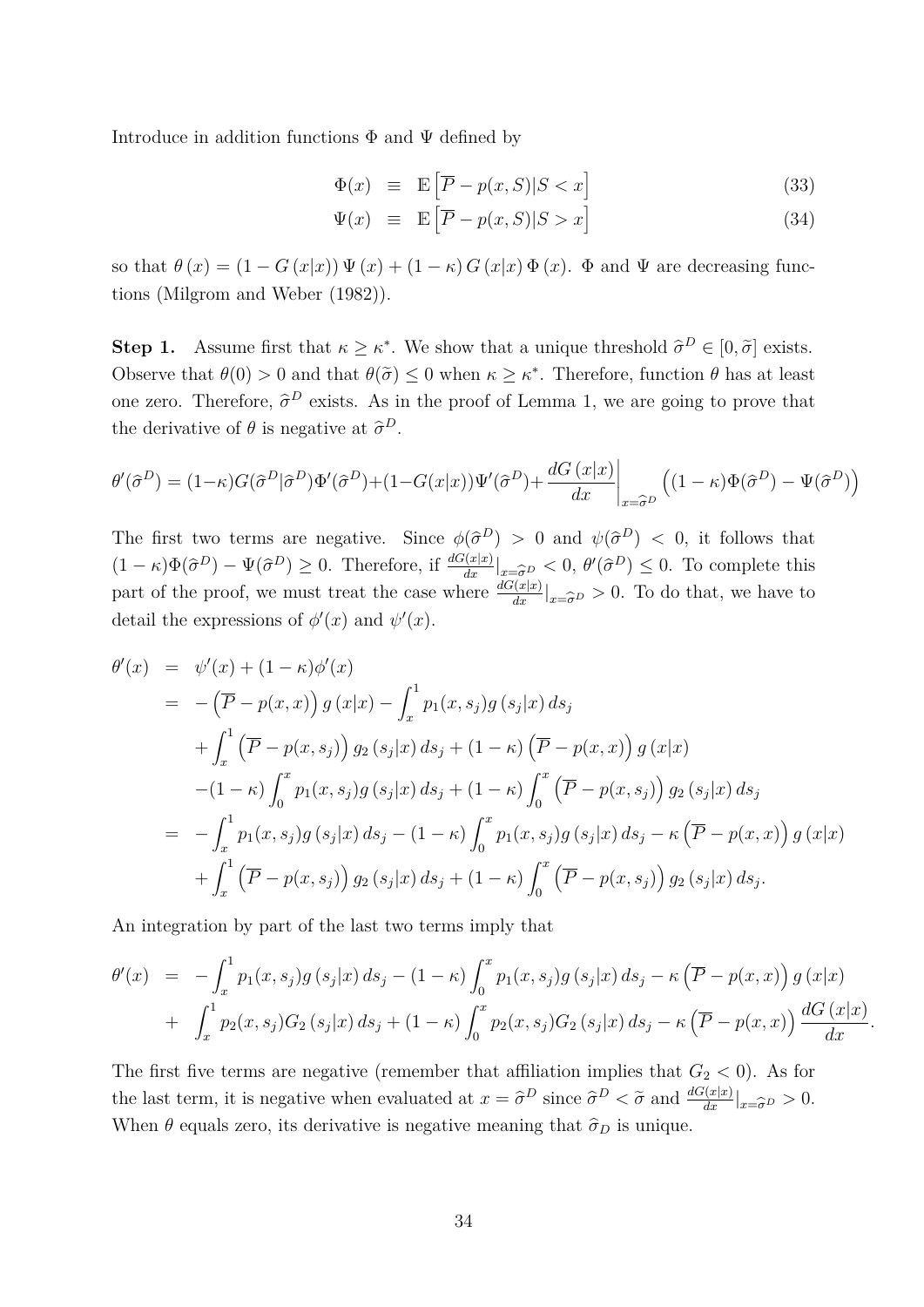**Step 2.** Assume now that  $\kappa < \kappa^*$ . We show that function  $\theta$  does not cancel on  $[0, \tilde{\sigma}]$  so that there does not exist  $\hat{\sigma}^D$ .

When  $\kappa < \kappa^*$ ,  $\theta(\tilde{\sigma}) > 0$ , so that either  $\theta$  never cancels on  $[0, \tilde{\sigma}]$ , or it cancels an even number of times. However, we have shown that when  $\theta$  cancels on  $[0, \tilde{\sigma}]$ , its derivative is negative. Therefore, when  $\kappa < \kappa^*$ ,  $\theta$  is positive and  $\widehat{\theta}^D$  does not exist.  $\Box$ 

#### **C.7 Proof of Proposition 4**

We prove first that if the separating equilibrium does not exist  $(\kappa < \kappa^*)$ , then the semiseparating equilibrium exists and is unique.

The first part of this proof goes through a series of steps. Let us first introduce function *I*, *J* and *K*

$$
I(x,y) \equiv (G(y|x) - G(x|x)) \mathbb{E}\left[\overline{P} - p(x,S)|x < S < y\right] \tag{35}
$$

$$
J(x,y) \equiv (G(y|y) - G(x|y)) \mathbb{E}\left[\overline{P} - p(y,S)|x < S < y\right] \tag{36}
$$

$$
H(x,y) \equiv \theta(y) + \frac{\kappa}{2}J(x,y) \tag{37}
$$

where  $\theta$  is defined by equation (32). Observe that  $\psi(x) = I(x,1)$ ,  $\phi(x) = J(0,x)$  and  $\theta(x) = I(x, 1) + (1 - \kappa)J(0, x)$ . Let us also introduce

$$
\mathcal{J}(x, y) \equiv \mathbb{E}\left[\overline{P} - p(y, S)|x < S < y\right] \tag{38}
$$

 $J$  is decreasing in each of its argument (Milgrom and Weber [21]).

#### **Step 1.**

We show that  $\alpha(\overline{\sigma}^D) < \underline{\sigma}^D < \tilde{\sigma} < \alpha(\underline{\sigma}^D) < \overline{\sigma}^D < \hat{\sigma}^D$ . To prove this step, assume that  $(\underline{\sigma}^D, \overline{\sigma}^D)$ , with  $\underline{\sigma}^D, \overline{\sigma}^D$ , is a solution meaning that  $I(\underline{\sigma}^D, \overline{\sigma}^D)$ 0 and  $H(\underline{\sigma}^D, \overline{\sigma}^D) = 0$ .  $I(\underline{\sigma}^D, \overline{\sigma}^D) = 0$  implies that

$$
\overline{P}\left(G(\overline{\sigma}^D|\underline{\sigma}^D) - G(\underline{\sigma}^D|\underline{\sigma}^D)\right) = \int_{\underline{\sigma}^D}^{\overline{\sigma}^D} p(\underline{\sigma}^D, t)g(t|\underline{\sigma}^D)dt
$$
  
>  $p(\underline{\sigma}^D, \underline{\sigma}^D) \left(G(\overline{\sigma}^D|\underline{\sigma}^D) - G(\underline{\sigma}^D|\underline{\sigma}^D)\right).$ 

Therefore,  $\overline{P} > p(\underline{\sigma}^D, \underline{\sigma}^D)$  implying that  $\underline{\sigma}^D < \tilde{\sigma}$ .

Remember that  $t \mapsto \overline{P} - p(\underline{\sigma}^D, t)$  is a decreasing function. In order to have  $I(\underline{\sigma}^D, \overline{\sigma}^D) =$ 0, it must be the case that  $\overline{P} - p(\underline{\sigma}^D, t)$  is first positive and then negative as t increases from  $\underline{\sigma}^D$  to  $\overline{\sigma}^D$ . In particular, we must have that  $\overline{P} - p(\underline{\sigma}^D, \overline{\sigma}^D) < 0$ . This implies that  $\overline{\sigma}^D > \alpha(\underline{\sigma}^D)$  and  $\underline{\sigma}^D > \alpha(\overline{\sigma}^D)$  where function  $\alpha$  is defined by equation (5). Note that the symmetry of  $p$  and the fact that it is increasing with respect to each of its argument imply that  $\alpha = \alpha^{-1}$ .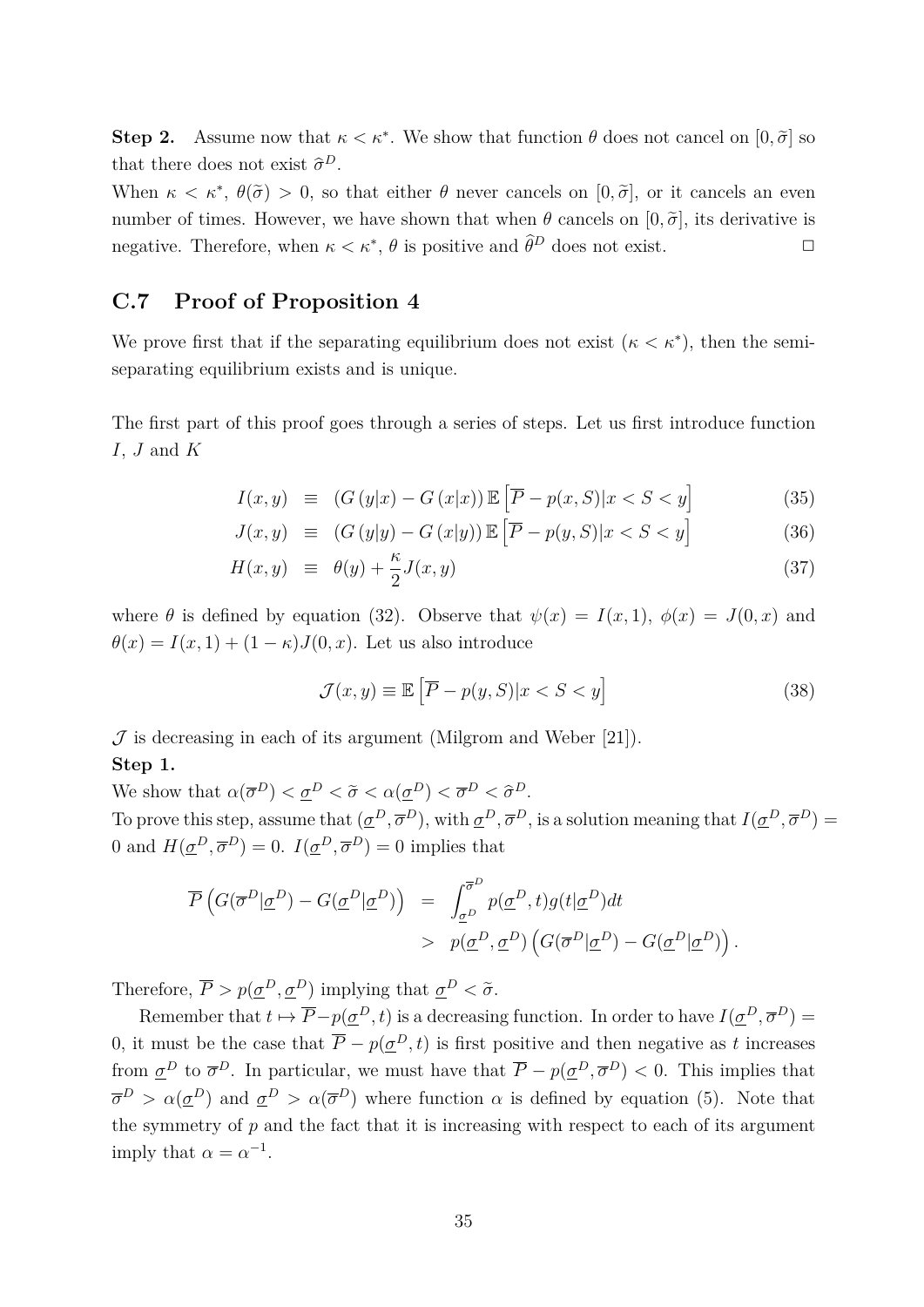To prove that  $\overline{\sigma}^D < \hat{\sigma}^D$ , we show that  $J(\underline{\sigma}^D, \overline{\sigma}^D) < 0$  so that  $\theta(\overline{\sigma}^D) > 0$ .

$$
J(\underline{\sigma}^{D}, \overline{\sigma}^{D}) = \int_{\underline{\sigma}^{D}}^{\overline{\sigma}^{D}} (\overline{P} - p(t, \overline{\sigma}^{D})) g(t | \underline{\sigma}^{D}) \frac{g(t | \overline{\sigma}^{D})}{g(t | \underline{\sigma}^{D})} dt
$$
  
\n
$$
< \int_{\underline{\sigma}^{D}}^{\overline{\sigma}^{D}} (\overline{P} - p(t, \underline{\sigma}^{D})) g(t | \underline{\sigma}^{D}) \frac{g(t | \overline{\sigma}^{D})}{g(t | \underline{\sigma}^{D})} dt
$$
  
\n
$$
= \int_{\underline{\sigma}^{D}}^{\alpha(\underline{\sigma}^{D})} (\overline{P} - p(t, \underline{\sigma}^{D})) g(t | \underline{\sigma}^{D}) \frac{g(t | \overline{\sigma}^{D})}{g(t | \underline{\sigma}^{D})} dt + \int_{\alpha(\underline{\sigma}^{D})}^{\overline{\sigma}^{D}} (\overline{P} - p(t, \underline{\sigma}^{D})) g(t | \underline{\sigma}^{D}) \frac{g(t | \overline{\sigma}^{D})}{g(t | \underline{\sigma}^{D})} dt
$$
  
\n
$$
\leq \frac{g(\alpha(\underline{\sigma}^{D}) | \overline{\sigma}^{D})}{g(\alpha(\underline{\sigma}^{D}) | \underline{\sigma}^{D})} I(\underline{\sigma}^{D}, \overline{\sigma}^{D})
$$
  
\n
$$
= 0.
$$

The second inequality holds because  $t \mapsto \frac{g(t|y)}{g(t|x)}$  is an increasing function  $\forall x \leq y$ .

It therefore holds that  $\alpha(\overline{\sigma}^D) < \underline{\sigma}^D < \tilde{\sigma} < \alpha(\underline{\sigma}^D) < \overline{\sigma}^D < \hat{\sigma}^D$ . This allows us to define the region  $\mathcal{D} \equiv \{(x, y) \in [0, 1]^2 | \alpha(y) < x < \tilde{\sigma} < \alpha(x) < y < \hat{\sigma}^D \}$  to which the solution to the following system should belong to

$$
\begin{cases}\nI(x,y) &= 0 \\
H(x,y) &= 0.\n\end{cases}
$$

#### **Step 2.**

We show that  $x_I(y)$  defined by  $I(x_I(y), y) = 0$  on  $\mathcal{D}_y = \left\{ \tilde{\sigma} < y < \hat{\sigma}^D | \alpha(y) < x_I(y) < \tilde{\sigma} \right\}$ is a decreasing function.

The implicit function theorem implies that

$$
\frac{dx_I(y)}{dy} = -\frac{I_2(x_I(y), y)}{I_1(x_I(y), y)}.
$$

 $I_2(x_I(y), y) = (\overline{P} - p(x_I(y), y))g(y|x_I(y)) \leq 0$  since  $\alpha(y) < x_I(y)$  (or equivalently  $y >$  $\alpha(x_I(y))$ .

$$
I_1(x_I(y), y) = -(\overline{P} - p(x_I(y), x_I(y))) g(x_I(y)|x_I(y)) - \int_{x_I(y)}^y p_1(x_I(y), t)g(t|x_I(y)) + \int_{x_I(y)}^y (\overline{P} - p(x_I(y), t)) \mathcal{L}(t|x_I(y)) g(t|x_I(y)) dt
$$

The first two terms are negative (the first because  $x_I(y) < \tilde{\sigma}$ ). As for the third term, using the fact that  $t \mapsto \mathcal{L}(t|x_I(y))$  is an increasing function and as we did in the proofs of Lemmas 1 and 3

$$
\int_{x_I(y)}^y (\overline{P} - p(x_I(y), t)) \mathcal{L}(t|x_I(y)) g(t|x_I(y)) dt
$$
\n
$$
\leq \mathcal{L}(\alpha(x_I(y)) | x_I(y)) \int_{x_I(y)}^y (\overline{P} - p(x_I(y), t)) g(t|x_I(y)) dt
$$
\n= 0.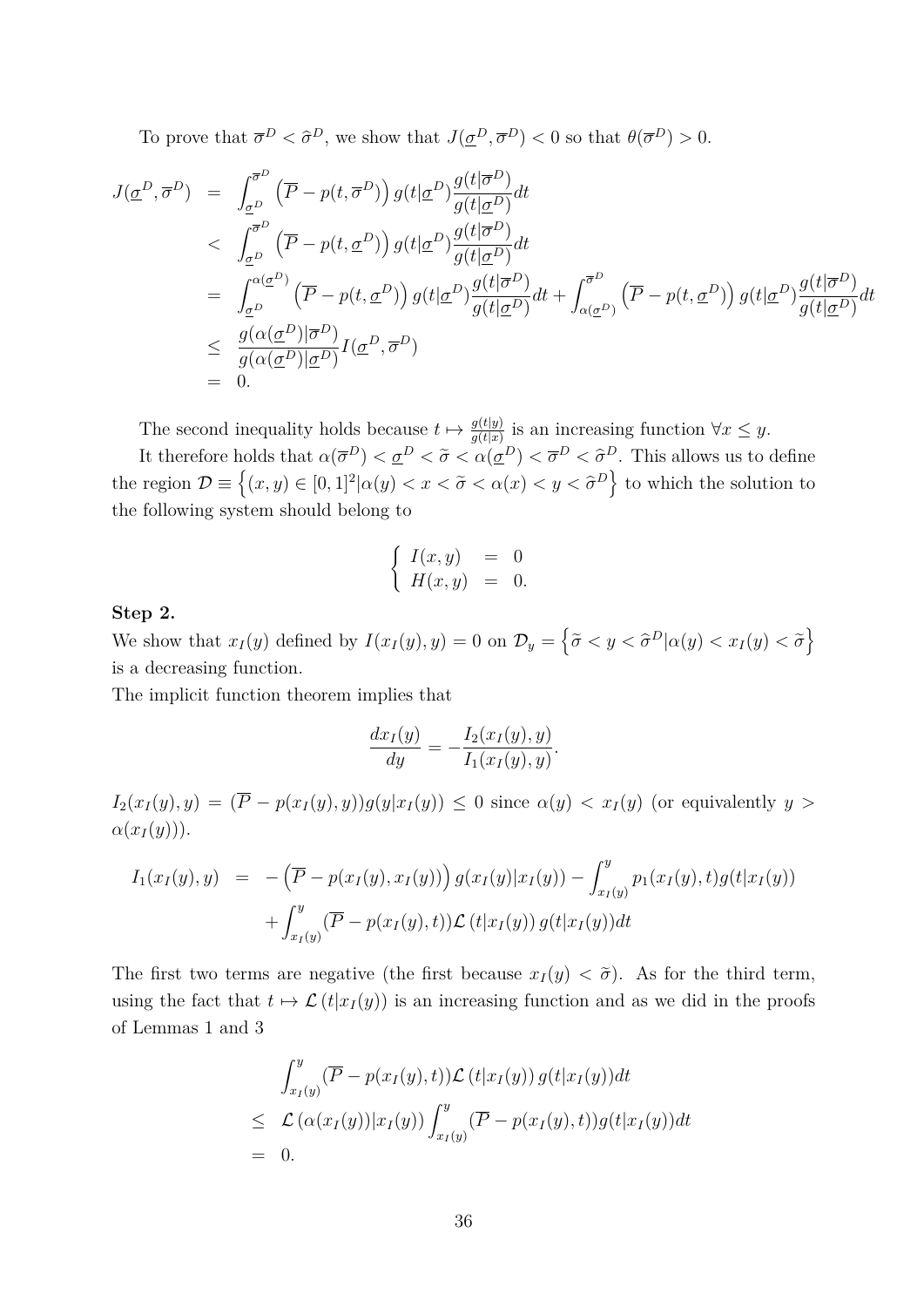This implies that  $y \mapsto x_I(y)$  is a decreasing function.

Note moreover that  $x_I(\tilde{\sigma}) = \tilde{\sigma}$  and that  $x_I(\tilde{\sigma}^D) > \alpha(\tilde{\sigma}^D)$ . To prove this last inequality, observe that

$$
\int_{x_I(\widehat{\sigma}^D)}^{\widehat{\sigma}^D} \left( \overline{P} - p(\alpha(\widehat{\sigma}^D), t) \right) g(t|x_I(\widehat{\sigma}^D))dt \ge \int_{x_I(\widehat{\sigma}^D)}^{\widehat{\sigma}^D} \left( \overline{P} - p(\alpha(\widehat{\sigma}^D), \widehat{\sigma}^D) \right) g(t|x_I(\widehat{\sigma}^D))dt
$$
  
= 0,

 $\text{implying that } x_I(\hat{\sigma}^D) > \alpha(\hat{\sigma}^D).$ 

The last property that remains to be showed for this function  $x_I$  is that  $y \mapsto x_I(y)$ and  $y \mapsto \alpha(y)$  only cross once when  $y \in [\tilde{\sigma}, \tilde{\sigma}^D]$ . This is not a priori obvious since the two functions are decreasing. We know that  $x_I(\tilde{\sigma}) = \alpha(\tilde{\sigma}) = \tilde{\sigma}$ . Assume that there exists  $\overline{y} \in (\tilde{\sigma}, \tilde{\sigma}^D]$  such that  $x_I(\overline{y}) = \alpha(\overline{y})$ . By definition of  $x_I$ , this implies that

$$
\int_{\alpha(\overline{y})}^{\overline{y}} \left( \overline{P} - p\left( \alpha(\overline{y}), t \right) g\left( t | \alpha(\overline{y}) \right) \right) dt = 0.
$$

However,  $p(\alpha(\overline{y}), t) < p(\alpha(\overline{y}), \overline{y}) = \overline{P}$ ,  $\forall t \in [\alpha(\overline{y}), \overline{y}]$ , so that it is not possible that the integral equals 0. Therefore such an  $\overline{y}$  does not exist. As a consequence,  $y \mapsto x_I(y)$  and  $y \mapsto \alpha(y)$  only cross for  $y = \tilde{\sigma}$ , and  $\forall y \in [\tilde{\sigma}, \hat{\sigma}^D]$ ,  $x_I(y) > \alpha(y)$ .

#### **Step 3.**

We show that  $y_H(x)$  defined by  $H(x, y_H(x)) = 0$  on  $\mathcal{D}_x = \left\{ \alpha \left( \widehat{\sigma}^D \right) < x < \widetilde{\sigma} | \alpha(x) < y_H(x) < \widehat{\sigma}^D \right\}$ is an increasing function.

The implicit function theorem implies that

$$
\frac{dy_H(x)}{dx} = -\frac{H_1(x, y_H(x))}{H_2(x, y_H(x))}.
$$

Remembering that  $H(x, y) = \theta(y) + (\kappa/2)J(x, y)$  (where  $\theta$  is defined by equation (32)), it follows that

$$
H_1(x, y_H(x)) = \frac{\kappa}{2} J_1(x, y_H(x))
$$
  
= -(\overline{P} - p(x, y\_H(x)))g(x|y\_H(x)))  
> -(\overline{P} - p(x, \alpha(x)))g(x|y\_H(x)))  
= 0.

In order to prove that  $H_2(x, y_H(x))$  is negative, let us first write

$$
H(x,y) = (1 - G(y|y)) \Psi(y) + (1 - \kappa) G(y|y) \Phi(y) + \frac{\kappa}{2} (G(y|y) - G(x|y)) \mathcal{J}(x,y),
$$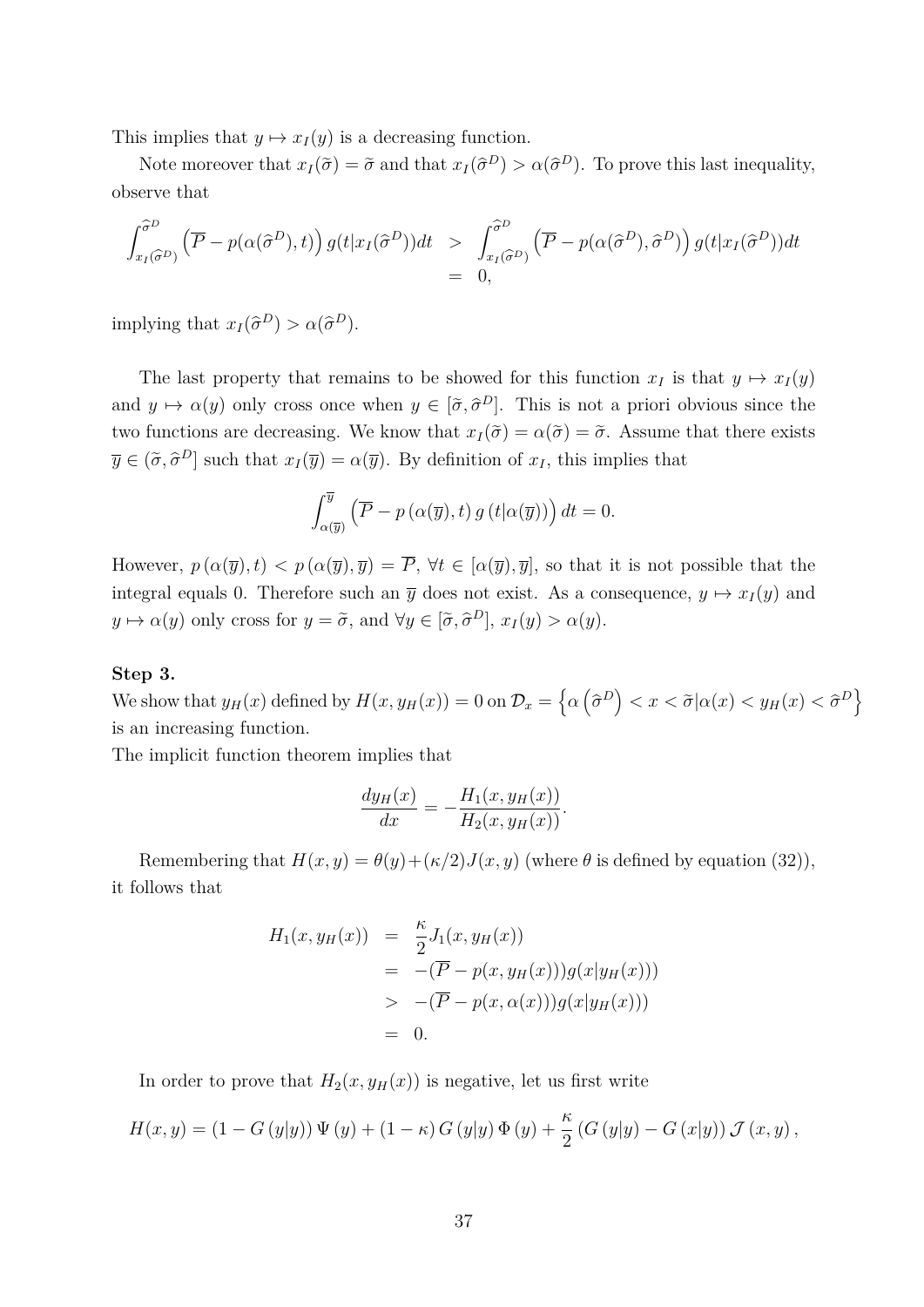so that

$$
H_2(x, y) = -\left(\frac{d}{dy}G(y|y)\right)\Psi(y) + (1 - G(y|y))\Psi'(y) + (1 - \kappa)\left(\frac{d}{dy}G(y|y)\right)\Phi(y) + (1 - \kappa)\Phi'(y) + \frac{\kappa}{2}\left(\frac{d}{dy}G(y|y) - G_2(x|y)\right)\mathcal{J}(x, y) + \frac{\kappa}{2}(G(y|y) - G(x|y))\mathcal{J}_2(x, y) = (1 - G(y|y))\Psi'(y) + (1 - \kappa)\Phi'(y) - \frac{\kappa}{2}G_2(x|y)\mathcal{J}(x, y) + \frac{\kappa}{2}(G(y|y) - G(x|y))\mathcal{J}_2(x, y) + \frac{d}{dy}G(y|y)\left(-\Psi(y) + (1 - \kappa)\Phi(y) + \frac{\kappa}{2}\mathcal{J}(x, y)\right).
$$

Observe that

$$
\frac{\kappa}{2} \mathcal{J}(x, y_H(x)) = -\frac{\theta(y_H(x))}{G(y_H(x)|y_H(x)) - G(x|y_H(x))}
$$
  
< 0

since  $y_H(x) < \hat{\sigma}^D$ . Therefore, the first four terms of  $H_2(x, y_H(x))$  are negative. Concerning the multiplicative term of  $\frac{d}{dy}G(y|y)$ , since  $H(x, y_H(x)) = 0$ , it follows that

$$
\Psi(y_H(x)) - \frac{\kappa}{2} G(x|y_H(x)) \mathcal{J}(x, y_H(x)) = G(y_H(x)|y_H(x)) [-\Psi(y_H(x)) + (1 - \kappa)\Phi(y_H(x)) + \frac{\kappa}{2} \mathcal{J}(x, y_H(x))].
$$

Therefore, it is sufficient to focus on the sign of the left hand side of the equation so that we analyze  $\Psi(y) - \frac{\kappa}{2}G(x|y)\mathcal{J}(x, y)$ . Observe that when *x* and *y* are such that  $\mathcal{J}(x, y) < 0, x \mapsto \Psi(y) - \frac{\kappa}{2} G(x|y) \mathcal{J}(x, y)$  is a decreasing function. When  $x \to y$ , we have that

$$
\left(\Psi(y) - \frac{\kappa}{2}G(x|y) \mathcal{J}(x, y)\right)\Big|_{x=y} = \frac{1}{1 - G(y)} \int_y^1 \left(\overline{P} - p(y, s)\right) g(s|y) ds - \frac{\kappa}{2}G(y|y) \left(\overline{P}p(y, y)\right) \n< \left(\overline{P} - p(y, y)\right) \left(1 - \frac{\kappa}{2}G(y|y)\right) \n< 0,
$$

where the equality comes from the fact that

$$
\overline{P} - p(y, y) < \mathcal{J}(x, y) < \overline{P} - p(y, x)
$$

so that  $\lim_{x\to y}$   $\mathcal{J}(x, y) = \overline{P} - p(y, y)$  and the second inequality from the fact that  $y > \tilde{\sigma}$ .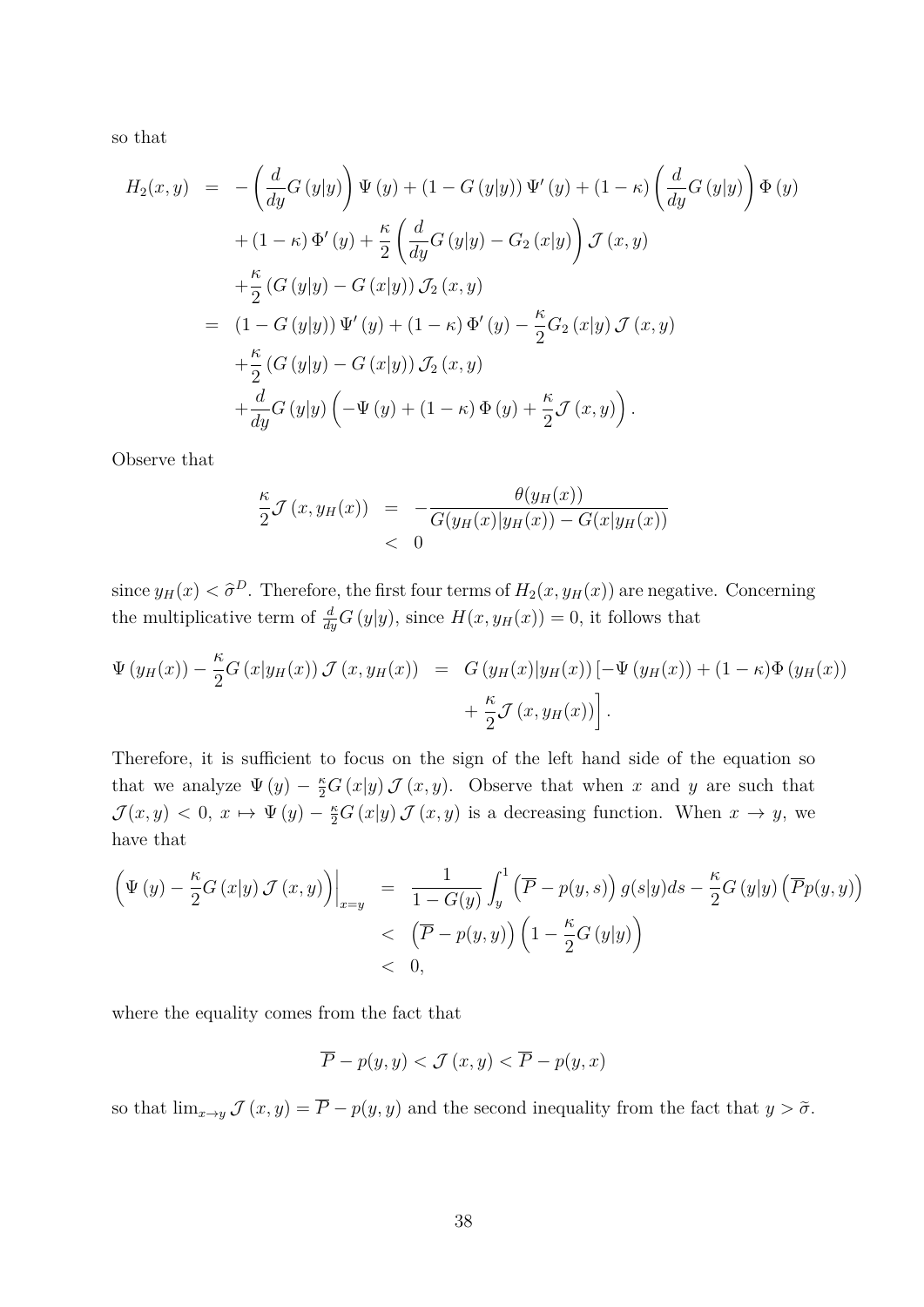Therefore,  $\Psi(y) - \frac{\kappa}{2}G(x|y)\mathcal{J}(x, y) < 0 \ \forall x < y$ . It follows that

$$
\Psi(y) - \frac{\kappa}{2} G(x|y) \mathcal{J}(x, y) < 0.
$$

As a consequence, if  $\frac{d}{dy}G(y|y) > 0$ , then  $\frac{d}{dy}G(y|y) \left(-\Psi(y) + (1 - \kappa) \Phi(y) + \frac{\kappa}{2} \mathcal{J}(x, y)\right) <$ 0, so that  $H_2(x, y_H(x)) < 0$ .

As for the case where  $\frac{d}{dy}G(y|y) < 0$ , using  $H(x, y) = \theta(y) + (\kappa/2)J(x, y)$ :

$$
H_{2}(x,y_{H}(x)) = -(\overline{P} - p(y_{H}(x), y_{H}(x))) g(y_{H}(x)|y_{H}(x)) - \int_{y_{H}(x)}^{1} p_{1}(y_{H}(x), t) g(t|y_{H}(x)) dt
$$
  
+ 
$$
\int_{y_{H}(x)}^{1} (\overline{P} - p(y_{H}(x), t)) G_{12}(t|y_{H}(x)) dt
$$
  
+ 
$$
(1 - \kappa) ((\overline{P} - p(y_{H}(x), y_{H}(x))) g(y_{H}(x)|y_{H}(x)) - \int_{0}^{y_{H}(x)} p_{2}(t, y_{H}(x)) g(t, |y_{H}(x)) dt
$$
  
+ 
$$
\int_{0}^{y_{H}(x)} (\overline{P} - p(t, y_{H}(x))) G_{12}(t|y_{H}(x)) dt
$$
  
+ 
$$
\int_{x}^{y_{H}(x)} ((\overline{P} - p(y_{H}(x), y_{H}(x))) g(y_{H}(x), y_{H}(x)) - \int_{x}^{y_{H}(x)} p_{2}(t, y_{H}(x)) g(t|y_{H}(x)) dt
$$
  
+ 
$$
\int_{x}^{y_{H}(x)} (\overline{P} - p(t, y_{H}(x))) G_{12}(t|y_{H}(x)) dt
$$
  
= 
$$
- \int_{y_{H}(x)}^{1} p_{1}(y_{H}(x), t) g(t|y_{H}(x)) dt - (1 - \kappa) \int_{0}^{y_{H}(x)} p_{2}(t, y_{H}(x)) g(t, |y_{H}(x)) dt
$$
  
- 
$$
\frac{\kappa}{2} \int_{x}^{y_{H}(x)} p_{2}(t, y_{H}(x)) g(t|y_{H}(x)) dt - \frac{\kappa}{2} (\overline{P} - p(y_{H}(x), y_{H}(x))) g(y_{H}(x)|y_{H}(x))
$$
  
+ 
$$
\int_{y_{H}(x)}^{1} (\overline{P} - p(y_{H}(x), t)) G_{12}(t|y_{H}(x)) dt + \frac{\kappa}{2} \int_{x}^{y_{H}(x)} (\overline{P} - p(t, y_{H}(x))) G_{12}(t|y_{H}(x)) dt
$$
  
+ 
$$
(1 - \kappa) \int_{0}^{y_{H}(x)} (\overline{P} - p(t, y_{H}(x))) G_{12}(t|y_{H}(x))
$$

The first three terms are negative. Let us analyze the last three terms.

$$
K(x,y_H(x)) = -\frac{\kappa}{2} \left( \overline{P} - p(y_H(x), y_H(x)) \right) g(y_H(x)|y_H(x))
$$
  
+ 
$$
\int_{y_H(x)}^1 \left( \overline{P} - p(y_H(x),t) \right) g(t|y_H(x)) \mathcal{L}(t|y_H(x)) dt
$$
  
+ 
$$
(1 - \kappa) \int_0^{y_H(x)} \left( \overline{P} - p(t,y_H(x)) \right) g(t|y_H(x)) \mathcal{L}(t|y_H(x)) dt
$$
  
+ 
$$
\frac{\kappa}{2} \int_x^{y_H(x)} \left( \overline{P} - p(t,y_H(x)) \right) g(t|y_H(x)) \mathcal{L}(t|y_H(x)) dt
$$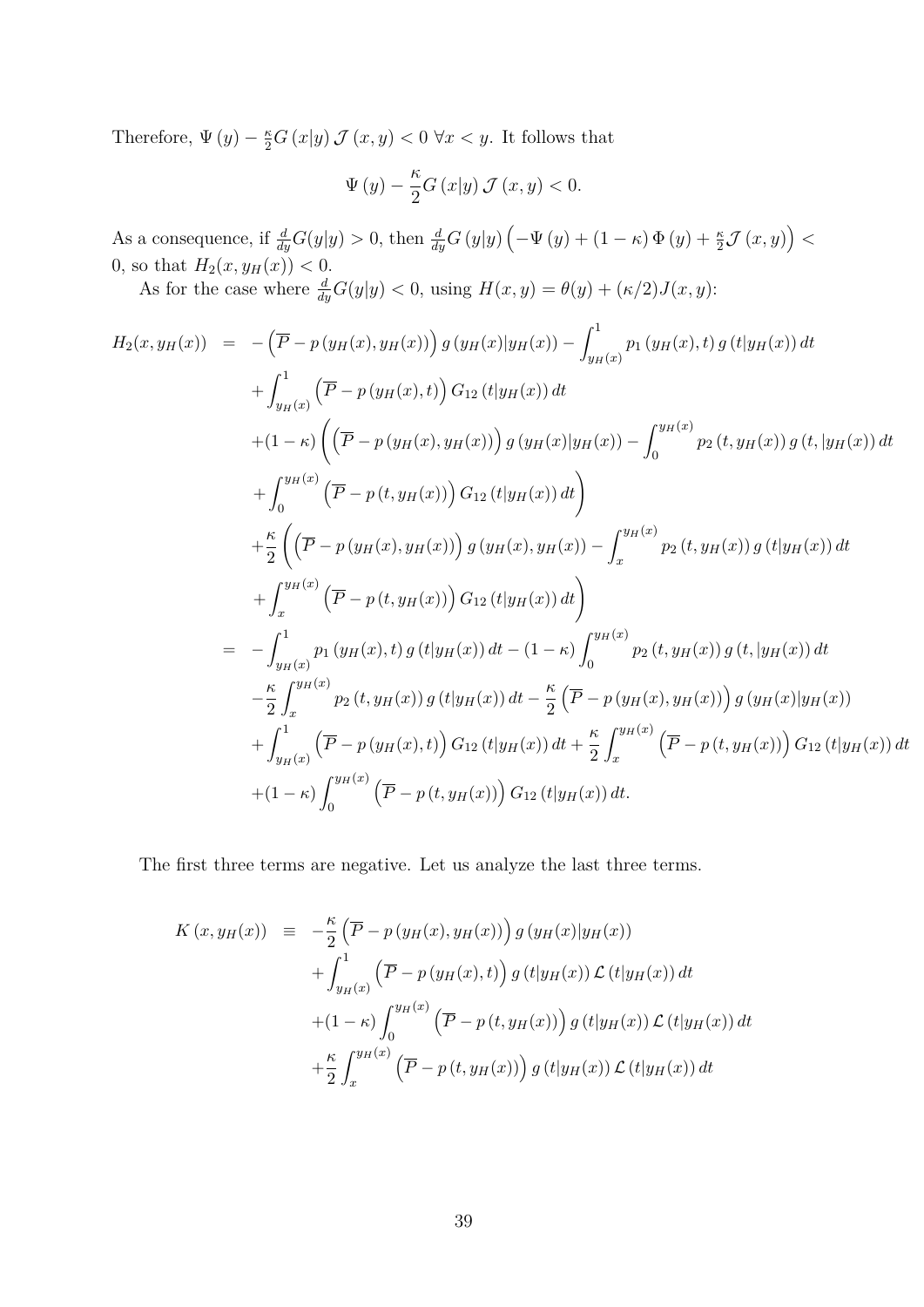An integration by part implies that

$$
\int_{y}^{1} (\overline{P} - p(y, t)) G_{12}(t|y) dt = -(\overline{P} - p(y, y)) G_{2}(y|y) + \int_{y}^{1} (\overline{P} - p(y, t)) G_{12}(t|y) dt
$$
  

$$
\int_{0}^{y} (\overline{P} - p(y, t)) G_{12}(t|y) dt = (\overline{P} - p(y, y)) G_{2}(y|y) + \int_{0}^{y} (\overline{P} - p(y, t)) G_{12}(t|y) dt
$$
  

$$
\int_{x}^{y} (\overline{P} - p(y, t)) G_{12}(t|y) dt = (\overline{P} - p(y, y)) G_{2}(y|y) - (\overline{P} - p(y, x)) G_{2}(x|y)
$$
  

$$
+ \int_{x}^{y} (\overline{P} - p(y, t)) G_{12}(t|y) dt
$$

This implies that

$$
K(x, y_H(x)) = -\frac{\kappa}{2} (\overline{P} - p(y_H(x), y_H(x))) (G_2(y_H(x))y_H(x)) + G_1(y_H(x))y_H(x)))
$$
  

$$
-\frac{\kappa}{2} (\overline{P} - p(y_H(x), x)) G_2(y_H(x))y_H(x))
$$
  

$$
= -\frac{\kappa}{2} (\overline{P} - p(y_H(x), y_H(x))) \frac{d}{dy} (G (y|y))|_{y=y_H(x)}
$$
  

$$
-\frac{\kappa}{2} (\overline{P} - p(y_H(x), x)) G_2(y_H(x))y_H(x))
$$

As  $y_H(x) > \tilde{\sigma}, \ \overline{P} - p(y_H(x), y_H(x)) < 0.$  Moreover,  $G_2 < 0$  and we assumed that  $\frac{d}{dy}G(y|y) < 0$ . This implies that  $H_2(x, y_H(x)) < 0$ . We can therefore conclude that  $y_H$  is increasing function.

Moreover note that  $y_H(\tilde{\sigma}) \in [\tilde{\sigma}, \tilde{\sigma}^D]$ . Suppose by contradiction that  $y_H(\tilde{\sigma}) > \tilde{\sigma}^D$ . In this case,  $\theta(y_H(\tilde{\sigma})) < 0$  and  $J(\tilde{\sigma}), y_H(\tilde{\sigma}) > 0$ . This implies that

$$
0 < \int_{\widetilde{\sigma}}^{y_H(\widetilde{\sigma})} \left( \overline{P} - p(y_H(\widetilde{\sigma}), t) \right) g(t|y_H(\widetilde{\sigma})) dt
$$
  
< 
$$
< \int_{\widetilde{\sigma}}^{y_H(\widetilde{\sigma})} \left( \overline{P} - p(\widetilde{\sigma}, t) \right) g(t|y_H(\widetilde{\sigma})) dt
$$
  
< 0,

leading to a contradiction. Therefore  $y_H(\tilde{\sigma}) \leq \tilde{\sigma}^D$ . The same reasoning implies that  $y_H(\tilde{\sigma}) \geq \tilde{\sigma}.$ 

#### **Step 4.**

We show that the solution  $(\underline{\sigma}^D, \overline{\sigma}^D)$  is unique.

*x<sub>I</sub>* is a decreasing function such that  $x_I(\tilde{\sigma}) = \tilde{\sigma}$ ,  $x_I(\tilde{\sigma}^D) = \tilde{\sigma}$  and  $Y_H$  is an increasing function such that  $y_H(\tilde{\sigma}) \in [\tilde{\sigma}, \hat{\sigma}^D]$ . As  $x_I(y) > \alpha(y)$ ,  $\forall y \in (\tilde{\sigma}, \hat{\sigma}^D]$ , the two function cross only once on  $\mathcal{D}$ . This intersection point that is unique corresponds to the unique solution of the system that is  $(\underline{\sigma}^D, \overline{\sigma}^D)$ .

The last part of the proof consists in showing that if the semi-separating equilibrium exists, then the separating equilibrium does not exist. We are going to prove that if the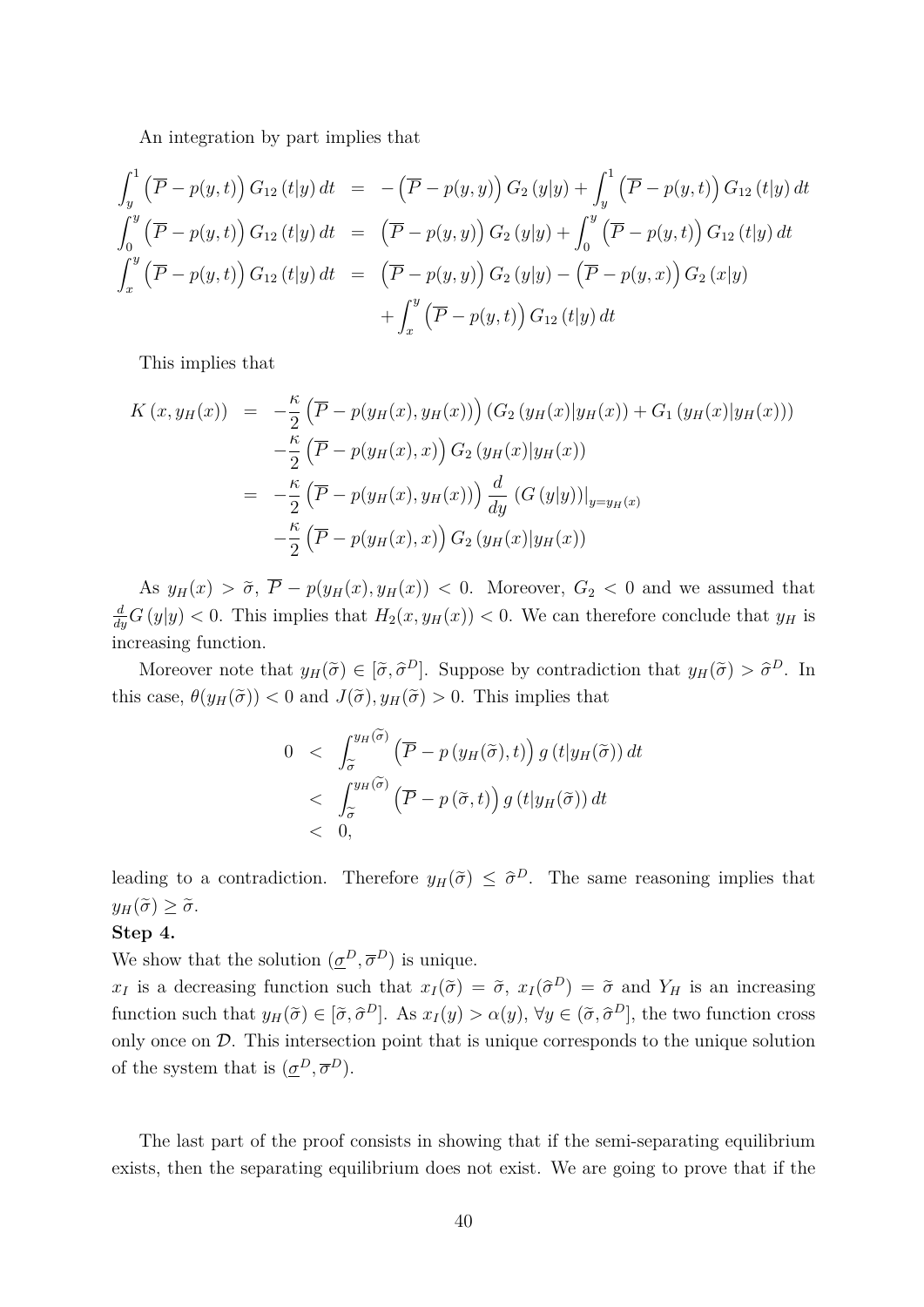separating equilibrium exists then the semi-separating equilibrium does not exist. Assume therefore that  $\hat{\sigma}^P < \tilde{\sigma}$ . We have proven in Step 1 that  $\overline{\sigma}^P \leq \hat{\sigma}^P$ , this implies that  $\underline{\sigma}^D < \overline{\sigma}^D < \tilde{\sigma}$ . But in this case,  $I(\underline{\sigma}^D, \overline{\sigma}^D) > 0$ . Therefore, if  $\widehat{\sigma}^P < \tilde{\sigma}$ , there do not exist  $(\underline{\sigma}^D, \overline{\sigma}^D)$  satisfying  $I(\underline{\sigma}^D, \overline{\sigma}^D) = 0$  and  $H(\underline{\sigma}^D, \overline{\sigma}^D) = 0$ .

It remains to prove that

$$
\int_{\underline{\sigma}^D}^{\overline{\sigma}^D} \left( \overline{P} - p(s, t) \right) g(t|s) dt \le 0 \quad \forall s \in [\underline{\sigma}^D \overline{\sigma}^D].
$$

$$
\int_{\underline{\sigma}^{D}}^{\overline{\sigma}^{D}} \left( \overline{P} - p(s, t) \right) g(t|s) dt = \int_{\underline{\sigma}^{D}}^{\overline{\sigma}^{D}} \left( \overline{P} - p(t, s) \right) g(t| \underline{\sigma}^{D}) \frac{g(t|s)}{g(t| \underline{\sigma}^{D})} dt
$$
  
\n
$$
\leq \int_{\underline{\sigma}^{D}}^{\overline{\sigma}^{D}} \left( \overline{P} - p(t, \underline{\sigma}^{D}) \right) g(t| \underline{\sigma}^{D}) \frac{g(t|s)}{g(t| \underline{\sigma}^{D})} dt
$$
  
\n
$$
= \int_{\underline{\sigma}^{D}}^{\alpha(\underline{\sigma}^{D})} \left( \overline{P} - p(t, \underline{\sigma}^{D}) \right) g(t| \underline{\sigma}^{D}) \frac{g(t|s)}{g(t| \underline{\sigma}^{D})} dt
$$
  
\n
$$
+ \int_{\alpha(\underline{\sigma}^{D})}^{\overline{\sigma}^{D}} \left( \overline{P} - p(t, \underline{\sigma}^{D}) \right) g(t| \underline{\sigma}^{D}) \frac{g(t|s)}{g(t| \underline{\sigma}^{D})} dt
$$
  
\n
$$
\leq \frac{g(\alpha(\underline{\sigma}^{D})|s)}{g(\alpha(\underline{\sigma}^{D})| \underline{\sigma}^{D})} I(\underline{\sigma}^{D}, \overline{\sigma}^{D})
$$
  
\n
$$
= 0.
$$

### **C.8 Proof of Corollary 1**

See Subsection B.2.

#### **C.9 Proof of Lemma 4**

 $\theta(\hat{\sigma}^D) = \psi(\hat{\sigma}^D) + (1 - \kappa) \phi(\hat{\sigma}^D) = 0$ . As we noted in the proof of Lemma 3,  $\phi(\hat{\sigma}^D) > 0$ . The implicit function theorem implies that

$$
\frac{\partial \hat{\sigma}^D}{\partial \kappa} = \frac{\phi\left(\hat{\sigma}^D\right)}{\psi'\left(\hat{\sigma}^D\right) + \left(1 - \kappa\right)\phi'\left(\hat{\sigma}^D\right)} = \frac{\phi\left(\hat{\sigma}^D\right)}{\theta'\left(\hat{\sigma}^D\right)}.
$$

In Lemma 3, we have proved that  $\theta'(\hat{\sigma}^D) \leq 0$  so that  $\frac{\partial \hat{\sigma}^D}{\partial \kappa} \leq 0$ .

If  $\hat{\sigma}^D > \tilde{\sigma}, \underline{\sigma}^D$  and  $\overline{\sigma}^D$  are such that

$$
\left\{ \begin{array}{lcl} I(\underline{\sigma}^D,\overline{\sigma}^D) &=& 0 \\ H(\underline{\sigma}^D,\overline{\sigma}^D) &=& 0. \end{array} \right.
$$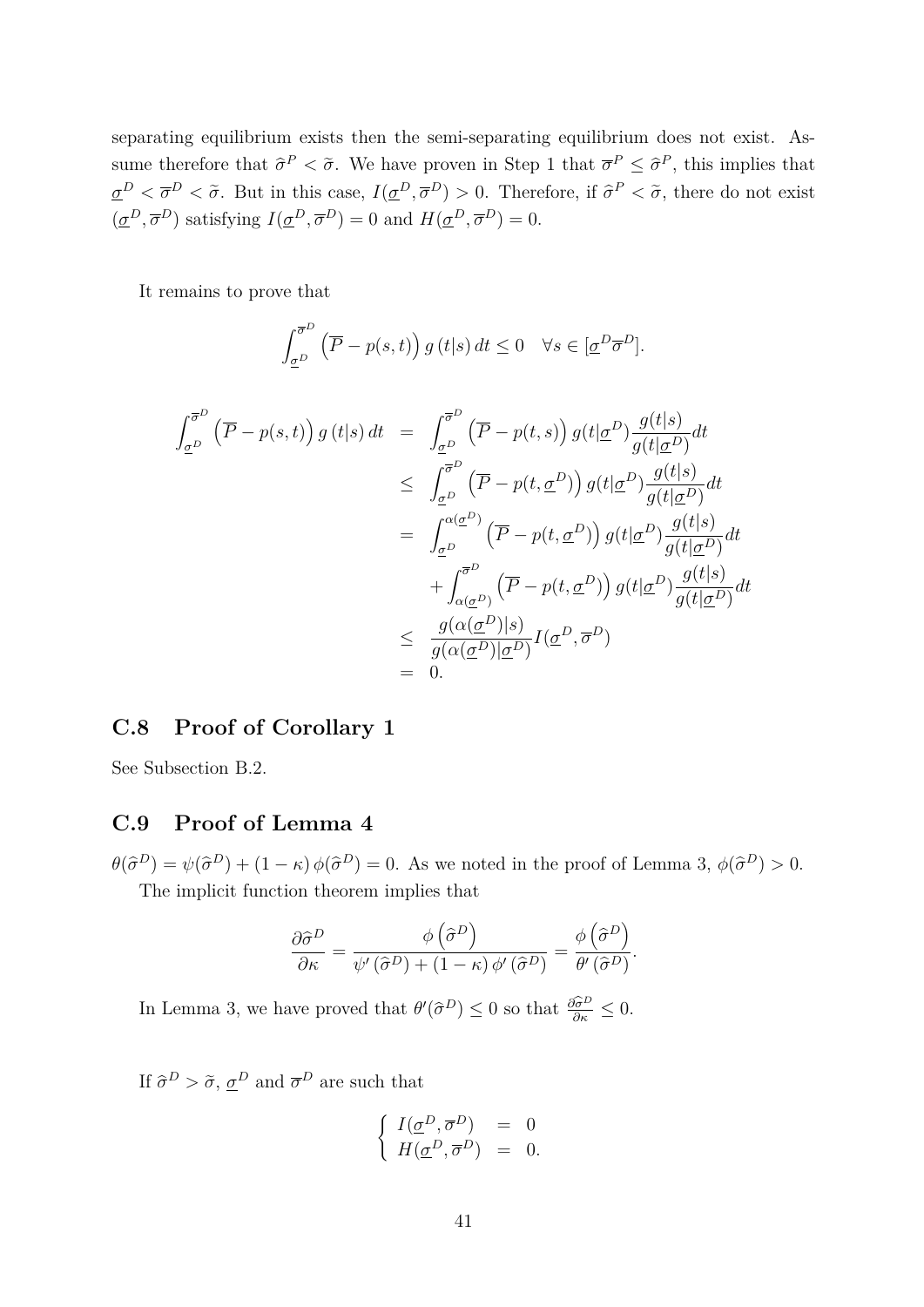The implicit function theorem implies that

$$
\frac{\partial \overline{\sigma}^D}{\partial \kappa} = \frac{J(0, \overline{\sigma}^D) - \frac{1}{2} J(\underline{\sigma}^D, \overline{\sigma}^D)}{I_1(\overline{\sigma}^D, 1) + (1 - \kappa)J_1(0, \overline{\sigma}^D) + \frac{\kappa}{2}J_2(\underline{\sigma}^D, \overline{\sigma}^D) - \frac{\kappa}{2}J_1(\underline{\sigma}^D, \overline{\sigma}^D)\frac{I_2(\underline{\sigma}^D, \overline{\sigma}^D)}{I_1(\underline{\sigma}^D, \overline{\sigma}^D)}}{\partial \kappa} = -\frac{\partial \overline{\sigma}^D}{\partial \kappa} \frac{I_2(\underline{\sigma}^D, \overline{\sigma}^D)}{I_1(\underline{\sigma}^D, \overline{\sigma}^D)}.
$$

We have proven in Step 3 of the proof of Proposition 4 that  $H_2(\underline{\sigma}^D, \overline{\sigma}^D) = I_1(\overline{\sigma}^D, 1) +$  $(1 - \kappa)J_1(0, \overline{\sigma}^D) + \frac{\kappa}{2}J_2(\underline{\sigma}^D, \overline{\sigma}^D) \leq 0$  and that  $J_1(\underline{\sigma}^D, \overline{\sigma}^D) \geq 0$ . In Step 2 of the proof of Proposition 4, we also showed that  $\frac{I_1(\sigma^D, \overline{\sigma}^D)}{I_2(\sigma^D, \overline{\sigma}^D)} \geq 0$ . This implies that the denominator of  $\frac{\partial \bar{\sigma}^D}{\partial \kappa}$  is negative and that  $\frac{\partial \bar{\sigma}^D}{\partial \kappa}$  and  $\frac{\partial \sigma^D}{\partial \kappa}$  have opposite signs.

$$
J(0, \overline{\sigma}^D) - \frac{1}{2} J(\underline{\sigma}^D, \overline{\sigma}^D) = \frac{1}{\kappa} \left( I(\overline{\sigma}^D, 1) + J(0, \overline{\sigma}^D) \right).
$$
  
= 
$$
\frac{1}{\kappa} \left( I(\overline{\sigma}^D, 1) + (1 - \kappa) J(0, \overline{\sigma}^D) + \kappa J(0, \overline{\sigma}^D) \right).
$$

In Step 1 of the proof of Proposition 4, we also proved that  $J(\underline{\sigma}^D, \overline{\sigma}^D) \leq 0$ . Together with  $H(\underline{\sigma}^D, \overline{\sigma}^D) = 0$  implies that

$$
I(\overline{\sigma}^D, 1) + (1 - \kappa)J(0, \overline{\sigma}^D) = -\frac{\kappa}{2}J(\underline{\sigma}^D, \overline{\sigma}^D) \ge 0.
$$

Moreover, as  $I(\overline{\sigma}^D, 1) \leq 0$  and  $\kappa \in (0, 1)$ , it must be the case that  $J(0, \overline{\sigma}^D) \geq 0$ . It follows that  $J(0, \overline{\sigma}^D) - \frac{1}{2}$  $\frac{1}{2}J(\underline{\sigma}^D, \overline{\sigma}^D) \geq 0$ . As a consequence,  $\frac{\partial \overline{\sigma}^D}{\partial \kappa} \leq 0$  and  $\frac{\partial \underline{\sigma}^D}{\partial \kappa} \geq 0$ .

#### **C.10 Proof of Lemma 5**

We proceed as in the proof of Lemma 4. Therefore, the implicit function theorem applied to the definition of  $\hat{\sigma}^D$  implies that

$$
\frac{\partial \hat{\sigma}^D}{\partial \overline{P}} = -\frac{\left(1 - G(\hat{\sigma}^D|\hat{\sigma}^D)\right) + (1 - \kappa)G(\hat{\sigma}^D|\hat{\sigma}^D)}{\theta'(\hat{\sigma}^D)}.
$$

The numerator is positive and we already proved taht the denominator is negative. It follows that

$$
\frac{\partial \hat{\sigma}^D}{\partial \overline{P}} \ge 0.
$$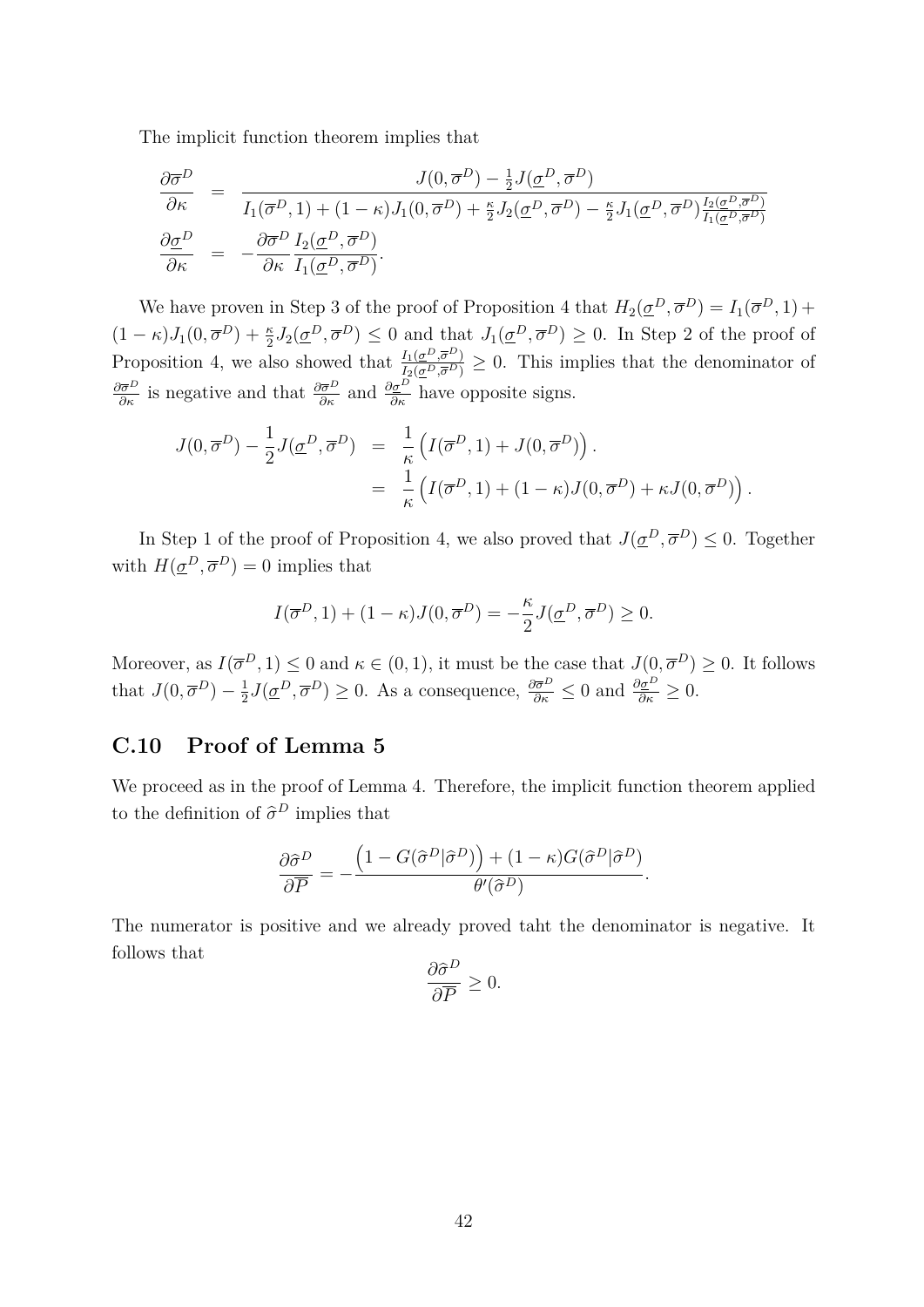The implicit function theorem applied to the definition of  $(\underline{\sigma}^D, \overline{\sigma}^D)$  implies that

$$
\frac{\partial \overline{\sigma}^D}{\partial \overline{P}} = \frac{-(1 - G(\overline{\sigma}^D | \overline{\sigma}^D)) - (1 - \kappa)G(\overline{\sigma}^D | \overline{\sigma}^D) - \frac{\kappa}{2}(G(\overline{\sigma}^D | \overline{\sigma}^D) - G(\underline{\sigma}^D | \overline{\sigma}^D))}{I_1(\overline{\sigma}^D, 1) + (1 - \kappa)J_1(0, \overline{\sigma}^D) + \frac{\kappa}{2}J_2(\underline{\sigma}^D, \overline{\sigma}^D) - \frac{\kappa}{2}J_1(\underline{\sigma}^D, \overline{\sigma}^D)\frac{I_2(\underline{\sigma}^D, \overline{\sigma}^D)}{I_1(\underline{\sigma}^D, \overline{\sigma}^D)}}{I_1(\overline{\sigma}^D, 1) + (1 - \kappa)J_1(0, \overline{\sigma}^D) + \frac{\kappa}{2}J_2(\underline{\sigma}^D, \overline{\sigma}^D) - G(\underline{\sigma}^D | \overline{\sigma}^D))
$$
\n
$$
\frac{\kappa}{2} \frac{J_1(\underline{\sigma}^D, \overline{\sigma}^D)}{I_1(\underline{\sigma}^D, \overline{\sigma}^D)} \left( G(\overline{\sigma}^D | \overline{\sigma}^D) - G(\underline{\sigma}^D | \overline{\sigma}^D) \right)
$$
\n
$$
\frac{\partial \underline{\sigma}^D}{\partial \overline{P}} = -\frac{G(\overline{\sigma}^D | \overline{\sigma}^D) - G(\underline{\sigma}^D | \overline{\sigma}^D)}{I_1(\underline{\sigma}^D, \overline{\sigma}^D)} - \frac{\partial \overline{\sigma}^D}{\partial \overline{P}} \frac{I_2(\underline{\sigma}^D, \overline{\sigma}^D)}{I_1(\underline{\sigma}^D, \overline{\sigma}^D)}.
$$

The denominator of  $\frac{\partial \bar{\sigma}^D}{\partial \bar{P}}$  is negative as we proved in Lemma 4. The numerator is negative since  $J_1(\underline{\sigma}^D, \overline{\sigma}^D) \ge 0$  and  $I_1(\underline{\sigma}^D, \overline{\sigma}^D) \le 0$ . It follows that

$$
\frac{\partial \overline{\sigma}^D}{\partial \overline{P}} \ge 0.
$$

#### **C.11 Proof of Lemma 6**

Remember that

- $\hat{\sigma}^P$  is such that  $\psi(\hat{\sigma}^P) = 0$  where  $\psi$  is defined in Equation (28),
- $-\hat{\sigma}^D$  is such that  $\theta(\hat{\sigma}^D) = \psi(\hat{\sigma}^D) + (1 \kappa)\phi(\hat{\sigma}^D) = 0$  where  $\phi$  and  $\theta$  are defined in Equations  $(31)$  and  $(32)$ ,
- $-\underline{\sigma}^D$  and  $\overline{\sigma}^D$  are the solution of the system  $I(\underline{\sigma}^D, \underline{\sigma}^D) = 0$  and  $H(\underline{\sigma}^D, \underline{\sigma}^D) = 0$  where *I* and *J* are defined in Equations (36) and (37).

Assume first that  $\hat{\sigma}^D \leq \tilde{\sigma}$ .

We already noted (see the proof of Lemma 3) that  $\psi(\hat{\sigma}^D) < 0$ . In addition, we also proved in Lemma 1 that  $\psi(x) > 0 \Leftrightarrow x < \hat{\sigma}^P$ . As  $\psi(\hat{\sigma}^P) = 0$ , this implies that  $\hat{\sigma}^P \leq \hat{\sigma}^D$ .

Assume now that  $\hat{\sigma}^D > \tilde{\sigma}$ .  $\psi(\underline{\sigma}^D) = I(\underline{\sigma}^D, 1) < I(\underline{\sigma}^D, \underline{\sigma}^D) = 0$ . The same reasoning implies that  $\underline{\sigma}^P \leq \widehat{\sigma}^D$ .

#### **C.12 Proof of Proposition 5**

Note first that  $P^P(\hat{\sigma}^P) = \overline{P} > P^D(\hat{\sigma}^P)$ . Second, imagine that the two functions  $P^P$  and  $P<sup>D</sup>$  cross at some point such that  $P<sup>P</sup>(s) = P<sup>D</sup>(s)$  at this point. Using the differential equations satisfied by the two premiums (Equations (10) and (20)), we have that  $P^{P'}(s)$  $P^{D'}(s)$ . Therefore, if the two functions cross, it happens only once. If  $P^{D}(0) \leq P^{P}(0)$ , the two curves never crossed.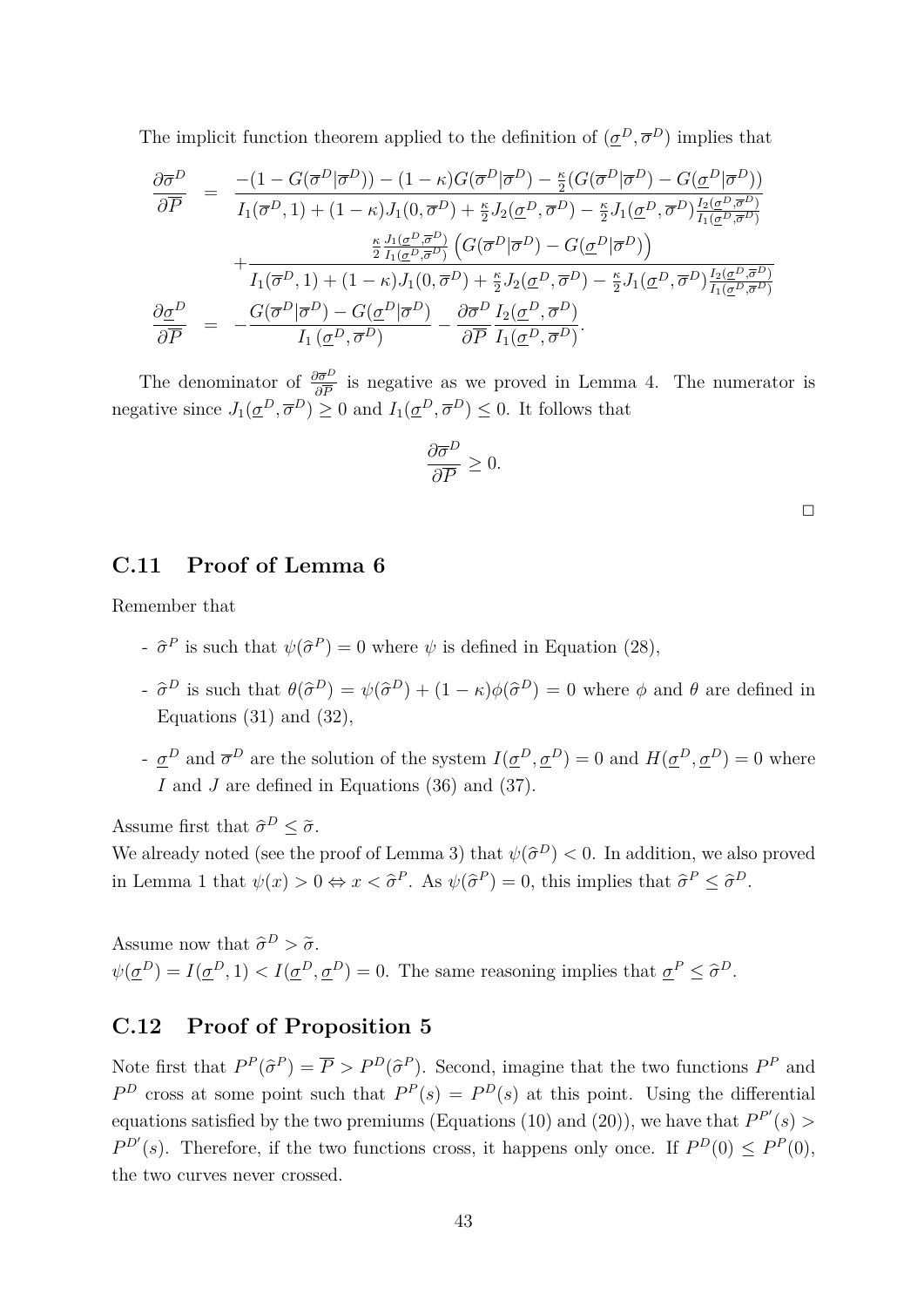To prove that the boundary  $s^P$  is larger than  $\hat{\sigma}^D$ , let us first remark that Lemma 2 could easily apply to bidding strategy of the discriminatory auction. This implies that  $P^D(s) - p(s, t) > 0$ ,  $\forall s < t < \hat{\sigma}^D$ , so that if  $\bar{s}^D$  is defined by  $P^D(s) = p(s, \bar{s}^D)$ , it holds that  $\bar{s}^D > \hat{\sigma}^D$ . Therefore, if  $P^P(s) > P^D(s)$ , then  $\bar{s}^P(s) > \bar{s}^D(s) > \hat{\sigma}^D > \hat{\sigma}^P$ . As a result, when  $s \leq \hat{\sigma}^P$ , the pool offers full coverage for a larger set of the follower's signals than the discriminatory auction.  $\Box$ 

## **D Analysis of the example**

As an illustration and to obtain explicit results, we consider the case in which the two insurance companies receive independent signals that are distributed according to a uniform distribution on [0*,* 1]. The cost function is moreover assumed to be linear in the two signals

$$
p(s_i, s_j) = \frac{s_i + s_j}{2}.
$$

In this case, Assumption 2(ii) implies that  $\overline{P} \in [1/4, 3/4]$ . Note also that  $\tilde{\sigma} = \overline{P}$ .

With this specification, the pool is characterized by a threshold  $\sigma^P = \frac{4P-1}{3}$  $\frac{2-1}{3}$ . The bidding strategy equals

$$
P^{P}(s) = \frac{1+\kappa s}{1+\kappa} - \frac{(3-\kappa)(1-\overline{P})}{3(1+\kappa)} \left(\frac{4}{3}\right)^{\kappa} \left(\frac{1-\overline{P}}{1-s}\right)^{\kappa}, \forall s \in [0, \sigma^{P}].
$$

**Proof**. Remember that

$$
(1 - G\left((\widehat{\sigma}^P | (\widehat{\sigma}^P)\right) \mathbb{E}\left[\overline{P} - p(\widehat{\sigma}^P, S_j) | S_j > \widehat{\sigma}^P\right] = 0.
$$

With the specification, this reads

$$
\int_{\widehat{\sigma}^P}^1 \left( \overline{P} - \frac{\widehat{\sigma}^P + s}{2} \right) ds = 0
$$

implying that

$$
\widehat{\sigma}^P = \frac{4\overline{P} - 1}{3}.
$$

As for the equilibrium bidding strategy, Proposition 1 tells us that

$$
P^{P}(s) = \overline{P}(1 - L(\hat{\sigma}^{P}|s)) + \int_{s}^{\hat{\sigma}^{P}} p(x, x) dL(x|s) \ \forall \ s \leq \hat{\sigma}^{P}
$$

with

$$
L(x|s) = 1 - \exp\left(-\kappa \int_s^x \frac{g(\tau|\tau)}{1 - G(\tau|\tau)} d\tau\right)
$$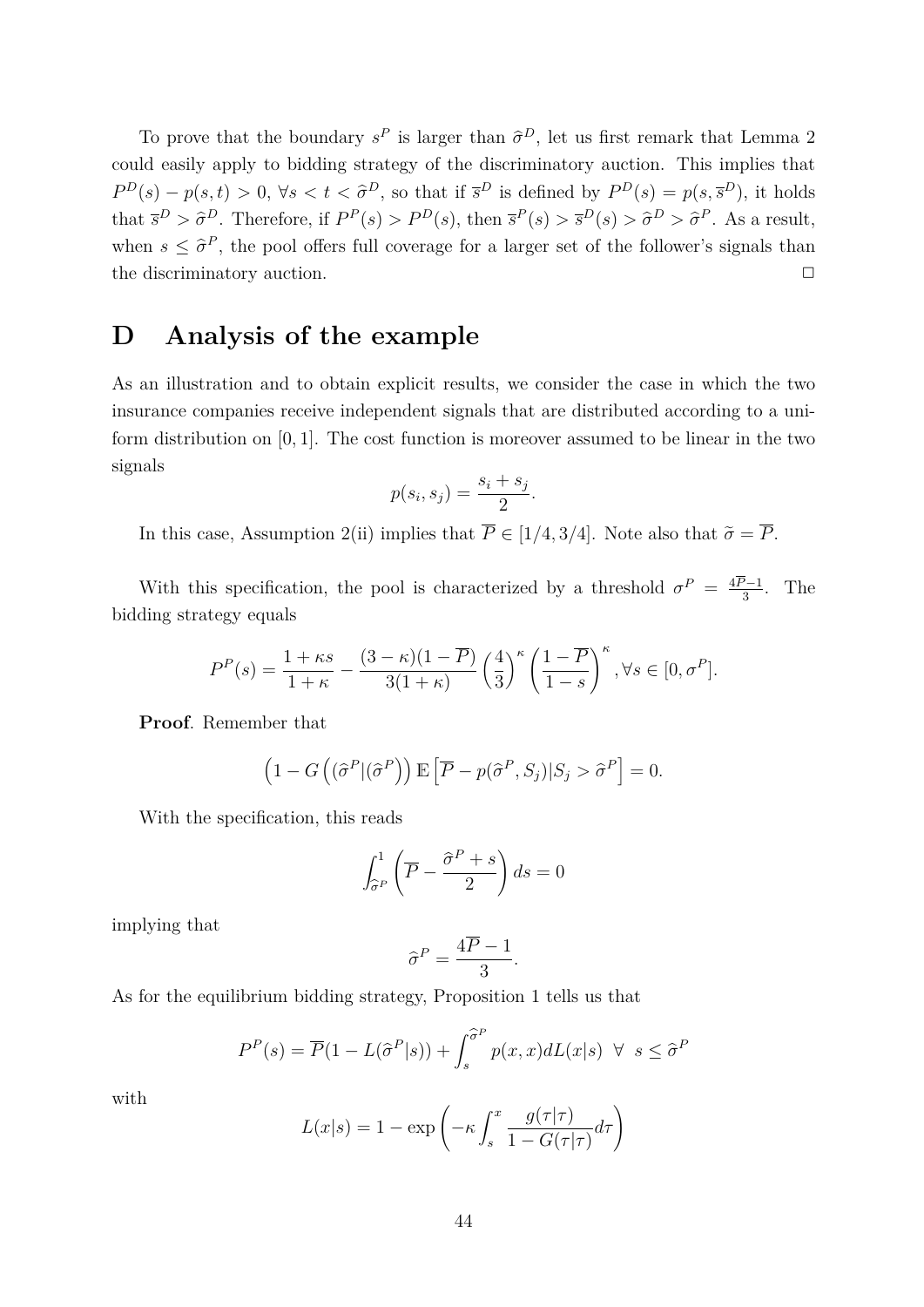In this example,

$$
L(x|s) = 1 - \exp\left(-\kappa \int_s^x \frac{1}{1-\tau} d\tau\right) = 1 - \left(\frac{1-x}{1-s}\right)^{\kappa},
$$

so that

$$
P^{P}(s) = \overline{P} \left( \frac{1 - \hat{\sigma}^{P}}{1 - s} \right)^{\kappa} + \frac{\kappa}{(1 - s)^{\kappa}} \int_{s}^{\hat{\sigma}^{P}} \tau (1 - \tau)^{\kappa - 1} d\tau
$$
  
= 
$$
\frac{1 + \kappa s}{1 + \kappa} - \frac{3 - \kappa}{3(1 + \kappa)} \left( \frac{4}{3} \right)^{\kappa} \left( \frac{1}{1 - s} \right)^{\kappa} (1 - \overline{P})^{\kappa + 1}.
$$

As for the discriminatory auction,

$$
\kappa^*(\overline{P}) = \max\left(\frac{2\overline{P} - 1}{\overline{P}^2}, 0\right).
$$

In the case where the equilibrium is separating  $(\kappa \geq \kappa^*(\overline{P})),$ 

$$
\widehat{\sigma}^D = \frac{1 + 2\kappa \overline{P} - \sqrt{\left(1 + 2\kappa \overline{P}\right)^2 - 3\kappa(4\overline{P} - 1)}}{3\kappa}.
$$

The bidding strategy equals

$$
P^D(s) = \frac{\overline{P}(1 - \kappa \hat{\sigma}^D)}{1 - \kappa s} + \frac{\kappa(\hat{\sigma}^D - s)(\hat{\sigma}^D + s)}{2(1 - \kappa s)}, \forall s \in [0, \sigma^D].
$$

In the case where the equilibrium is semi-separating  $(\kappa < \kappa^*(\overline{P})),$ 

$$
\begin{cases}\n\overline{\sigma}^D = \frac{9 + 2\kappa \overline{P} - 3\sqrt{9 + 11\kappa - 20\kappa \overline{P}(2 - \kappa \overline{P})}}{11\kappa} \\
\underline{\sigma}^D = \frac{4\overline{P} - \overline{\sigma}^D}{3}\n\end{cases}
$$

$$
P^{D}(s) = \begin{cases} \frac{\overline{P}(1 - \kappa \underline{\sigma}^{D})}{1 - \kappa s} + \frac{\kappa (\underline{\sigma}^{D} - s)(\underline{\sigma}^{D} + s)}{2(1 - \kappa s)} & \text{for } s \leq \underline{\sigma}^{D} \\ \overline{P} & \text{for } \underline{\sigma}^{D} \leq s \leq \overline{\sigma}^{D} \end{cases}
$$

**Proof.** From the definition of  $\kappa^*(P)$  as

$$
\max \left( \frac{\mathbb{E}\left[\overline{P} - p(\widetilde{\sigma}, S_j)\right]}{G\left(\widetilde{\sigma}|\widetilde{\sigma}\right)\mathbb{E}\left[\overline{P} - p(\widetilde{\sigma}, S_j)|S_j < \widetilde{\sigma}\right]}, 0 \right).
$$

| ___ |  |
|-----|--|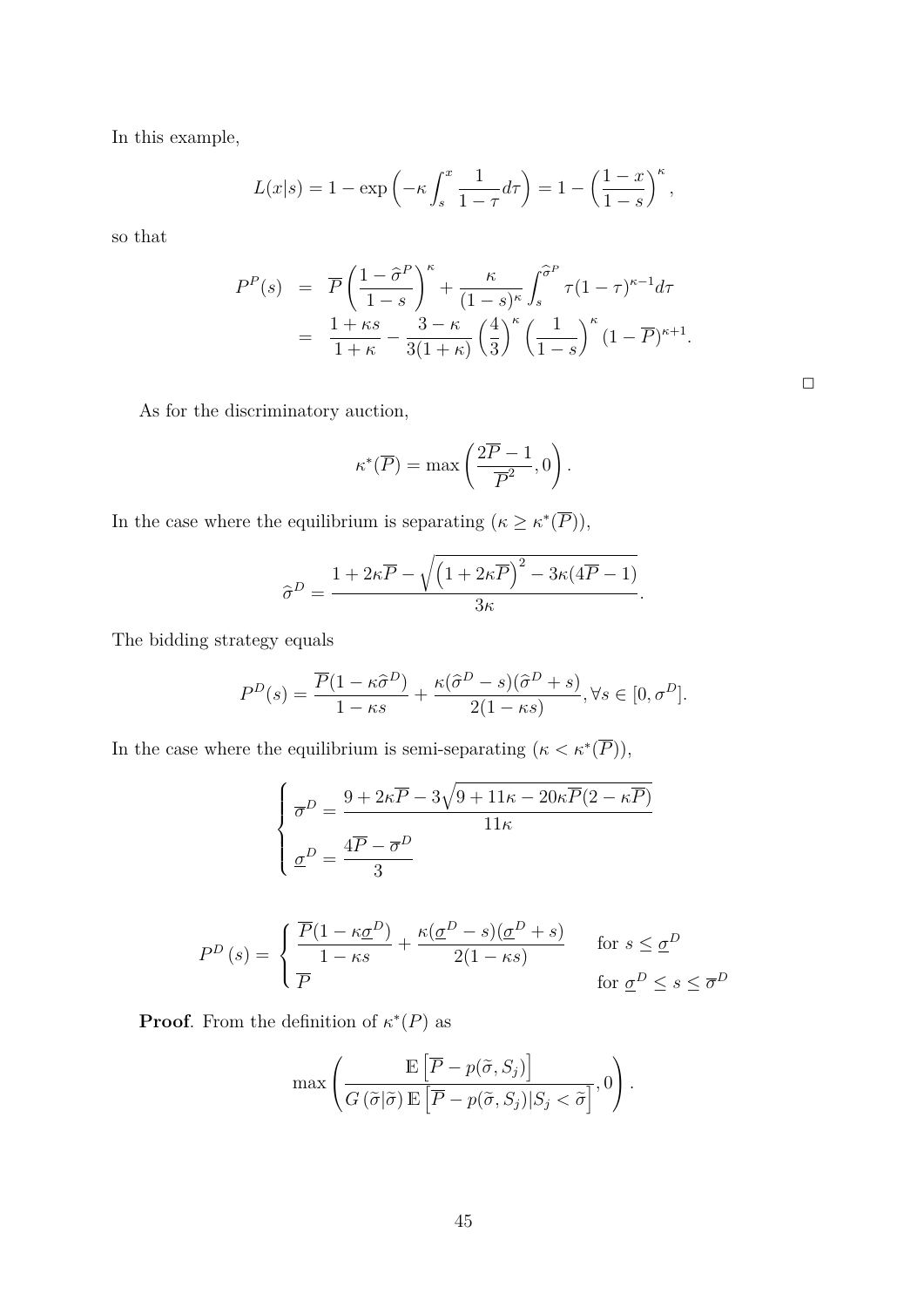that is

$$
\max\left(\frac{\int_0^1 \left(\overline{P} - \frac{\overline{P} + s}{2}\right) ds}{\int_0^{\overline{P}} \left(\overline{P} - \frac{\overline{P} + s}{2}\right) ds}, 0\right).
$$

So that

$$
\kappa^*(P) = \max\left(\frac{2\overline{P} - 1}{\overline{P}^2}, 0\right).
$$

Let us first focus on the case where  $\kappa \geq \kappa^*(\overline{P})$ . Observe that the constraint is always satisfied when  $\overline{P} \in [1/4, 1/2]$ .  $\hat{\sigma}^D$  is the solution smaller than  $\overline{P}$  such that

$$
(1 - G(x|x)) \mathbb{E}\left[\overline{P} - p(x, S_j)|S_j > x\right] + (1 - \kappa)G(x|x) \mathbb{E}\left[\overline{P} - p(x, S_j)|S_j < x\right] = 0.
$$

This implies that  $\hat{\sigma}^D$  is the solution smaller than  $\overline{P}$  of

$$
\int_0^1 \left( \overline{P} - \frac{x+s}{2} \right) ds - \kappa \int_0^x \left( \overline{P} - \frac{x+s}{2} \right) ds = 0
$$
  

$$
\Leftrightarrow \frac{3}{4} \kappa x^2 - \left( \frac{1}{2} + \kappa \overline{P} \right) x + \overline{P} - \frac{1}{4} = 0.
$$
 (41)

This quadratic equation has two solutions, one of them larger than 1, the other belonging to  $[0, \overline{P}]$ .<sup>18</sup> It follows that

$$
\hat{\sigma}^D = \frac{1 + 2\kappa \overline{P} - \sqrt{(1 + 2\kappa \overline{P})^2 - 3\kappa (4\overline{P} - 1)}}{3\kappa}.
$$

In the analysis of the general case, we proved that, in the separating equilibrium,

$$
P^{D}(s) = \overline{P}(1 - K(\hat{\sigma}^{D}|s)) + \int_{s}^{\hat{\sigma}^{D}} p(x, x) dK(x|s) \quad \forall s \le \hat{\sigma}^{D},
$$

where

$$
K(x|s) = 1 - \exp\left(-\int_s^x \frac{\kappa g(\tau|\tau)}{1 - \kappa G(\tau|\tau)} d\tau\right).
$$

With our specification,

$$
K(x|s) = 1 - \exp \int_s^x \frac{-\kappa}{1 - \kappa \tau} d\tau
$$

$$
= 1 - \frac{1 - \kappa x}{1 - \kappa s},
$$

<sup>&</sup>lt;sup>18</sup>The discriminant  $\Delta^x = \left(\frac{1}{2} + \kappa \overline{P}\right)^2 - 4\left(\overline{P} - \frac{1}{4}\right)\frac{3}{4}\kappa$  is a deceasing function of  $\overline{P}$ . When  $\overline{P} = \frac{3}{4}$ , it is positive so that two real solutions exist. As the highest root is greater than 1 (this is straightforward to prove), it follows that  $\hat{\sigma}^D$  is the smallest root.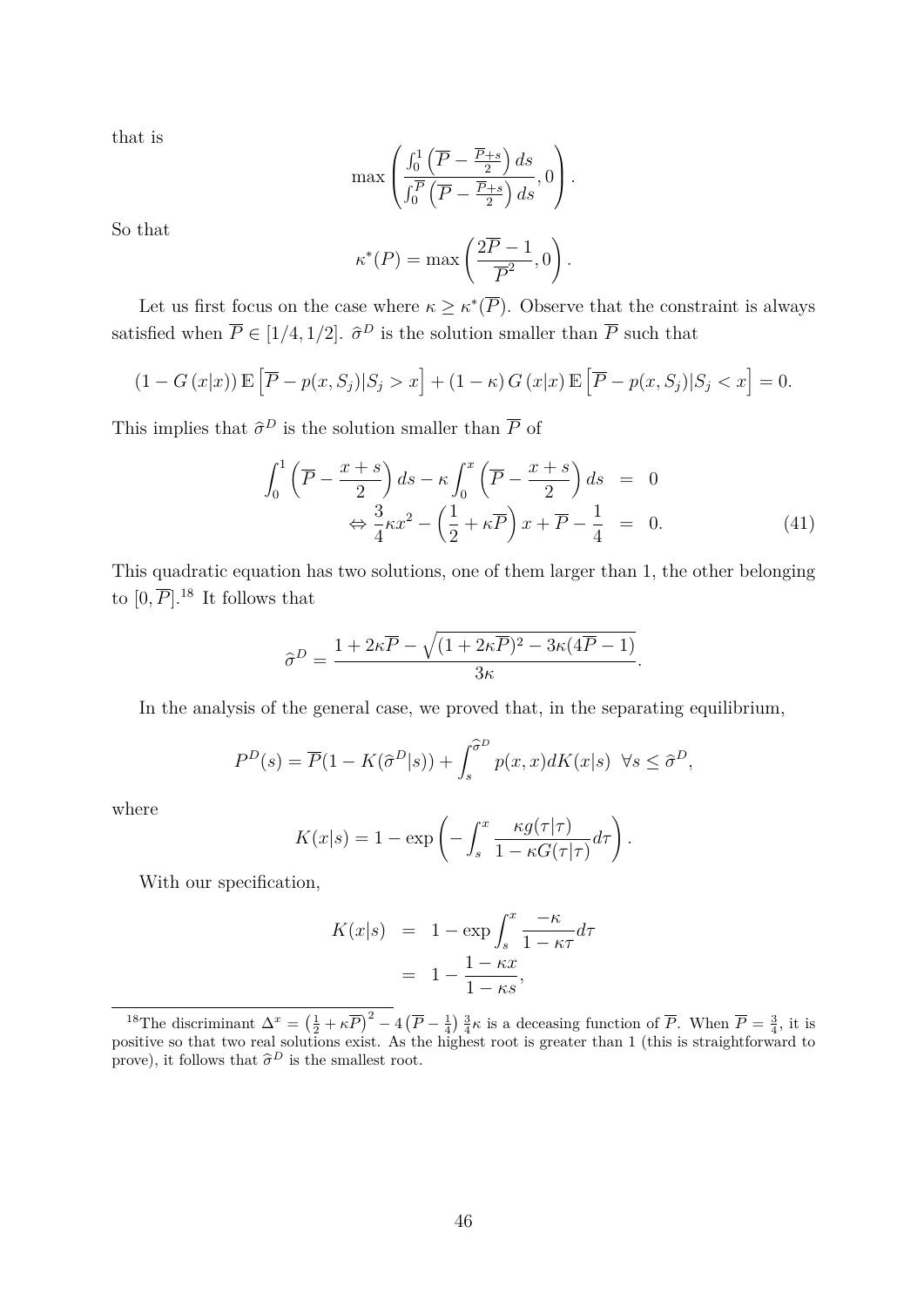so that

$$
P^{D}(s) = \overline{P}\left(\frac{1-\kappa\hat{\sigma}^{D}}{1-\kappa s}\right) + \int_{s}^{\hat{\sigma}^{D}} \frac{\kappa x}{1-\kappa s} dx
$$

$$
= \overline{P}\left(\frac{1-\kappa\hat{\sigma}^{D}}{1-\kappa s}\right) + \frac{\kappa(\hat{\sigma}^{D}-s)(\hat{\sigma}^{D}+s)}{2(1-\kappa s)}
$$

*.*

Second, let us analyze the case of the semi-separating equilibrium. As we underlined in the beginning of the proof, the equilibrium is semi-separating iff  $\overline{P} \in [1/2, 3/4]$  and  $\kappa \geq \frac{2P-1}{\overline{P}^2}$ .  $\sigma^P$  and  $\overline{\sigma}^P$  are the roots (smaller than  $\overline{P}$  for  $\sigma^P$ ) and greater than  $\overline{P}$  for  $\overline{\sigma}^P$ ) of *P* the following system of equations

$$
\begin{cases}\n(G(z|y) - G(y|y)) \mathbb{E}\left[\overline{P} - p(y, S_j)|y < S_j < z\right] = 0 \\
(1 - G(z|z)) \mathbb{E}\left[\overline{P} - p(z, S_j)|S_j > z\right] + \left(1 - \frac{\kappa}{2}\right)(G(z|z) - G(y|z)) \mathbb{E}\left[\overline{P} - p(z, S_j)|y < S_j < z\right] \\
+(1 - \kappa) G(y|z) \mathbb{E}\left[\overline{P} - p(z, S_j)|S_j < y\right] = 0.\n\end{cases}
$$

In our illustration, this reads

$$
\begin{cases}\n\int_{y}^{z} \left(\overline{P} - \frac{y+s}{2}\right) ds = 0 \\
\int_{z}^{1} \left(\overline{P} - \frac{z+s}{2}\right) ds + \left(1 - \frac{\kappa}{2}\right) \int_{y}^{z} \left(\overline{P} - \frac{z+s}{2}\right) ds + (1-\kappa) \int_{0}^{y} \left(\overline{P} - \frac{z+s}{2}\right) ds = 0.\n\end{cases}
$$

implying that

$$
\begin{cases}\n\overline{P} - \frac{y}{2} - \frac{1}{4}(z+y) = 0 & (44a) \\
\overline{P} - \frac{z}{2} - \frac{1}{4} - \frac{\kappa}{2} \left( \left( \overline{P} - \frac{z}{2} \right) (z-y) - \frac{1}{4}(z-y)(z+y) \right) - \kappa \left( \left( \overline{P} - \frac{z}{2} \right) - \frac{y^2}{4} \right) = 0. \tag{44b}
$$

By eliminating *y* thanks to (44a), one gets that

$$
\frac{11}{4}\kappa z^2 - \left(\frac{9}{2} + \overline{P}\kappa\right)z + 9\left(\overline{P} - \frac{1}{4}\right) - 4\kappa \overline{P} = 0.
$$

This quadratic equation has two solutions, one greater than 1, the other belonging to  $[\overline{P}, 1]$ .<sup>19</sup> It follows that

$$
\overline{\sigma}^D = \frac{9 + 2\overline{P}\kappa - 3\sqrt{9 + 11\kappa - 20\kappa\overline{P}(2 - \kappa P)}}{11\kappa}.
$$

<sup>&</sup>lt;sup>19</sup>The discriminant equals  $\Delta^z = 45\kappa^2 \overline{P}^2 - 90\kappa \overline{P} + \frac{81+99\kappa}{4}$ . It is a decreasing function of  $\overline{P}$  and is positive for  $\overline{P} = \frac{3}{4}$  so that it is positive for all values of  $\overline{P}$ . To check that the smallest root is smaller than 1, it is necessary to study the function  $\overline{P} \mapsto 16\kappa^2 \overline{P}^2 - 4\kappa(9-\kappa)\overline{P} + \kappa(27-11\kappa)$ . This is a decreasing function, taking positive values for  $P = 3/4$ . It is straightforward to prove that the smallest root is greater than *P*.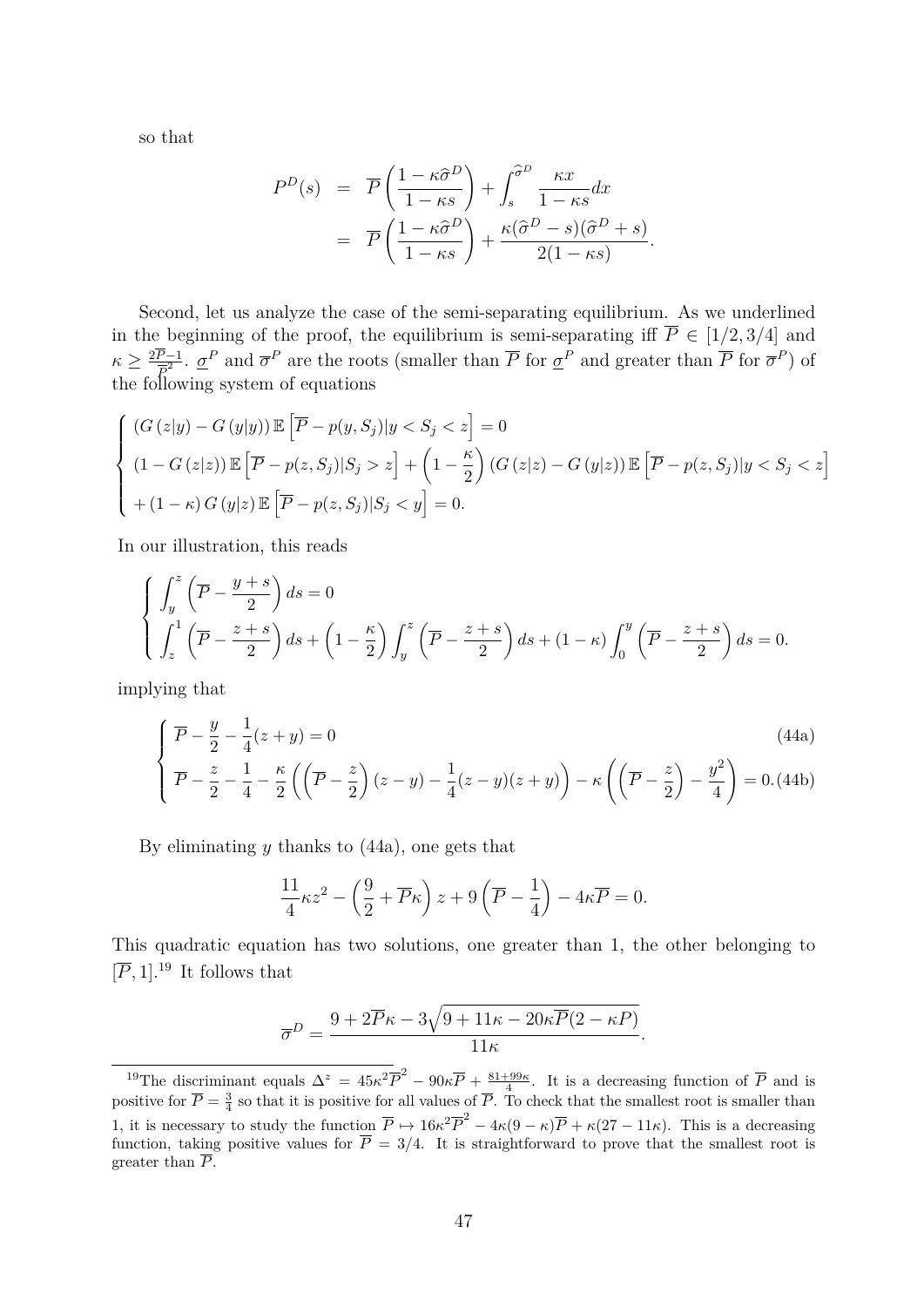Using  $(44a)$ ,

$$
\underline{\sigma}^D = \frac{4\overline{P} - \overline{\sigma}^D}{3}.
$$

Using the computations done for the separating equilibrium, it follows that

$$
P^{D}(s) = \begin{cases} \frac{\overline{P}(1 - \kappa \underline{\sigma}^{D})}{1 - \kappa s} + \frac{\kappa (\underline{\sigma}^{D} - s)(\underline{\sigma}^{D} + s)}{2(1 - \kappa s)} & \text{for } s \leq \underline{\sigma}^{D} \\ \overline{P} & \text{for } \underline{\sigma}^{D} \leq s \leq \overline{\sigma}^{D} \end{cases}
$$

In order to continue the analysis of this example, let us focus on the parameters' values such that the separating equilibrium exist in the discriminatory auction. This implies that we restrict  $\kappa$  to be greater than  $\kappa^*(\overline{P})$ . Observe that when  $\overline{P} \in [1/4, 1/2]$ , the equilibrium is separating for any value of  $\kappa$  ( $\kappa^*(\overline{P}) = 0$ ).

**Proposition 6** *If*  $\kappa \geq \kappa^*(\overline{P})$ *, there exists a unique*  $\overline{P}$  *such that* 

- if 
$$
\overline{P} < \hat{\overline{P}}
$$
,  $P^P(s) > P^D(s)$ ,  $\forall s \in [0, 1]$   
- if  $\overline{P} \geq \hat{\overline{P}}$ ,  $P^P(s) < P^D(s)$  and then  $P^P(s) > P^D(s)$ , when s increases from 0 to 1.

**Proof.** We have proven in the general case that  $P^P$  and  $P^D$  cross at most once and this happens when  $P^D(0) > P^P(0)$ . The objective of this proof is therefore to determine the sign of  $P^P(0) - P^D(0)$ . We decide to analyze this difference as a function of  $\overline{P}$ . Highlighting the dependence with respect to  $\overline{P}$ , we compute the following

$$
\frac{\partial P^P(0; \overline{P})}{\partial \overline{P}} = \frac{(3 - \kappa)(\kappa + 1)}{3(1 + \kappa)} \left(\frac{4}{3}\right)^{\kappa} (1 - \overline{P})^{\kappa} > 0
$$

$$
\frac{\partial^2 P^P(0; \overline{P})}{\partial \overline{P}^2} = -\frac{(3 - \kappa)\kappa}{3} \left(\frac{4}{3}\right)^{\kappa} (1 - \overline{P})^{\kappa - 1} < 0
$$

$$
\frac{\partial^3 P^P(0; \overline{P})}{\partial \overline{P}^3} = -\frac{(3 - \kappa)\kappa(1 - \kappa)}{3} \left(\frac{4}{3}\right)^{\kappa} (1 - \overline{P})^{\kappa - 2} < 0
$$

 $\overline{P} \mapsto \frac{\partial^2 P^P(0;\overline{P})}{\partial \overline{P}^2}$  $\frac{\partial^2 (0;P)}{\partial P^2}$  is therefore a decreasing function. As

$$
\frac{\partial^2 P^P(0; \frac{1}{4})}{\partial \overline{P}^2} = -\frac{(3 - \kappa)\kappa}{3} \frac{4}{3} < 0,
$$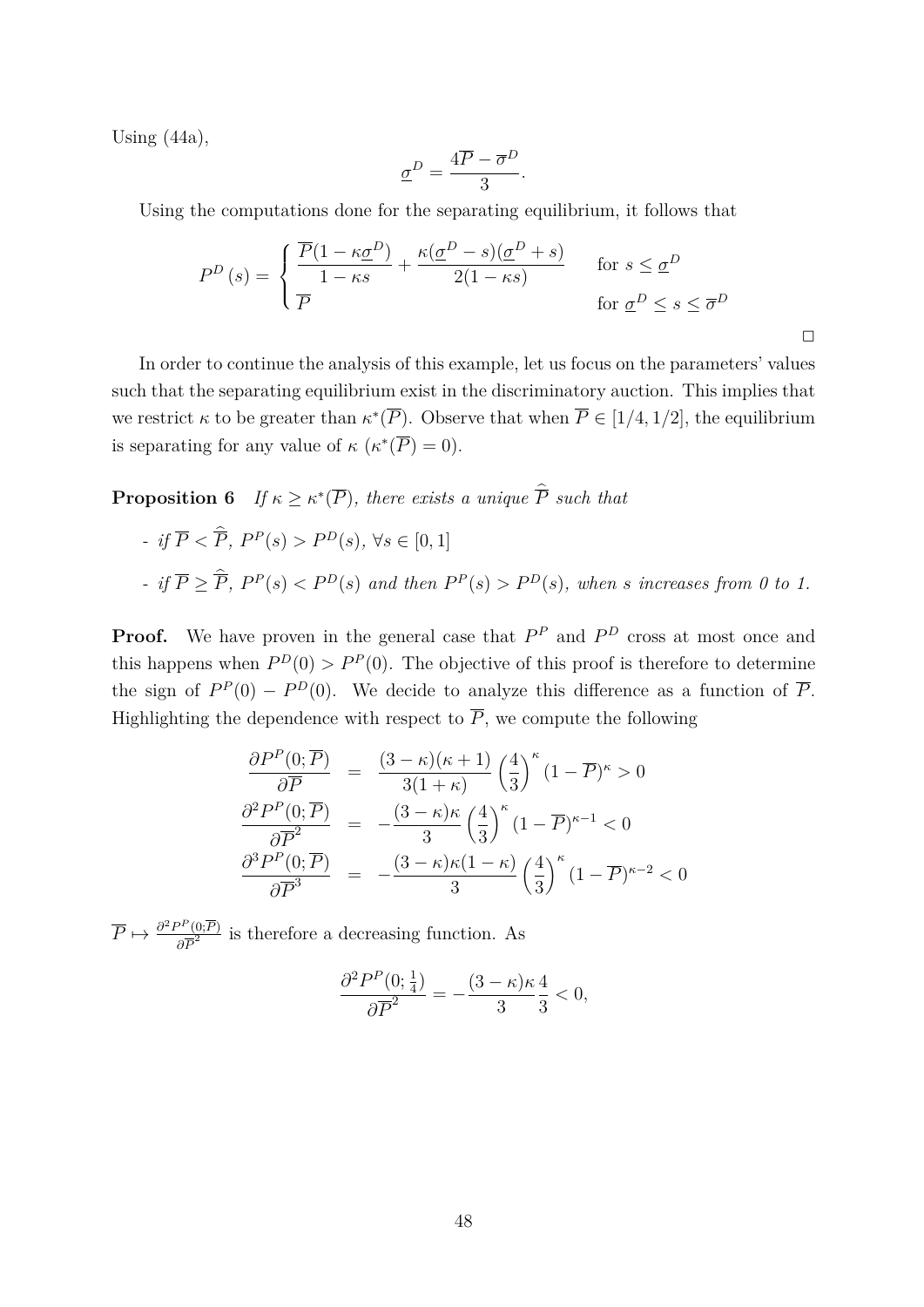this implies that  $\frac{\partial^2 P^P(0;\overline{P})}{\partial \overline{P}^2}$  $\frac{\partial^2 f(0;P)}{\partial \overline{P}^2}$  is negative  $\forall \overline{P}$ . The same analysis is conducted for  $P^D$ 

$$
\frac{\partial P^{D}(0; \overline{P})}{\partial \overline{P}} = 1 - \kappa \hat{\sigma}^{D} - \kappa \frac{\partial \hat{\sigma}^{D}}{\partial \overline{P}} (\overline{P} - \hat{\sigma}^{D})
$$
\n
$$
\frac{\partial^{2} P^{D}(0; \overline{P})}{\partial \overline{P}^{2}} = -2\kappa \frac{\partial \hat{\sigma}^{D}}{\partial \overline{P}} + \kappa \left(\frac{\partial \hat{\sigma}^{D}}{\partial \overline{P}}\right)^{2} - \kappa (\overline{P} - \hat{\sigma}^{D}) \frac{\partial^{2} \hat{\sigma}^{D}}{\partial \overline{P}^{2}}
$$
\n
$$
\frac{\partial^{3} P^{D}(0; \overline{P})}{\partial \overline{P}^{3}} = 3\kappa \frac{\partial^{2} \hat{\sigma}^{D}}{\partial \overline{P}^{2}} \left(\frac{\partial \hat{\sigma}^{D}}{\partial \overline{P}} - 1\right) - \kappa (\overline{P} - \hat{\sigma}^{D}) \frac{\partial^{3} \hat{\sigma}^{D}}{\partial \overline{P}^{3}}
$$

In order to compute the partial derivatives of  $\hat{\sigma}^D$ , we apply the implicit function theorem to (41).

$$
\frac{\partial \hat{\sigma}^{D}}{\partial \overline{P}} = \frac{2\left(1 - \kappa \hat{\sigma}^{D}\right)}{1 + 2\kappa \overline{P} - 3\kappa \hat{\sigma}^{D}} > 0
$$
\n
$$
\frac{\partial^{2} \hat{\sigma}^{D}}{\partial \overline{P}^{2}} = \frac{\partial \hat{\sigma}^{D}}{\partial \overline{P}} \kappa \frac{3 \frac{\partial \hat{\sigma}^{D}}{\partial \overline{P}} - 4}{1 + 2\kappa \overline{P} - 3\kappa \hat{\sigma}^{D}}
$$
\n
$$
= \frac{\partial \hat{\sigma}^{D}}{\partial \overline{P}} 2\kappa \frac{1 + 3\kappa \hat{\sigma}^{D} - 4\kappa \overline{P}}{\left(1 + 2\kappa \overline{P} - 3\kappa \hat{\sigma}^{D}\right)^{2}} > 0
$$
\n
$$
\frac{\partial^{3} \hat{\sigma}^{D}}{\partial \overline{P}^{3}} = \frac{\partial^{2} \hat{\sigma}^{D}}{\partial \overline{P}^{2}} \kappa \frac{-6 + 9\frac{\partial \hat{\sigma}^{D}}{\partial \overline{P}}}{1 + 2\kappa \overline{P} - 3\kappa \hat{\sigma}^{D}}
$$
\n
$$
= \frac{\partial^{2} \hat{\sigma}^{D}}{\partial \overline{P}^{2}} \kappa \frac{12\left(1 - \kappa \overline{P}\right)}{\left(1 + 2\kappa \overline{P} - 3\kappa \hat{\sigma}^{D}\right)^{2}} > 0.
$$

It follows that

$$
\frac{\partial^3 P^D(0;\overline{P})}{\partial \overline{P}^3} = \frac{\partial^2 \hat{\sigma}^D}{\partial \overline{P}^2} \frac{3\kappa \left(1 - 4\kappa \overline{P} + 4\kappa^2 \overline{P} \hat{\sigma}^D + 2\kappa \hat{\sigma}^D - 3\kappa^2 \left(\hat{\sigma}^D\right)^2\right)}{\left(1 + 2\kappa \overline{P} - 3\kappa \hat{\sigma}^D\right)^2} > 0.
$$

 $\overline{P} \mapsto \frac{\partial^2 P^D(0;\overline{P})}{2\overline{P}^2}$  $\frac{22(0;P)}{\partial P^2}$  is therefore an increasing function. As

$$
\frac{\partial^2 P^D(0; \frac{1}{4})}{\partial \overline{P}^2} = \frac{\kappa \left( \left( 2\kappa - 4 \right)^2 + 8\kappa \right)}{\left( 2 + \kappa \right)^3} > 0,
$$

this implies that  $\frac{\partial^2 P^D(0;\overline{P})}{\partial \overline{P}^2}$  $\frac{\partial^2 (0;P)}{\partial \overline{P}^2}$  is positive  $\forall \overline{P}$ .

This analysis allows us to conclude that  $\overline{P} \mapsto \frac{\partial P^P(0; \overline{P})}{\partial \overline{P}} - \frac{\partial P^D(0; \overline{P})}{\partial \overline{P}}$  $\frac{\partial^2 (0;P)}{\partial \overline{P}}$  is a decreasing function.

$$
\frac{\partial P^P(0; \frac{1}{4})}{\partial \overline{P}} - \frac{\partial P^D(0; \frac{1}{4})}{\partial \overline{P}} = \frac{\kappa(1 - \kappa)}{3(2 + \kappa)}
$$

$$
\frac{\partial P^P(0; \frac{3}{4})}{\partial \overline{P}} - \frac{\partial P^D(0; \frac{3}{4})}{\partial \overline{P}} = \frac{3(3\kappa - 2)(3 - \kappa) - 2 \times 4^{\kappa}}{9 \times 4^{\kappa}(3\kappa - 2)} < 0.
$$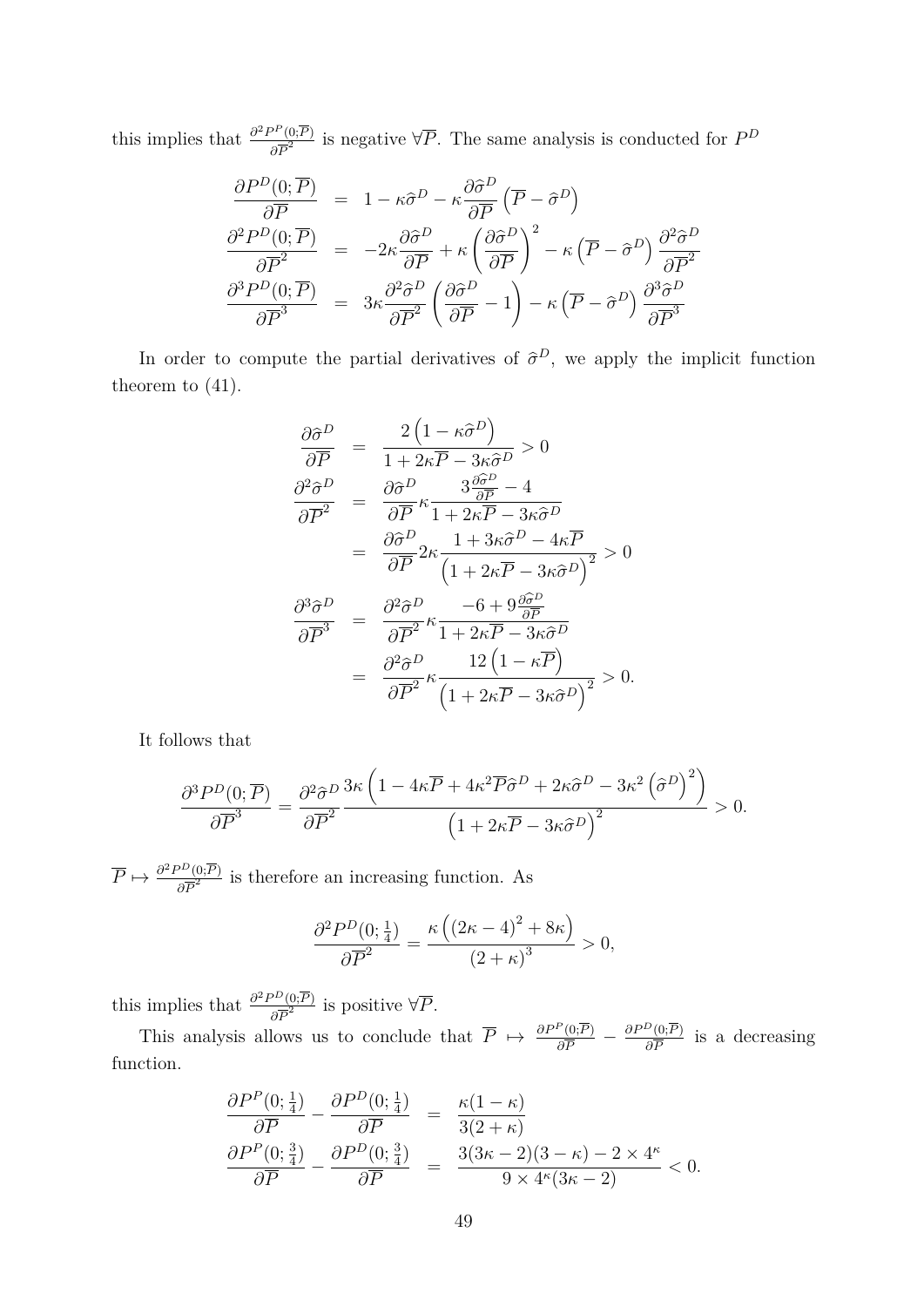This concludes the proof.  $\Box$ 

It follows that  $\overline{P} \mapsto P^P(0;\overline{P}) - P^D(0;\overline{P})$  is increasing and then decreasing as  $\overline{P}$ increases.

$$
P^{P}(0; \frac{1}{4}) - P^{D}(0; \frac{1}{4}) = 0
$$
  

$$
P^{P}(0; \frac{1}{4}) - P^{D}(0; \frac{3}{4}) = \frac{3^{\kappa} (19\kappa - 9\kappa^{2} - 8 - 3\kappa(3 - \kappa))}{(1 + \kappa)36\kappa 3^{\kappa}} < 0
$$

Therefore there exists a unique  $\overline{P}$  such that

- for all  $\overline{P}$  <  $\overline{P}$ ,  $P^P(0; \overline{P}) > P^D(0; \overline{P})$  and - for all  $\overline{P} > \overline{P}$ ,  $P^P(0; \overline{P}) < P^D(0; \overline{P})$ .

Let us now compute the expected profit in both organizations using expressions  $(7)$ , (16) and (21). In the pool, computations imply that

$$
\Pi^{P} = \int_{0}^{\widehat{\sigma}^{P}} \pi^{P}(s)ds + \int_{\widehat{\sigma}^{P}}^{\pi^{P}(\widehat{\sigma}^{P})} \pi^{P}(s)ds + \int_{\overline{s}^{P}(\widehat{\sigma}^{P})}^{\pi^{P}} \pi^{P}(s)ds \n= \int_{0}^{\widehat{\sigma}^{P}} \frac{1-s}{2-\kappa} \left( \frac{1+\kappa s}{1+\kappa} - \frac{(3-\kappa)(1-\overline{P})^{\kappa+1}}{3(1+\kappa)(1-\kappa)} \left( \frac{4}{3(1-s)} \right)^{\kappa} - \frac{1+3s}{4} \right) ds \n+ \int_{0}^{\widehat{\sigma}^{P}} \frac{1-\kappa}{2-\kappa} \left( \frac{s(4-s(3+\kappa))}{4(1+\kappa)} - \frac{(3-\kappa)(1-\overline{P})^{\kappa+1}}{3(1+\kappa)(1-\kappa)} \left( \frac{4}{3} \right)^{\kappa} \left( 1-(1-s)^{1-\kappa} \right) \right) ds \n+ \int_{\widehat{\sigma}^{P}}^{\pi^{P}(\widehat{\sigma}^{P})} \frac{1-\kappa}{2-\kappa} \frac{\widehat{\sigma}^{P}\left( 4-(1-\kappa)\widehat{\sigma}^{P}-2s(1+\kappa) \right)}{4(1+\kappa)} ds \n- \int_{\widehat{\sigma}^{P}}^{\pi^{P}(\widehat{\sigma}^{P})} \frac{1-\kappa}{2-\kappa} \frac{(3-\kappa)(1-\overline{P})^{\kappa+1}}{3(1+\kappa)(1-\kappa)} \left( \frac{4}{3} \right)^{\kappa} \left( 1-(1-\widehat{\sigma}^{P})^{1-\kappa} \right) ds \n+ \int_{\overline{s}^{P}(\widehat{\sigma}^{P})}^{\pi^{P}(\widehat{\sigma}^{P})} \frac{1-\kappa}{2-\kappa} \frac{(\overline{s}^{P})^{-1}(s) \left( 4-(1-\kappa)(\overline{s}^{P})^{-1}(s) - 2s(1+\kappa) \right)}{4(1+\kappa)} ds \n- \int_{\overline{s}^{P}(\widehat{\sigma}^{P})}^{\pi^{P}(\widehat{\sigma}^{P})} \frac{1-\kappa}{2-\kappa} \frac{(3-\kappa)(1-\overline{P})^{\
$$

As for the discriminatory auction, we have to distinguish the case where  $\kappa \geq \kappa^*(\overline{P})$  or  $\kappa < \kappa^*(\overline{P})$ . In case the separating equilibrium exists  $(\kappa \geq \kappa^*(\overline{P})),$ 

$$
\Pi^{D} = \int_{0}^{\widehat{\sigma}^{D}} \left( \frac{2\overline{P}(1 - \kappa \widehat{\sigma}^{D}) + \kappa(\widehat{\sigma}^{D} - s)(\widehat{\sigma}^{D} + s) - s(1 - \kappa s)}{2(2 - \kappa)} - \frac{1 - \kappa s^{2}}{4(2 - \kappa)} \right) ds.
$$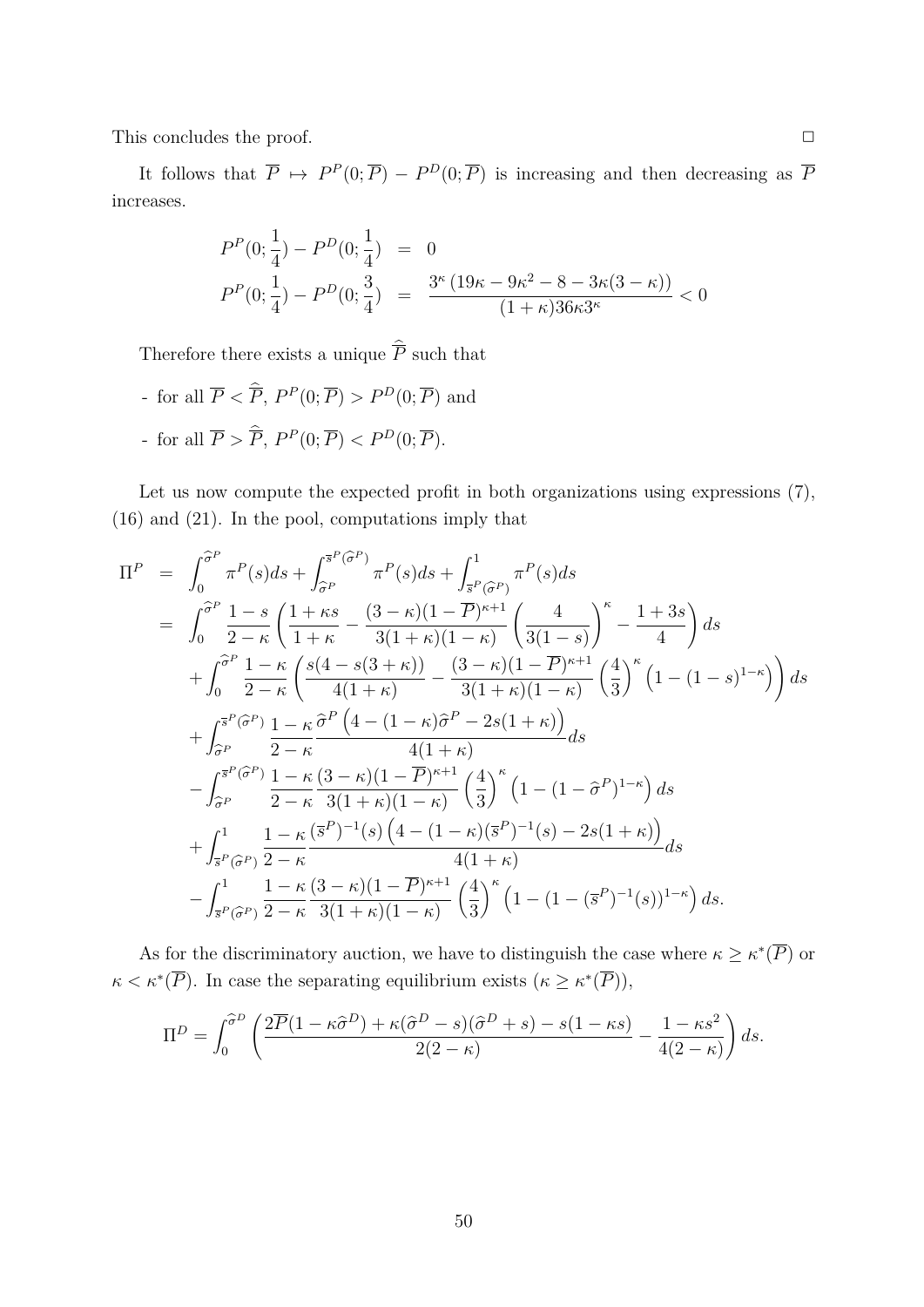When  $\kappa < \kappa^*(\overline{P}),$ 

$$
\Pi^{D} = \int_{0}^{\underline{\sigma}^{D}} \left( \frac{2\overline{P}(1 - \kappa \underline{\sigma}^{D}) + \kappa(\widehat{\sigma}^{D} - s)(\underline{\sigma}^{D} + s) - s(1 - \kappa s)}{2(2 - \kappa)} - \frac{1 - \kappa s^{2}}{4(2 - \kappa)} \right) ds
$$
  
+ 
$$
\int_{\underline{\sigma}^{D}}^{\overline{\sigma}^{D}} \left( \frac{2\overline{P} - s}{4(2 - \kappa)} \left( 2 - \kappa \overline{\sigma}^{D} - \kappa \underline{\sigma}^{D} \right) - \frac{1}{8(2 - \kappa)} \left( 2 - \kappa (\overline{\sigma}^{D})^{2} - \kappa (\underline{\sigma}^{D})^{2} \right) \right) ds.
$$

As for the expected coverage denoted  $\mathcal{C}$ , it holds that

$$
\mathcal{C}^P = \frac{2}{2-\kappa}\widehat{\sigma}^P + \frac{2(1-\kappa)}{2-\kappa}\int_0^{\widehat{\sigma}^P} \overline{s}^P(x)dx - (\widehat{\sigma}^P)^2.
$$

As for the discriminatory auction, if  $\kappa \geq \kappa^*(\overline{P})$ , then

$$
\mathcal{C}^D = (\hat{\sigma}^D)^2 - \frac{2}{2 - \kappa} (1 - \hat{\sigma}^D) \hat{\sigma}^D.
$$

When  $\kappa < \kappa^*(\overline{P})$ , then

$$
\mathcal{C}^D = (\overline{\sigma}^D)^2 - \frac{2}{2 - \kappa} (1 - \overline{\sigma}^D) \overline{\sigma}^D.
$$

To finish the analysis this example, let us analyze how  $\min(\hat{\sigma}^D, \overline{\sigma}^D) - \hat{\sigma}^P$  evolves with respect to  $\overline{P}$  and  $\kappa$ . Let us first focus on the comparative statics with respect to  $\kappa$ . As  $\hat{\sigma}^P$  is independent of *κ* and as we proved in Lemma 4 that both  $\hat{\sigma}^D$  and  $\overline{\sigma}^D$  are decreasing with *κ*, this implies that  $\min(\hat{\sigma}^D, \overline{\sigma}^D) - \hat{\sigma}^P$  decreases when *κ* increases.

To determine the comparative statics with respect to  $\overline{P}$ , observe that  $\hat{\sigma}^P$  is linear with respect to  $\overline{P}$  and that we proved that  $\frac{\partial^2 \hat{\sigma}^D}{\partial \overline{P}^2} > 0$ . Therefore,  $\overline{P} \mapsto \frac{\partial \hat{\sigma}^D}{\partial \overline{P}} - \frac{\partial \hat{\sigma}^P}{\partial \overline{P}}$  $\frac{\partial \sigma^r}{\partial \overline{P}}$  is increasing. Moreover,

$$
\left. \frac{\partial \hat{\sigma}^D}{\partial \overline{P}} \right|_{\overline{P} = \frac{1}{4}} = \frac{4}{2 - \kappa}
$$

$$
\left. \frac{\partial \hat{\sigma}^P}{\partial \overline{P}} \right|_{\overline{P} = \frac{1}{4}} = \frac{3}{4}.
$$

It follows that  $\frac{\partial \hat{\sigma}^D}{\partial \overline{P}} - \frac{\partial \hat{\sigma}^P}{\partial \overline{P}}$  $\frac{\partial \sigma^P}{\partial \overline{P}}$  is positive for all values of  $\overline{P}$  and that  $\overline{P} \mapsto \hat{\sigma}^D - \hat{\sigma}^P$  is an increasing function. Let us now focus on  $\overline{\sigma}^D - \hat{\sigma}^P$ .

$$
\frac{\partial \overline{\sigma}^D}{\partial \overline{P}} = \frac{2}{11} + \frac{60}{11} \frac{1 - \kappa \overline{P}}{\sqrt{9 + 11\kappa - 20\kappa \overline{P}(2 - \kappa \overline{P})}}
$$

$$
\frac{\partial^2 \overline{\sigma}^D}{\partial \overline{P}^2} = \frac{11\kappa(1 - \kappa)}{(\sqrt{9 + 11\kappa - 20\kappa \overline{P}(2 - \kappa \overline{P})})^3} > 0.
$$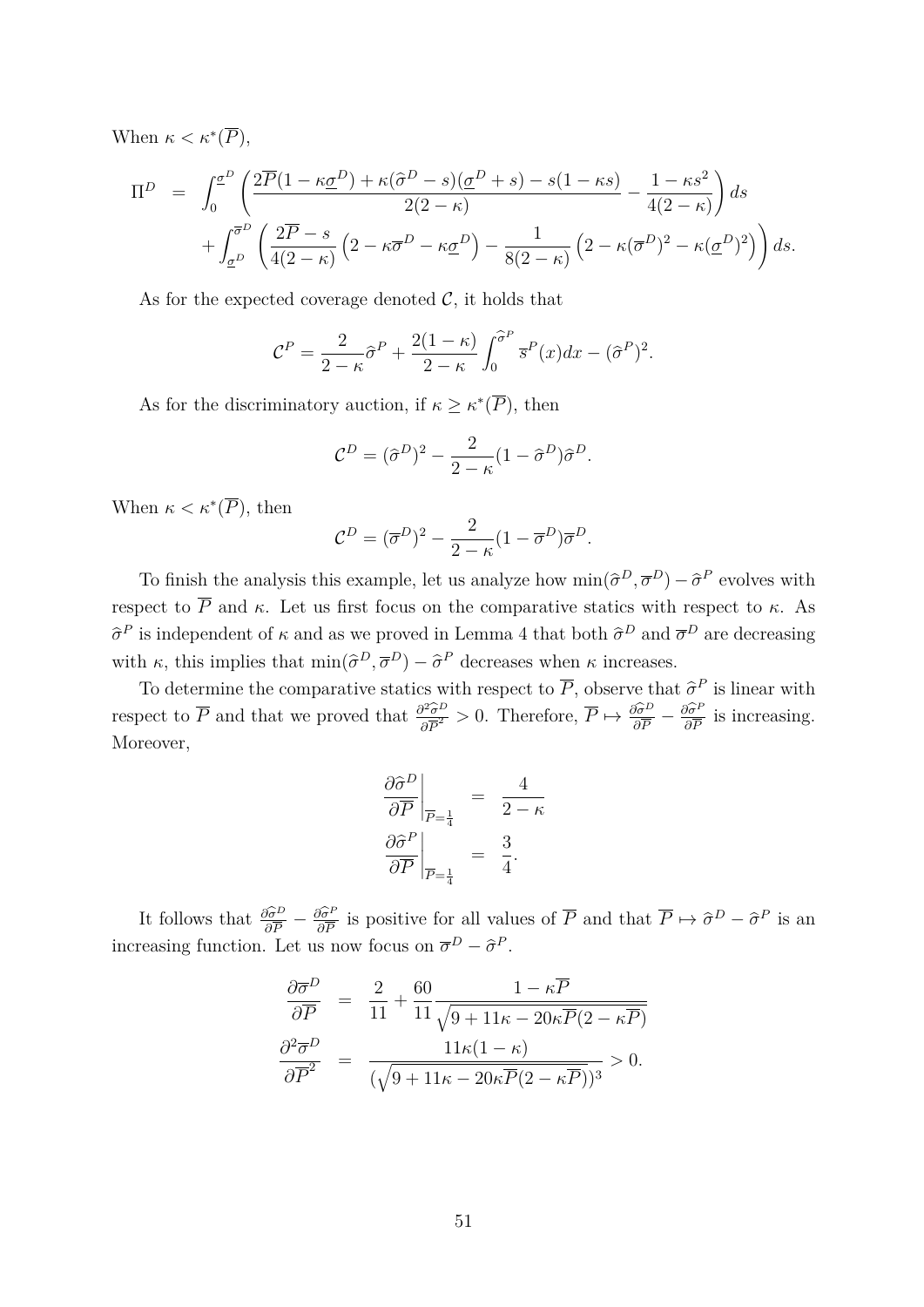Therefore,  $\overline{P} \mapsto \frac{\partial \overline{\sigma}^D}{\partial \overline{P}} - \frac{\partial \widehat{\sigma}^P}{\partial \overline{P}}$  $\frac{\partial \sigma^r}{\partial \overline{P}}$  is increasing. Moreover,

$$
\left. \frac{\partial \hat{\sigma}^D}{\partial \overline{P}} \right|_{\overline{P} = \frac{1}{2}} = 2.
$$

 $\text{As} \frac{\partial \widehat{\sigma}^P}{\partial \overline{P}}$  $\frac{\partial \widehat{\sigma}^P}{\partial \overline{P}} = \frac{3}{4}$  $\frac{3}{4}$ , it follows that  $\frac{\partial \overline{\sigma}^D}{\partial \overline{P}} - \frac{\partial \overline{\sigma}^P}{\partial \overline{P}}$  $\frac{\partial \bar{\sigma}^P}{\partial \bar{P}}$  is positive for all values of  $\bar{P}$  and that  $\bar{P} \mapsto \bar{\sigma}^D - \hat{\sigma}^P$ is an increasing function.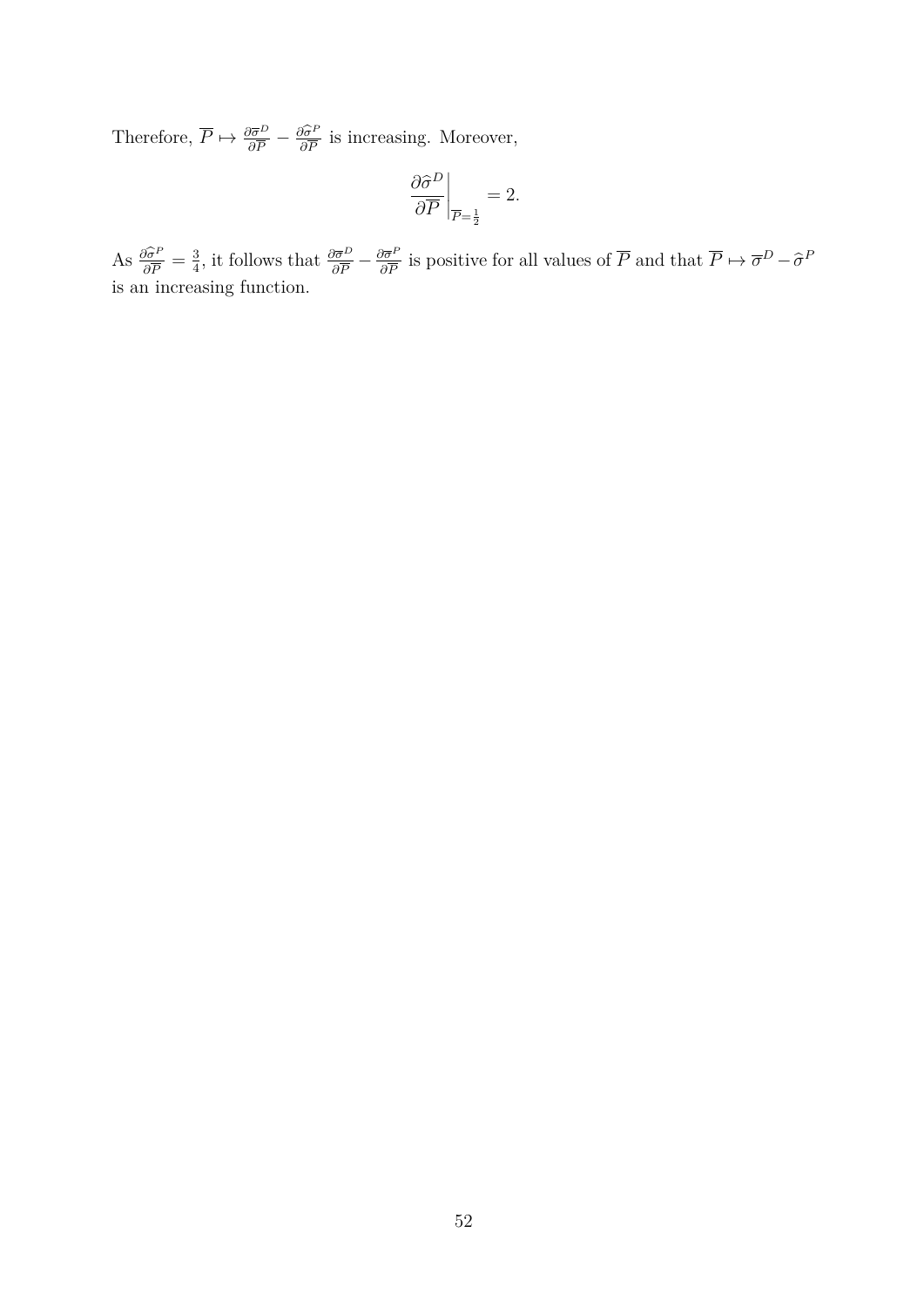## **References**

- [1] Ausubel L.M. and P. Cramton (2004), "Auctioning many divisible goods", *Journal of the European Economic Association*, 2(2–3) pp 480-493.
- [2] Back, K. and J. Zender (1993), "Auction of divisible goods : on the rationale for the treasury experiment", *Review of Financial Studies*, 6 pp 733-764.
- [3] Berger, L.A., Cummins, J.D. and S. Tennyson (1992), "Reinsurance and the liability insurance crisis", *Journal of Risk and Uncertainty,* 5 pp 253-272.
- [4] Caillaud, B.and C. Mezzetti, (2004), "Equilibrium reserve prices in sequential ascending auctions", *Journal of Economic Theory*, 117(1), 78-95.
- [5] Charpentier, A. and B. Le Maux, (2014), "Natural catastrophe insurance: How should the government intervene?", *Journal of Public Economics*, 115, 1-17.
- [6] Doherty, N., A. and G. Dionne (1993), "Insurance with undiversifiable risk: Contract structure and organizational form of insurance firm", *Journal of Risk and Rncertainty*, 6 pp 187-203.
- [7] European Commission, (2010), Commission Regulation (EU) No 267/2010 of 24 March 2010 on the application of Article 101(3) of the Treaty on the Functioning of the European Union to certain categories of agreements, decisions and concerted practices in the insurance sector.
- [8] European Commission, (2014), "Study on co(re)insurance pools and on ad-hoc co(re)insurance agreements on the subscription market".
- [9] European Commission, (2016), "Different forms of cooperation between insurance companies and their respective impact on competition, Studies on issues pertaining to the insurance production process with regard to the application of the Insurance Block Exemption Regulation (IBER)".
- [10] Gollier, C (2004), The Economics of Risk and Time, *MIT Press.*
- [11] Haile, P. A. (2000), "Partial pooling at the reserve price in auctions with resale opportunities", *Games and Economic Behavior*, 33(2), 231-248.
- [12] Inderst, R. (2016), "Efficiencies of coinsurance pools", Association of the German Insurance Industry.
- [13] Jehiel, P. and B. Moldovanu, B(2000), "Auctions with downstream interaction among buyers", *Rand Journal of Economics*, 768-791.